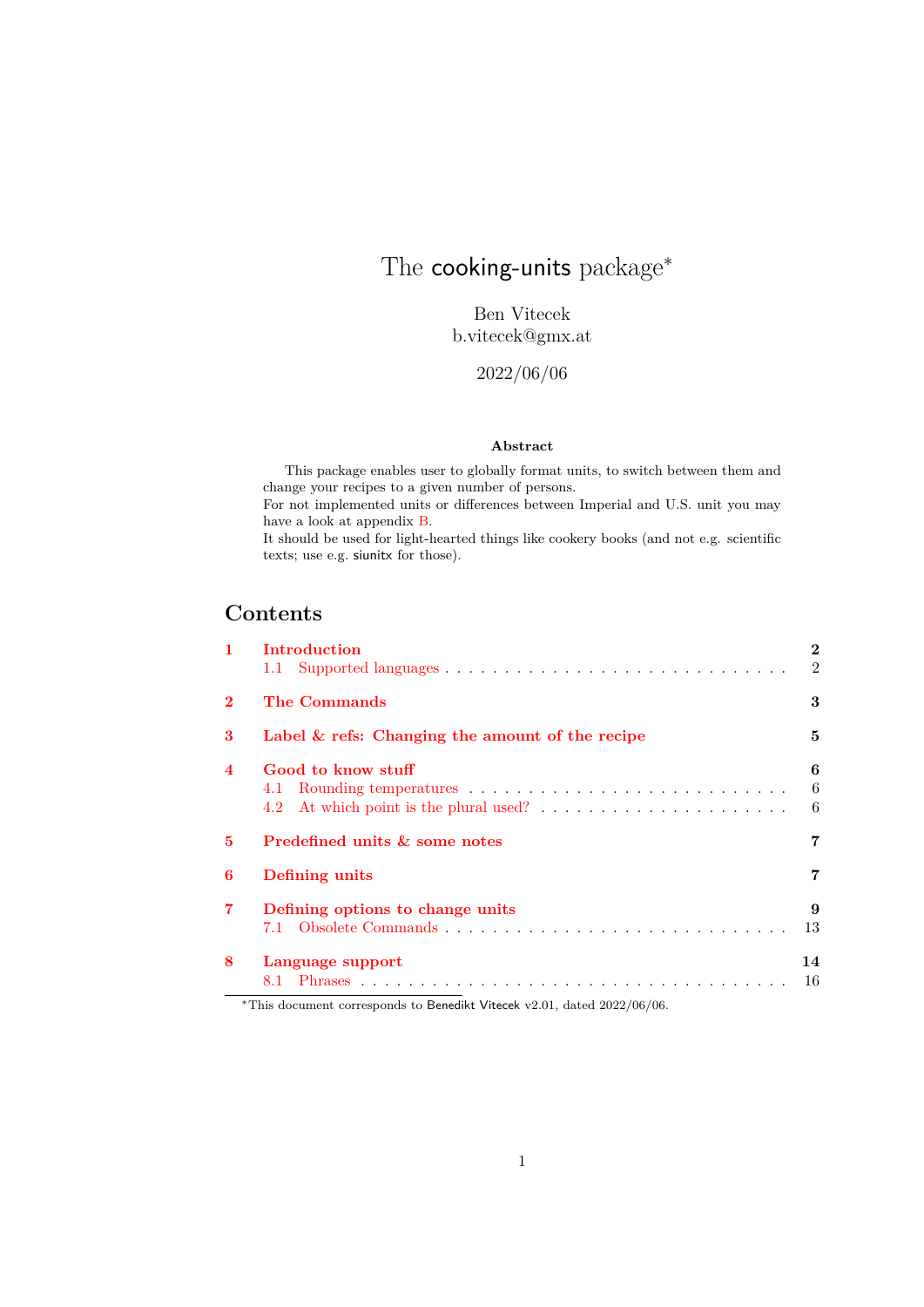| 9            | <b>Options</b>                                                                           | 17 |  |  |
|--------------|------------------------------------------------------------------------------------------|----|--|--|
|              | 9.1                                                                                      | 18 |  |  |
|              | 9.2                                                                                      | 18 |  |  |
|              | 9.2.1                                                                                    | 18 |  |  |
|              | 9.2.2                                                                                    | 20 |  |  |
|              | 9.2.3                                                                                    | 21 |  |  |
|              | 9.2.4<br>Input and Outputs $\dots \dots \dots \dots \dots \dots \dots \dots \dots \dots$ | 22 |  |  |
|              | 9.2.5                                                                                    | 25 |  |  |
|              | 9.2.6                                                                                    | 26 |  |  |
|              | 9.2.7                                                                                    | 28 |  |  |
|              | 9.2.8                                                                                    | 29 |  |  |
|              |                                                                                          | 32 |  |  |
| 10           | <b>Public Commands</b>                                                                   | 34 |  |  |
| 11           | Bugs & Feedback                                                                          | 34 |  |  |
| <b>12</b>    | Bens Einheitensammelsurium (Bens unit Almanac)<br>35                                     |    |  |  |
| $\mathbf{A}$ | <b>Translations</b>                                                                      | 36 |  |  |
|              |                                                                                          | 37 |  |  |
|              |                                                                                          | 38 |  |  |
|              |                                                                                          | 39 |  |  |
|              |                                                                                          | 41 |  |  |
| B            | US, Imperial and Other units                                                             | 42 |  |  |
|              | <b>Change History</b>                                                                    | 43 |  |  |
| <b>Index</b> |                                                                                          | 45 |  |  |

## <span id="page-1-0"></span>**1 Introduction**

While writing on a cookery book I used – for some reasons whatsoever – three different units for weight: kilogram (kg), gram (g) and decagram (dag, or older: dkg). Later my mother told me that she doesn't like it if a cookery book uses more than two different units (for weight in this case). Happily I hardly used Decagram and therefore didn't have many problems changing the units. But, well ... I am using LAT<sub>E</sub>X and changing those units by hand seemed not very LATEX-like, so I started writing some code to convert units. I expanded the code, rewrote it in LAT<sub>E</sub>X3 (which is much more pleasant than LAT<sub>E</sub>X  $2\varepsilon$ ) and here it is.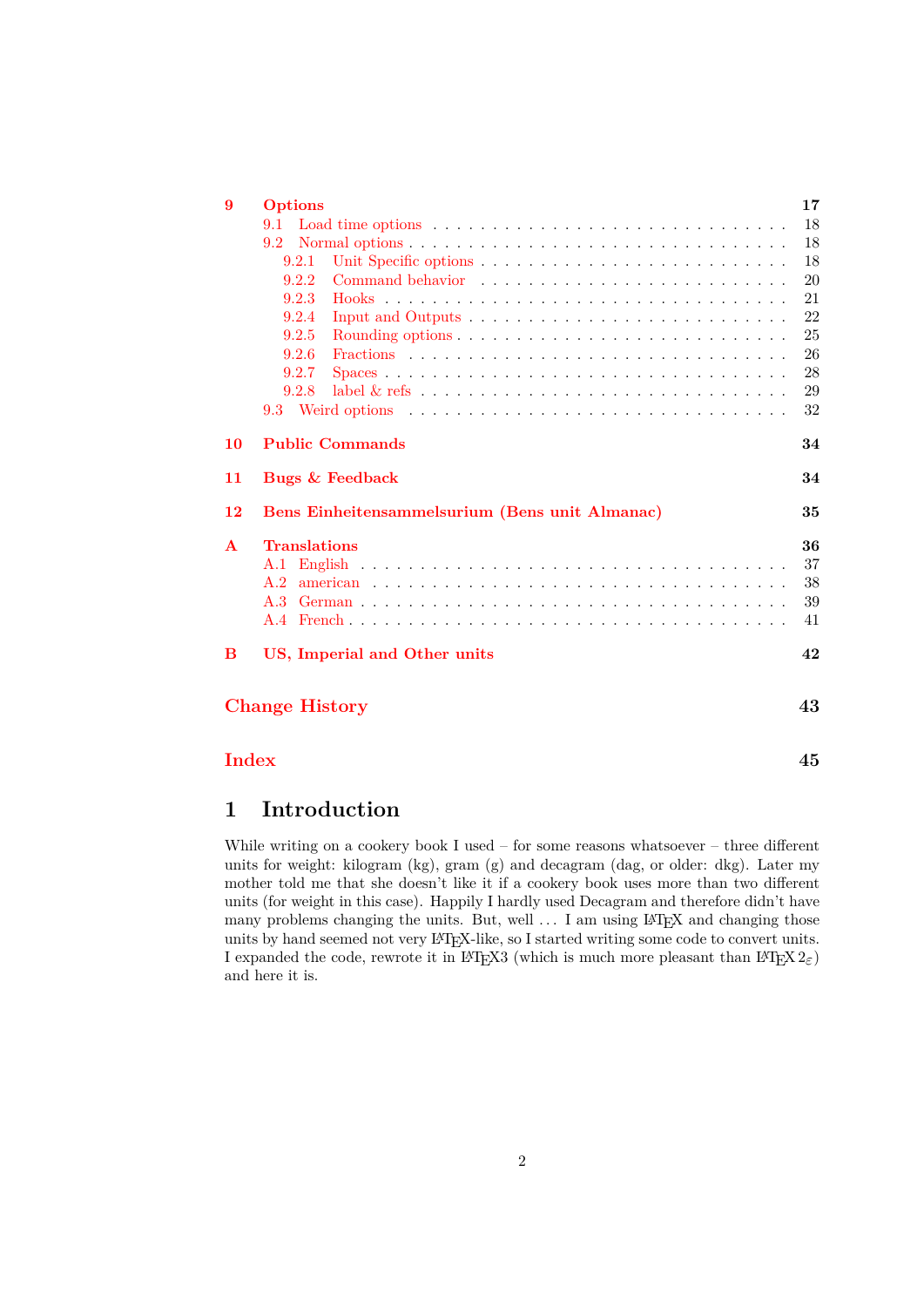### <span id="page-2-0"></span>**1.1 Supported languages**

- German
- English
- French

Want to contribute a new language or make a correction to an existing one? See section [11](#page-33-1) for more details. Wanna just check the existing translations? See appendix [A.](#page-35-0)

## <span id="page-2-1"></span>**2 The Commands**

This package offers the following commands for number/unit printing (and converting):

- \cunum<⟨*label*⟩>[⟨*options*⟩]{⟨*amount*⟩}[⟨*space*⟩]{⟨*unit-key*⟩}
- \cutext<⟨*label*⟩>[⟨*options*⟩]{⟨*amount*⟩}{⟨*unit-key*⟩}
- \Cutext<⟨*label*⟩>[⟨*options*⟩]{⟨*amount*⟩}{⟨*unit-key*⟩}
- \cuam<⟨*label*⟩>[⟨*options*⟩] {⟨*amount*⟩}
- \cusetup{⟨*options*⟩}

Numbers and units are printed using \cunum. The numerical part can interpret \_ and / as (mixed) fractions and -- as a separator for ranges; to convert units use the option  $\langle$ old-unit $\rangle$ = $\langle$ new-unit $\rangle$ <sup>[1](#page-2-2)</sup>. It furthermore allows the sign ? to be used as a placeholder for not known amounts and raises a warning to remind you that this amount needs a check-up<sup>[2](#page-2-3)</sup>. [ $\langle space \rangle$ ] adds a space between the number and the unit using \phantom.

For a list of predefined units have a look at table [1.](#page-6-2)

⟨*label*⟩ is explained in section [3.](#page-4-0)

| $1 \,\mathrm{kg}$  | $\sum_{1} {\kappa}$                        |
|--------------------|--------------------------------------------|
| $2.3\,\mathrm{kg}$ | $\sum_{2.3}$ {kg}                          |
| $2.3\,\mathrm{kg}$ | $\sum_{2,3}$ {kg} \\                       |
| $2-3 \text{ kg}$   | $\sum_{2--3}$ {kg}                         |
| $2.5 - 3.5$ kg     | $\sum_{2.5--3.5}$ {kg}                     |
| $2500 - 3500$ g    | $\sum [kg = g] {2.5 - -3, 5} [kg] \$       |
| $392^{\circ}F$     | $\cum\Gamma C = F1$ {200} {C}\\            |
| $356 - 392$ °F     | \cunum [C=F] ${180 - -200}{C} \ \$         |
| $\frac{1}{2}$ m    | $\sum_{1/2}$ {m} \\                        |
| $1\frac{1}{2}$ m   | $\sum_{1/2}$ {m} \\                        |
| $1\frac{1}{2}$ m   | $\sum [m = cm] {1_1/2}{m}}\$               |
| $? \ell$           | $\sum_{?}{1}\$                             |
| $50 \text{ dag}$   | $\sum_{50} \{ \text{dag} \}$               |
| $5 \text{ dag}$    | $\sum_{5} [0] {\text{dag}} \$              |
| $1.12\,\mathrm{m}$ | $\sum_{f \in \mathbb{R}}$ (1.1234) $\{m\}$ |
|                    |                                            |

<span id="page-2-2"></span><sup>1</sup>New keys can be added and defined, see section  $5$  and section  $6$  for further information.

<span id="page-2-3"></span><sup>2</sup>You can customize this behavior, see section [9](#page-16-0)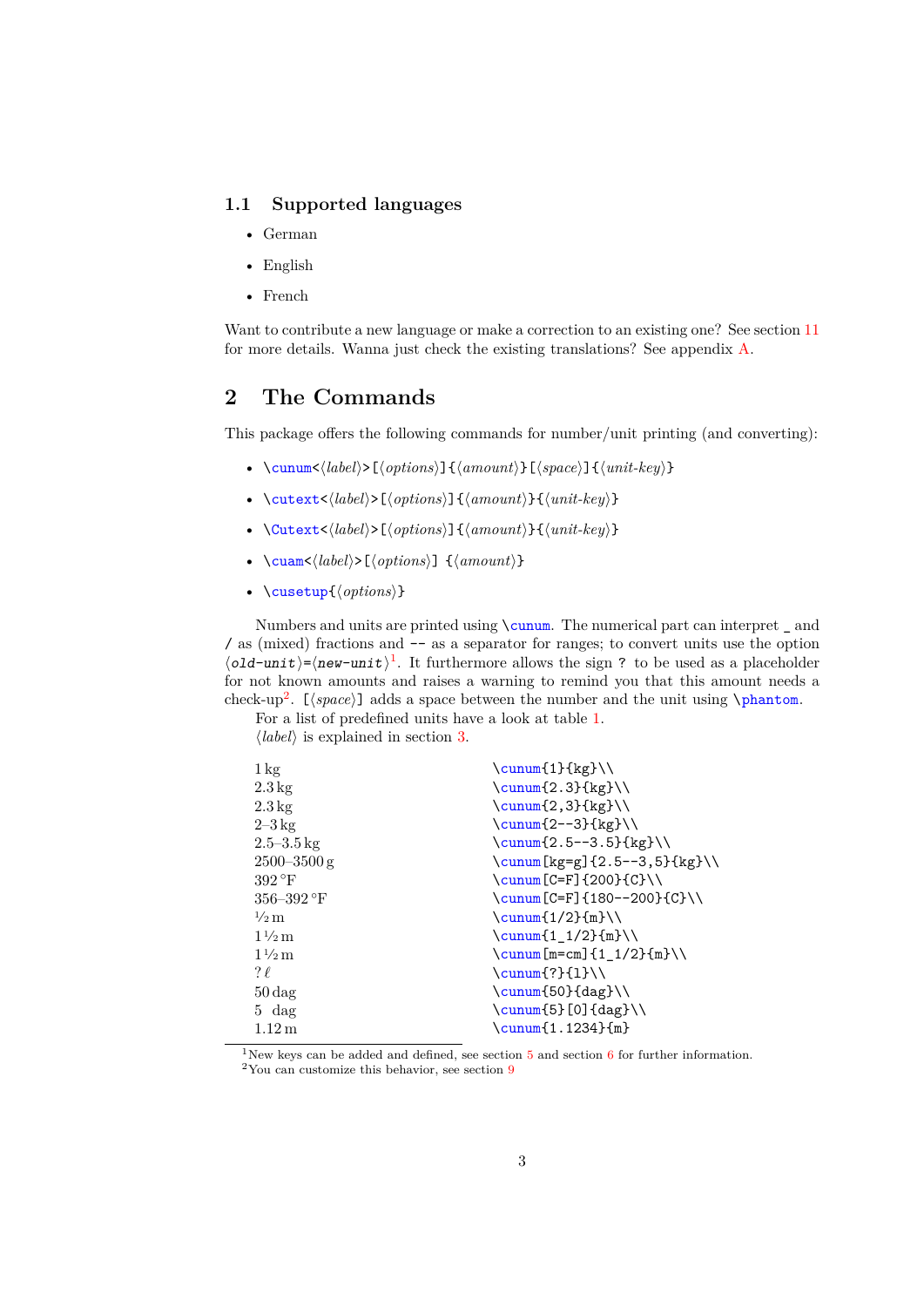Decimal numbers are automatically rounded to 2 digits after the colon, temperatures  $(C, F, K, and Re)$  are automatically rounded to integers.<sup>[3](#page-3-0)</sup>

\cutext and \Cutext print the number and the written name of the unit. Since v1.10 it works similar<sup>[4](#page-3-1)</sup> to  $\text{cum.}$  it allows the conversion between units and interprets the numerical part (again \_ and / are used for (mixed) fractions and -- for ranges). Furthermore, *\cutext* and *\Cutext* allow the usages of numerals (see section [9.1](#page-17-0) for more information).

| $\text{1}(1)$                      |
|------------------------------------|
| $\text{Cutext1}$ $\{1\}$           |
| $\Upsilon$ \Cutext $\{1--2\}\{1\}$ |
| $\text{12}$ {1}\\                  |
| $\text{Cutext{13}11}$              |
|                                    |

and using (e.g.) package option use-fmtcount-numerals=true

| $\text{\texttt{cutext}}\{1\}$         |
|---------------------------------------|
| $\text{Cutext{1}{1}}$                 |
| $\text{\texttt{cutext}}_{1--2}$ {1}\\ |
| $\Upsilon$ utext $\{1--2\}\{1\}$      |
| $\text{12}(1)$                        |
| $\text{Cutext}{13}{1}$                |
|                                       |

You can customize the numeral functions used with numeral-function and Numeral-function. Furthermore, since  $v1.10 \text{ and } \text{ also allow their units to be changed}$ (this behavior can be altered using cutext-change-unit):

| \cusetup{1=ml}               |
|------------------------------|
| $\text{1}$ {1} \\            |
| $\text{Cutext1}$ $\{1\}$     |
| $\cutext{1--2}$ {1}\\        |
| $\text{\texttt{12}}_{1}\}$   |
| $\text{Cutext{13}{1}}$       |
| $\text{Cutext}$ {?} {1}      |
| $\text{Cutext}\{1/2\}\{1\}\$ |
|                              |

\cuam works like \cunum, but without a unit, so changing units doesn't affect it. Like  $\cumum$  and / are used to imply a (mixed) fraction and  $-$  is used for ranges.

| $\text{Cuam}\{3\}\$         |
|-----------------------------|
| $\text{Cuam}$ $2--3}$       |
| $\text{2/3}$                |
| $\text{\textdegree}(1_2/3)$ |
|                             |

Furthermore it allows the concept of "phrases" (replacing a positive integer by a word; such as "12" becoming "dozen"[5](#page-3-2) ) which can be activated by the option use-phrases (as I don't know any english phrases, I switched the language to german for the following examples)

<span id="page-3-0"></span> $3$ You can – of course – change this behavior, see section [9.](#page-16-0)

<span id="page-3-1"></span><sup>4</sup>One could also say "exactly like".

<span id="page-3-2"></span><sup>5</sup>At least I think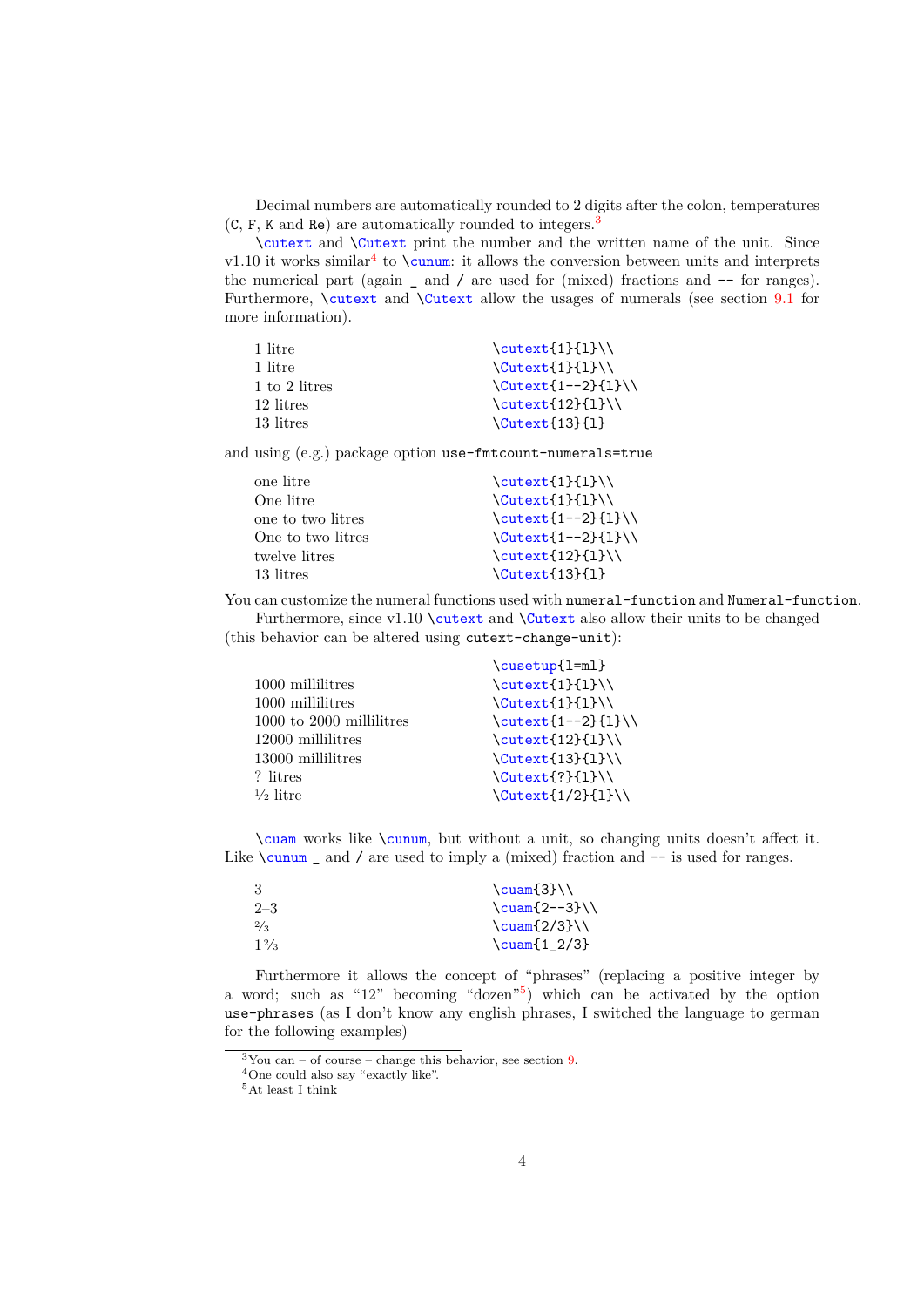|               | \selectlanguage{ngerman}       |
|---------------|--------------------------------|
|               | \cusetup{use-phrases=true}     |
| 11            | $\text{Cuam}[11]\)$            |
| 1 Dutzend     | $\text{Cuam}12}$               |
| 13            | $\text{Cuam}13}$               |
| 2 Dutzend     | $\text{Cuam}24}$               |
| $1-2$ Dutzend | $\text{Cuam}$ $12--24$         |
| $12 - 13$     | $\text{\textcircled{12--13}}\$ |
| 18            | $\text{Cuam}$ (18}             |
| 5 Dutzend     | \cuam{60}                      |

## <span id="page-4-0"></span>**3 Label & refs: Changing the amount of the recipe**

What if you don't want to change units, but the amounts of the recipe because you cook not for 4 persons, but for 2 and don't like to do the math? Simple, use the following commands:

- \culabel{⟨*label*⟩}{⟨*number of persons*⟩}
- \curef{⟨*label*⟩}

The first one is the important one: It defines a ⟨*label*⟩ for a recipe which is initially for ⟨*number of persons*⟩. Afterwards ⟨*label*⟩ can be used to tell the commands from section [2](#page-2-1) that the given amounts are for ⟨*number of persons*⟩. Each ⟨*label*⟩ must be unique and an error is raised if a ⟨*label*⟩ is already defined.

If you would like to print the number of persons this recipe is for, use \curef, which is fully expandable.

The following example uses **\culabel** to specify that the recipe is initially intended for 2 persons:

|                                            | \culabel{recipe}{2}                                                                    |  |  |
|--------------------------------------------|----------------------------------------------------------------------------------------|--|--|
| recipe for 2 persons:                      | recipe for \curef{recipe} persons:\\<br>\cunum <recipe>{10--20}{dag} flour,\\</recipe> |  |  |
| $10-20 \text{ dag }$ flour,                | \cunum <recipe>{1/2}{1} water,\\<br/>\cutext[ref=recipe]{10}{g} nuts,\\</recipe>       |  |  |
| $\frac{1}{2}$ water.                       |                                                                                        |  |  |
| 10 gramme nuts,<br>$2-3$ eggs,             | \cuam <recipe>{2--3} eggs,\\</recipe>                                                  |  |  |
| $180\,^{\circ}\text{C}$ (356 °F) open fire | $\cum[180]{C} (\cum[C=F]{180}{C})$<br>open fire                                        |  |  |

In combination with the option set-number-of-persons and recalculate-amount you can have this recipe changed to four persons:

```
\culabel{recipe}{2}
%% adding options:
\cusetup{set-number-of-persons=4,recalculate-amount=true}
```

|                                                             | recipe for $\curvearrowright$ {recipe} persons: $\setminus$ |  |  |
|-------------------------------------------------------------|-------------------------------------------------------------|--|--|
| recipe for 4 persons:                                       | \cunum <recipe>{10--20}{dag} flour,\\</recipe>              |  |  |
| $20-40 \text{ dag }$ flour,                                 | \cunum <recipe>{1/2}{1} water,\\</recipe>                   |  |  |
| $1\ell$ water,                                              | \cutext[ref=recipe]{10}{g} nuts,\\                          |  |  |
| 20 gramme nuts,                                             | \cuam <recipe>{2--3} eggs,\\</recipe>                       |  |  |
| $4-6$ eggs,                                                 | $\sum_{180}{C}$                                             |  |  |
| $180\,^{\circ}\text{C}$ (356 $^{\circ}\text{F}$ ) open fire | $(\cumum[C=F]{180}{C})$ open fire                           |  |  |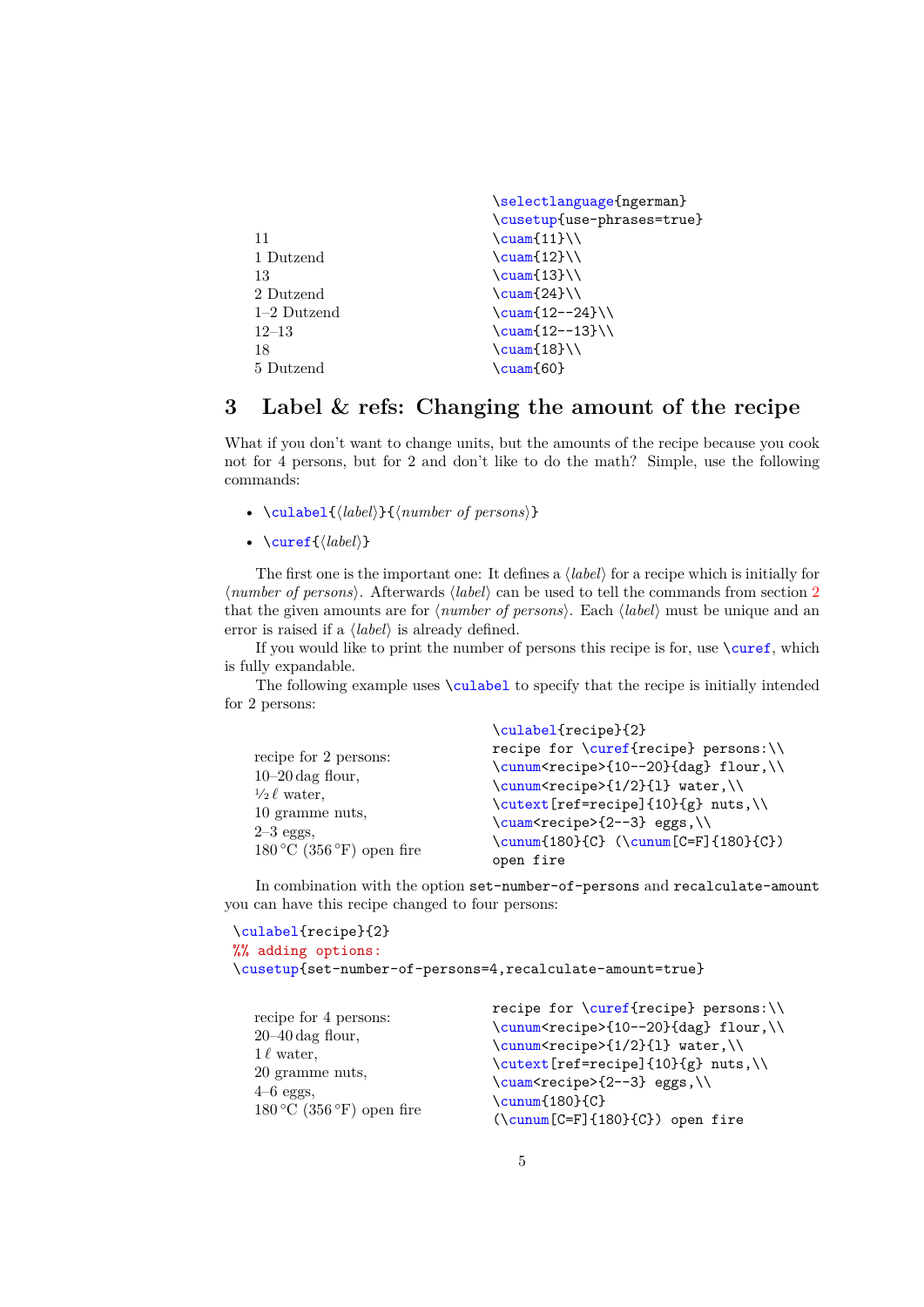Note that fractions are automatically evaluated and that only values with a ⟨*label*⟩ are changed ( $\cumum{180}{C}$  for example stays the same which also makes sense as the heat should be the same).

## <span id="page-5-0"></span>**4 Good to know stuff**

### <span id="page-5-1"></span>**4.1 Rounding temperatures**

By default temperatures are rounded to integers (using round-precision=0). Since v1.30 it is possible to round amounts to a negative precision. If you want to round temperatures to the tens see the following example (\cusetoptionfor is described in section [9.2.1\)](#page-17-2).

| 182 °C                  | $\cumum{182}{C}\\$                            |
|-------------------------|-----------------------------------------------|
| 356 °F                  | $\cum\Gamma$ $C = F1$ {180 } { C } \ \        |
| 144 °Ré                 | \cunum[C=Re]{180}{C}\\                        |
| 453 K                   | \cunum [C=K] $\{180\}$ {C}\\                  |
|                         | \cusetoptionfor{C,F,K,Re}{round-precision=-1} |
| 180 °C                  | $\cum\{182\}(C)\}\$                           |
| $360\,^{\circ}\text{F}$ | \cunum [C=F] $\{180\}$ {C}\\                  |
| $140^{\circ}$ Ré        | \cunum[C=Re]{180}{C}\\                        |
| 450 K                   | \cunum[C=K]{180}{C}\\                         |
|                         |                                               |

### <span id="page-5-2"></span>**4.2 At which point is the plural used?**

While using **\cutext** and **\Cutext** one may wonder which rules are used in order to determine if the printed unit is singular or plural. If rules for a specific language are not found the default ruleset is used. There are currently two rule sets: One default and one if you are using french.

Each set has three seperate rules: one for "normal" numbers, one for ranges and one for fractions.

### **French**

Use singular if:

**normal** The absolute value of the number is smaller 2

**fraction** The absolute value of the evaluated fraction is smaller 2. (e.g.  $1\frac{1}{2} = 1.5$  uses singular,  $2\frac{3}{4} = 2.75$  uses plural).

**range** The absolute value of the second number is smaller 2. (e.g. 1–2: Take 2.)

For sources see [\[7\]](#page-42-1),  $[8] \& [9]^{6}$  $[8] \& [9]^{6}$  $[8] \& [9]^{6}$  $[8] \& [9]^{6}$  $[8] \& [9]^{6}$  $[8] \& [9]^{6}$ .

<span id="page-5-3"></span> $6$ Thanks a lot to Alexis Jeandeau! I never would have imagined that the french language uses the sinfular for everything smaller 2.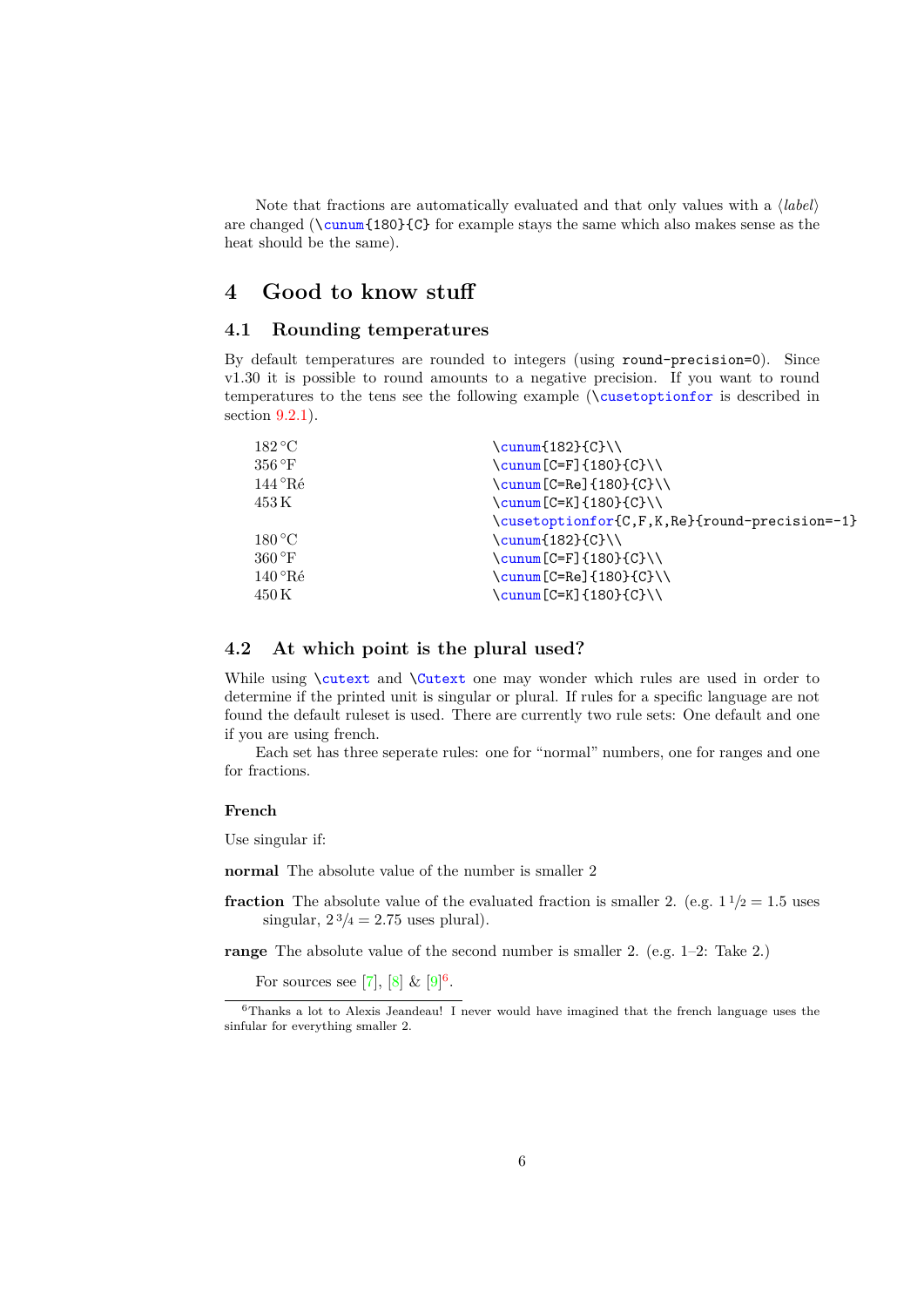### **Default (all other languages)**

Use singular if:

**normal** The number is equal to 1.

**fraction** There is no mixed fraction part and the nominator is equal to 1.

**range** The second number is equal to 1. (e.g. 1–2: Take 2.)

## <span id="page-6-0"></span>**5 Predefined units & some notes**

In table [1](#page-6-2) and you can find all predefined units which can be transformed into each other (sorted by group). Other predefined units (which cannot be used for transformations) are shown in table [2.](#page-7-0) Table [3](#page-7-1) pretty much exists just for fun.

<span id="page-6-2"></span>Table 1: This table shows all units which can be transformed into each other, sorted by group. The columns "default" show the abbreviations used if no translation is defined for the given language. The translations used for \cutext and \Cutext are shown in appendix [A.](#page-35-0) Note that "electron volt" exists just for fun.

| description                                                               | key                                 | default                                    | description                                                     | key                                  | default                                                       |
|---------------------------------------------------------------------------|-------------------------------------|--------------------------------------------|-----------------------------------------------------------------|--------------------------------------|---------------------------------------------------------------|
| kilogramme<br>decagramme<br>gramme<br>ounce<br>pound<br>stick (of butter) | kg<br>dag<br>g<br>0Z<br>lb<br>stick | kg<br>dag<br>g<br><b>OZ</b><br>lb<br>stick | metre<br>decimetre<br>centimetre<br>millimitre<br>inch          | m<br>dm<br>$\texttt{cm}$<br>mm<br>in | m<br>dm<br>$\,\mathrm{cm}$<br>mm<br>in                        |
| day<br>hour<br>minute<br>second                                           | d<br>ħ<br>min<br>S                  | d<br>h<br>min<br>S                         | litre<br>decilitre<br>centilitre<br>millilitre                  | 1<br>d1<br>c1<br>ml                  | 1<br>dl<br>$_{\rm cl}$<br>ml                                  |
| calorie<br>kilocalorie<br>joule<br>kilojoule<br>electron volt             | cal<br>kcal<br>J<br>kJ<br>eV        | cal<br>kcal<br>J<br>kJ<br>eV               | degree Celsius<br>degree Fahrenheit<br>degree Réaumur<br>kelvin | C<br>F<br>Re<br>Κ                    | $\rm ^{\circ}C$<br>$\mathrm{^{\circ}F}$<br>$^{\circ}$ Ré<br>Κ |

## <span id="page-6-1"></span>**6 Defining units**

New units can be defined using

- \declarecookingunit[⟨*symbol/key-val-list*⟩]{⟨*unit-key*⟩}
- \newcookingunit[⟨*symbol/key-val-list*⟩]{⟨*unit-key*⟩}
- \providecookingunit[⟨*symbol/key-val-list*⟩]{⟨*unit-key*⟩}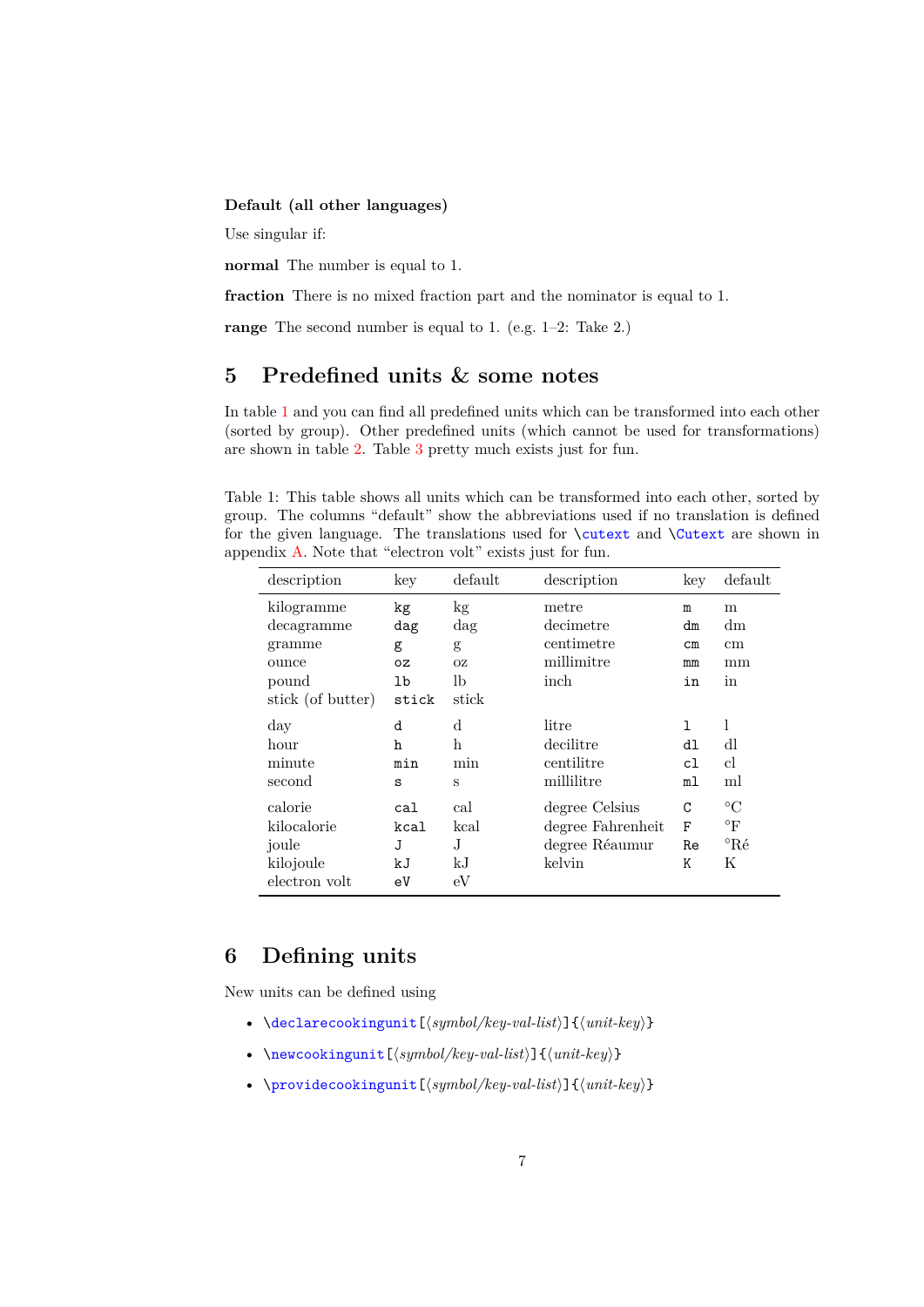<span id="page-7-2"></span><span id="page-7-0"></span>Table 2: A (not only) spoonful of (more or less) country and language dependent units. Please note that sometimes a translation is nearly impossible as a unit (e.g. "saltspoonful") may not exist in another language (like german; at least I never heard of it). So please only use units known to you. For "tablespoon" and "teaspoon" I used the german abbreviations "EL" and "TL" (because I forgot to change them initially).

| description                     | key        | symbol     |
|---------------------------------|------------|------------|
| pinch                           | рn         | pinch      |
| tablespoon<br>teaspoon          | FJ.<br>TI. | EL.<br>TL. |
| dessertspoonful                 | dsp        | dsp.       |
| coffeespoonful                  | csp        | csp.       |
| saltspoonful                    | ssp        | ssp.       |
| Messerspitze (point of a knife) | Msp        | Msp.       |

<span id="page-7-1"></span>Table 3: List of (not really) nonsense units (exist just for fun, there will be no support for those units; unless  $-$  of course  $-$  you really want it).

| unit-key       | symbol            |
|----------------|-------------------|
| $eVc-2$        | $eV/c^2$          |
| hbareV-1       | $\hbar/ eV$       |
| chbareV-1      | $c\hbar/eV$       |
| $(chbareV-1)3$ | $c^3\hbar^3/eV^3$ |

\declarecookingunit \newcookingunit \providecookingunit \declarecookingunit[⟨symbol/key-val-list⟩]{⟨unit-key⟩} \newcookingunit[⟨symbol/key-val-list⟩]{⟨unit-key⟩} \providecookingunit[⟨symbol/key-val-list⟩]{⟨unit-key⟩}

These commands define the unit ⟨*unit-key*⟩. Note that ⟨*unit-key*⟩ can neither contain / nor ,; but it is allowed to be a command since v2.00 (see examples below).

If the key is not the same as the printed symbol use the optional argument. It can either contain the symbol you want printed or a key-value list (see below) for more advanced adjustments.

\newcookingunit raises an error if the unit is already defined, \declarecookingunit creates or (if given) overwrites ⟨*symbol*⟩ and \providecookingunit does nothing if the unit is already defined.

All units have male gender m by default (unless you change it using a key below). Some examples:

```
\declarecookingunit{kg}
\declarecookingunit{g}
\declarecookingunit[Msp.] {Msp}
\declarecookingunit[\ensuremath{{}^{\circ}}\kern-\scriptspace C] {C}
\declarecookingunit{\%} % can use commands now
```
**Note:** The definition of the printed degree Celsius is copied and pasted from (a maybe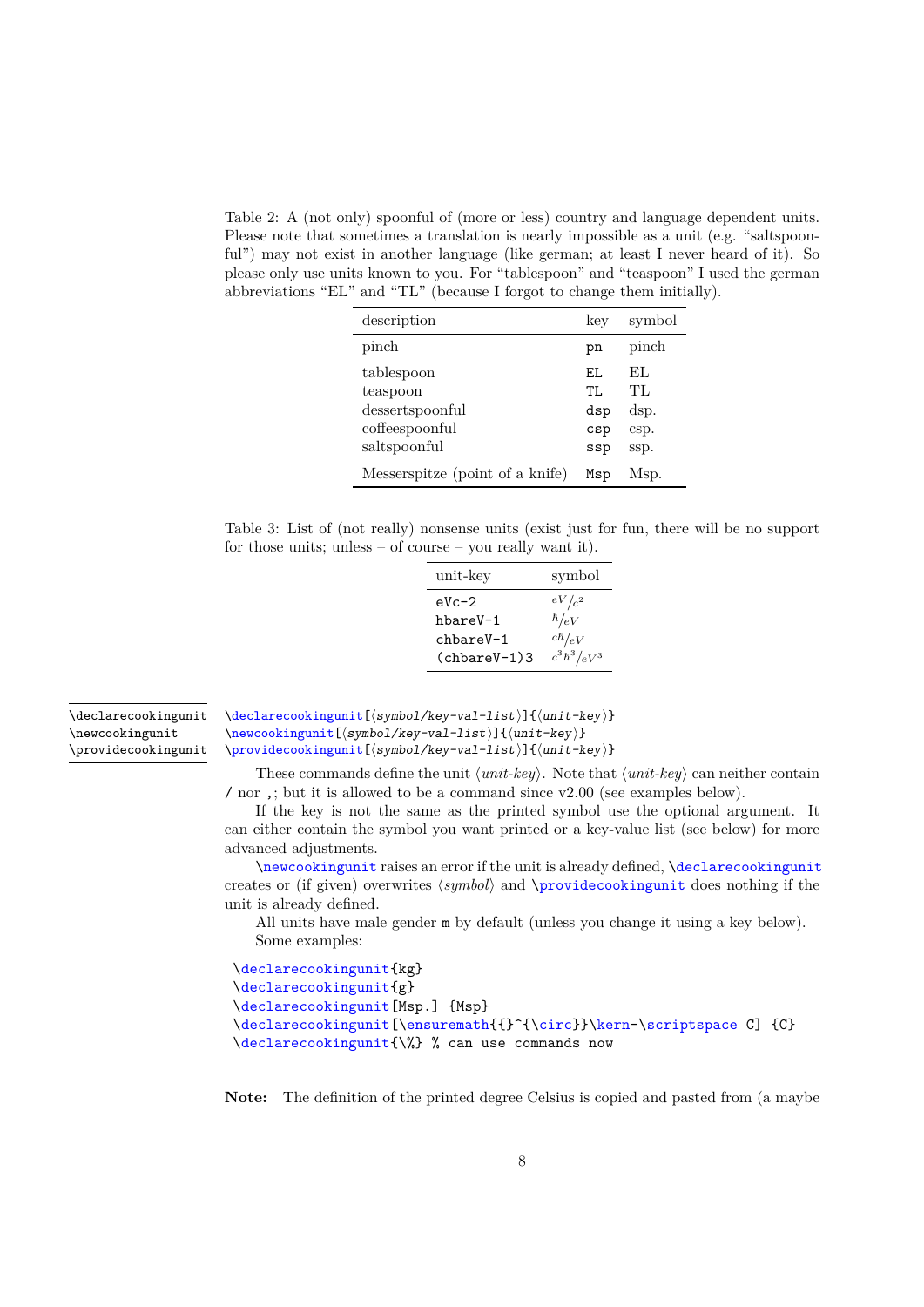<span id="page-8-1"></span>older version of) siunitx.

| symbol       | symbol = $\{\langle symbol \rangle\}$           |
|--------------|-------------------------------------------------|
| gender       | gender = $\{\langle m/f/n \rangle\}$            |
| set-option   | $set-option = \{\langle key-val-list \rangle\}$ |
| add-to-group | $add-to-group = \{\langle group \rangle\}$      |
| natural-unit | natural-unit = $\{\langle true/false \rangle\}$ |

Those keys can only be used in the optional argument of **\declarecookingunit**, \newcookingunit or \providecookingunit. They can be used to define some properties of the unit during its initialization.

symbol allows you to set the printed symbol of the unit. A similar effect can be achieved by just using the optional argument. Use this option if you want to use other keys during the definition. This symbol is used as a fallback for all langauges, if no explicit symbol is found for said langauge.

gender sets the gender of the unit (default ist m). Allowed is m, f or n. Note that this sets the default gender for all languages.

set-option allows to add some key-vals to the specific unit which are activated once the unit is used. See page [17.](#page-16-1)

add-to-group adds the unit defined to  $\langle \text{group} \rangle$ . See section [9.2.1](#page-17-2) for more information.

natural-unit is a simple true/false switch. If true the unit will be specified to be a "natural-unit". This is more or less a joke option.

\declarecookingderivatives

```
\declarecookingderivatives {⟨unit-list⟩} {⟨unit-key⟩}
```
{⟨mathematical-relation⟩} {⟨unit-symbol⟩}

*This function is experimental*. Defines new units which are a combination of the units given in ⟨*unit-list*⟩ *and* their key-chain. ⟨*unit-key*⟩, ⟨*mathematical-relation*⟩ and ⟨*unit-symbol*⟩ accept #1 to #n as arguments with *n* being the number of units given in ⟨*unit-list*⟩. *n cannot* be greater than 8 (and it will probably compile for quite a while). Also note that this command doesn't work/isn't tested for single keys.

Also note that it is quite possible that an "overflow-error" will occur if there are too many units.

**Example:** Your homework is to change the unit of energy kg  $m^2 s^{-2}$  into  $\alpha z$  in<sup>2</sup> min<sup>-2</sup>. To check if you are correct you use *declarecookingderivatives*:

```
\declarecookingderivatives{kg,m,s}{#1*#2:#3}
\{ (\#1)* (\#2)^2/(\#3)^2 \} \{ \sfc{ \#1\}, \#2 \}^{ \#3 \} \}
```
Using \cunum[kg\*m:s=oz\*in:min]{1}{kg\*m:s} shows that  $1 \text{ km}^2/\text{s}^2$  is equal to  $196829101.34$  oz in<sup>2</sup>/min<sup>2</sup>.

Note: As this is a bit more experimental and can easily lead to overflow-errors, no actual LATEX keys are created with \declarecookingderivatives. Internally the keys and possible values are stored in a *huge* property list. If an unknown key is encountered, it checks if said key can be found in the property list.

## <span id="page-8-0"></span>**7 Defining options to change units**

Options (to change units) can be newly defined or added to already existing ones using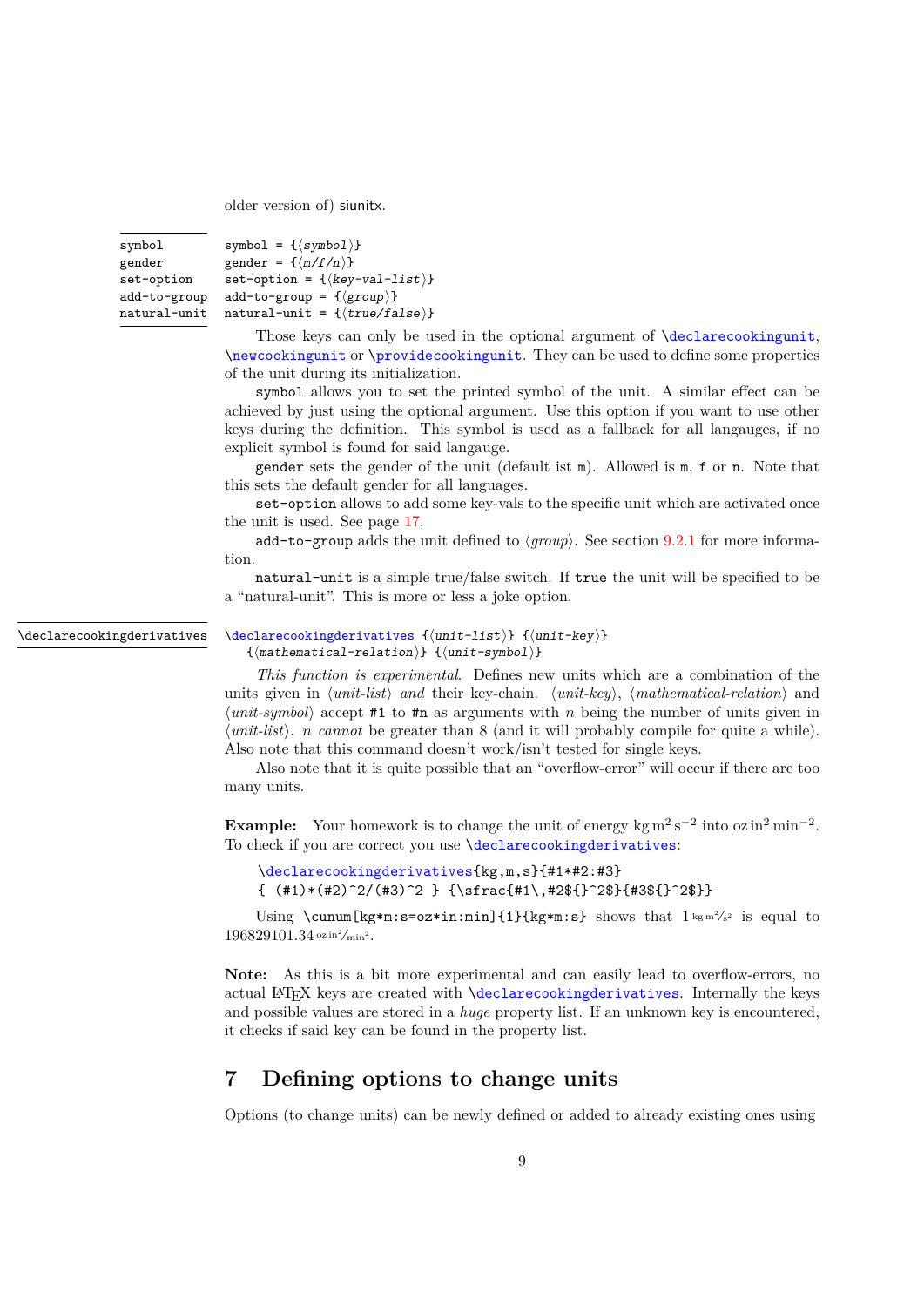- <span id="page-9-0"></span>• \cudefinekeychain
- \cudefinesinglekey
- \cuaddtokeychain
- \cuaddsinglekeys

#### \cudefinekeychain \cudefinesinglekey

```
\cudefinekeychain
    {
        \{\langle unit - key - 1 \rangle\} \ \{\langle value \rangle\}\{\langle unit-key-2\rangle\} \{\langle \ldots \text{unit-key-2 are } \langle value \rangle \text{ unit-key-1}\}\\label{eq:3} \{ \langle \texttt{unit-key-3} \rangle \} \;\; \{ \langle \ldots \quad \texttt{unit-key-3} \text{ are } \langle \texttt{value} \rangle \text{ unit-key-1} \rangle \}...
   }
\cudefinesinglekey{⟨unit-key-1⟩}
   {
        \{\langle unit-kev-2\rangle\} \{\langle 1 \text{ unit-}kev-2 \text{ are } \dots \text{ unit-}kev-1\rangle\}\{\langle unit-key-3\rangle\} \{\langle 1 \text{ unit-key-3 are } ... \text{ unit-key-1}\rangle\}...
   }
```
If you define new units (see section  $6$ ) and cannot add them to already existing keys you may use \cudefinekeychain or \cudefinesinglekey respectively to define new key-chains or single keys.

\cudefinekeychain collects the unit-key's given and defines a key-chain. This allows you to change every unit into every other unit given in the list. So ⟨*unit-key-1* ⟩ can take ⟨*unit-key-1* ⟩, ⟨*unit-key-2* ⟩, ⟨*unit-key-3* ⟩, . . . as values; ⟨*unit-key-2* ⟩ can take ⟨*unit-key-1* ⟩, ⟨*unit-key-2* ⟩, ⟨*unit-key-3* ⟩, . . . as values, etc. Please note that ⟨*. . .*⟩ has to be a number.

Sometimes it is not that easy and the conversion of one unit into another needs are more complicated formula (see for example temperatures). If that is the case use \cudefinesinglekey. As the name says it defines *only* a single key ⟨*unit-key-1* ⟩ with the values  $\langle unit \text{-}key\text{-}1\rangle$ ,  $\langle unit \text{-}key\text{-}2\rangle$ , etc. The advantage of this command is that now  $\langle \ldots \rangle$  can be a formula and the numerical input of  $\cumum$ , etc. can be placed explicitly using #1.

**Example:** This example defines following keys with their respective value:

- the key kg with the values kg, dag, g and oz
- the key dag with the values kg, dag, g and oz
- the key g with the values kg, dag, g and oz
- the key oz with the values kg, dag, g and oz
- $\bullet$  . . .

| $1 \text{ kg} = 1 \text{ kg}$          | $1 \text{ kg} = 100 \text{ dag}$      | $1 \text{ kg} = 1000 \text{ g}$ |
|----------------------------------------|---------------------------------------|---------------------------------|
| $1 \text{ kg} = 35.273\,99\,\text{oz}$ | $1 \text{ kg} = 2.2046226 \text{ lb}$ |                                 |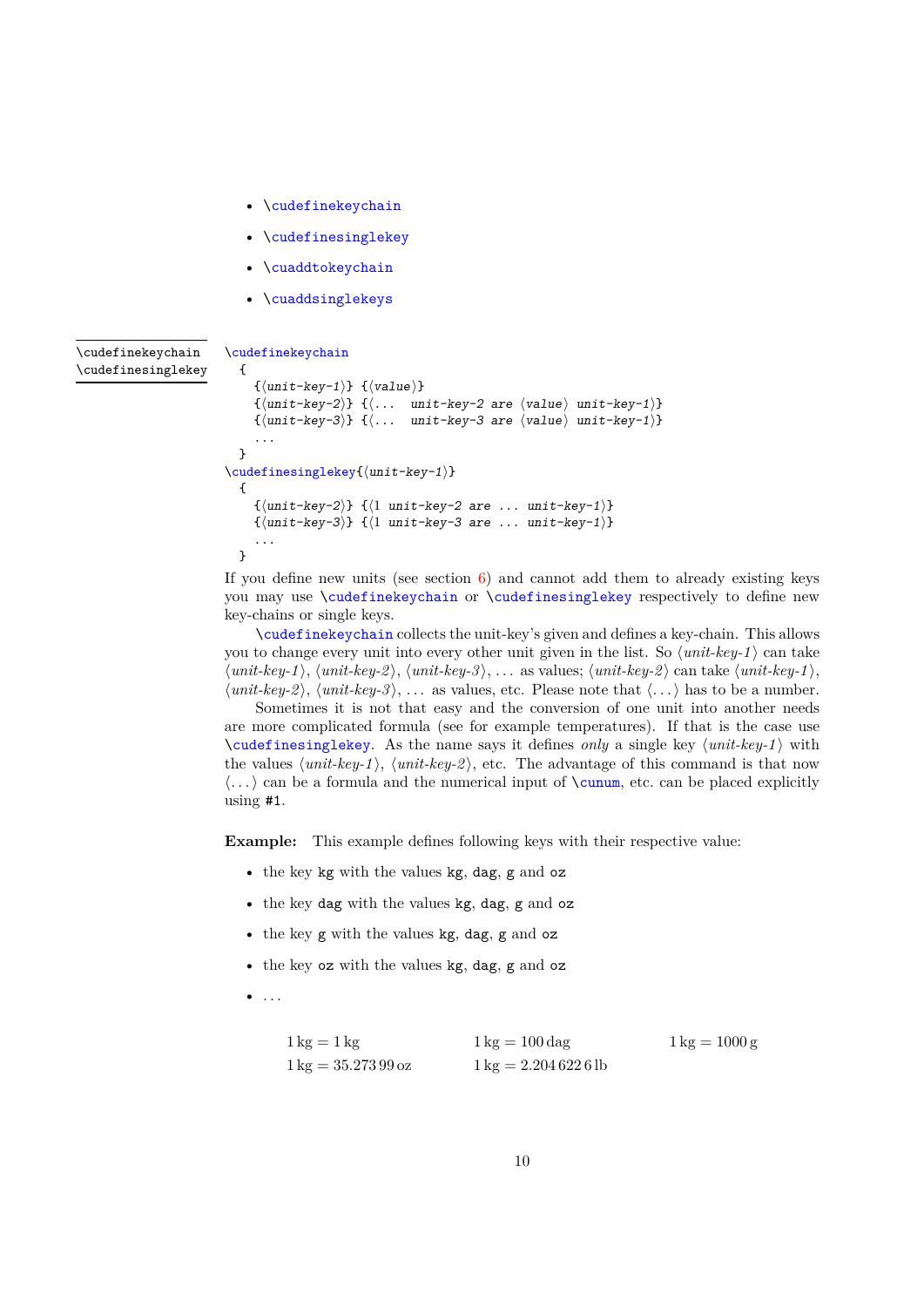```
\cudefinekeychain
 {
    {kg} { 1 }
   {dag}{ 100 } %% 1 kg are 100 dag
   {g} { 1000 } %% 1 kg are 1000 g
   {oz} { 35.27399 } %% 1 kg are 35.27399 oz
    {lb} { 2.204 622 6 } %% 1 kg are 2.204 622 6 lb
 }
\cudefinekeychain
 {
   {d} { 1 }
   {h} { 24 } %% 1 day are 24 hours
   {min}{ 1440 } %% 1 day are 1440 minutes
   {s} { 86400 } %% 1 day are 86400 seconds
 }
```
**Note:** The value of the first item can be something different from 1. So something like this is also possible:

```
\cudefinekeychain
 {
    {kg} { 0.4535924 }
   {dag}{ 45.35924 }
   {g} { 453,5924 }
   {oz} { 16 }
    {lb} { 1 }
 }
```
**Example:** To convert degree Fahrenheit to degree Celsius, kelvin and degree Réamur one needs the formulas<sup>[7](#page-10-0)</sup>

$$
T_C = (T_F - 32) \cdot \frac{5}{9}
$$
  
\n
$$
T_K = (T_F - 459.67) \cdot \frac{5}{9}
$$
  
\n
$$
T_{Re} = (T_F - 32) \cdot \frac{4}{9}
$$

with  $T_F$  being the input temperature in degree Fahrenheit and  $T_C$  being the same temperature in degree Celsius, etc. Using \cudefinesinglekey the key F with values C, K and Re is defined by:

```
\cudefinesinglekey {F}
 {
   {C} { (#1 - 32 ) * 5/9 } %% see formulas above
   {K} { ( #1 + 459.67 ) * 5/9 }
   {Re} { (#1 - 32 ) * 4/9 }
 }
```
<span id="page-10-0"></span><sup>7</sup>See Wikipedia.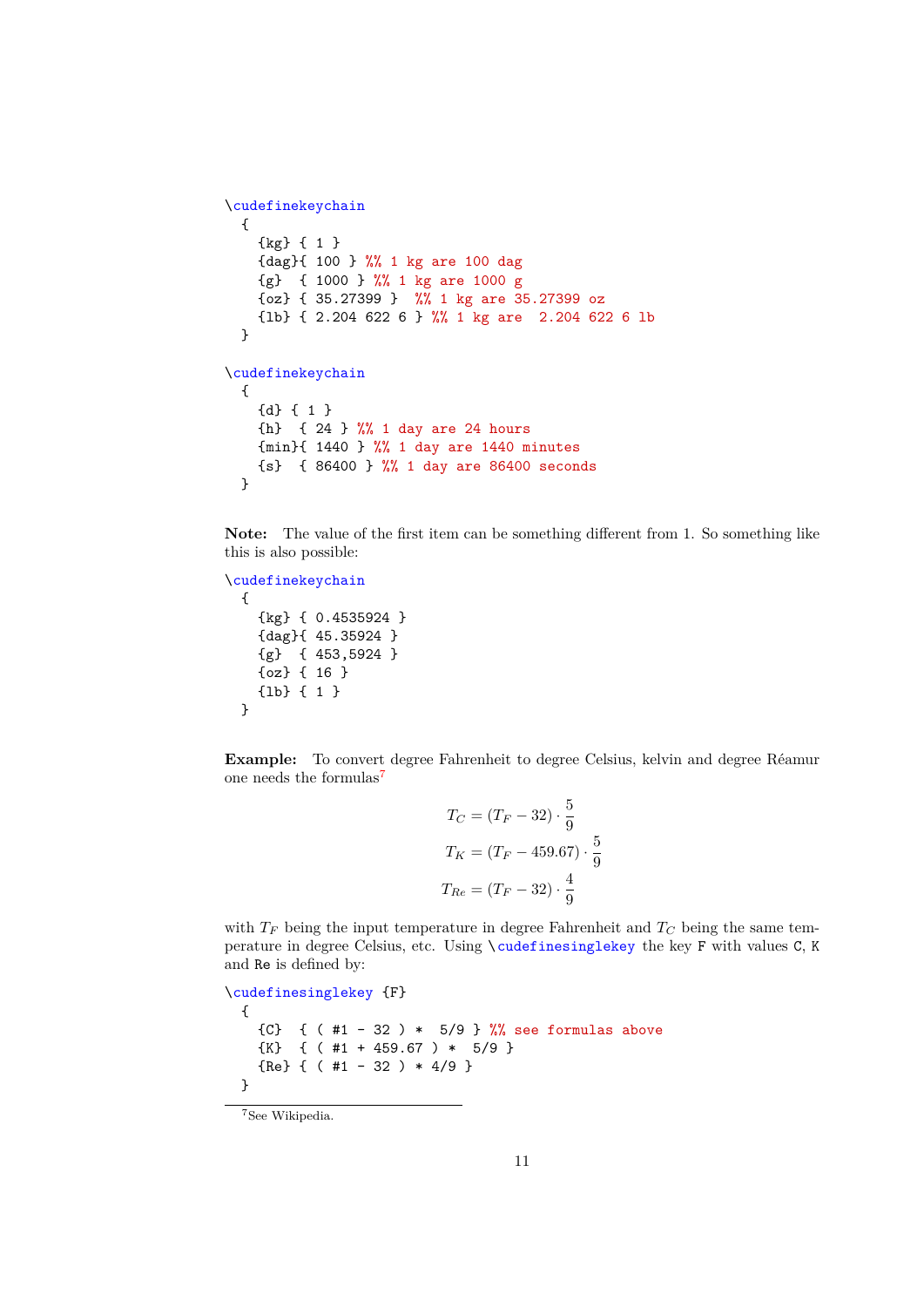<span id="page-11-0"></span>This defines the key F with the values F, C, K and Re.

```
\cuaddtokeychain
                               {
                                   \{\langle unit - key - 1 \rangle\} \ \{\langle value \rangle\}\{\langle unit-key-2\rangle\} \{\langle \ldots \text{ unit-key-2 are } \langle value \rangle \text{ unit-key-1}\}\{\langle unit-key-3\rangle} {\langle ... unit-key-3 are \langle value \rangle unit-key-1)}
                                   ...
                               }
                             \cuaddsinglekeys{⟨unit-key-1⟩}
                               {
                                   \{\langle unit-key-2\rangle\} \{\langle 1 \text{ unit-key-2 are } \dots \text{ unit-key-1}\rangle\}\{\langle unit-key-3\rangle\} \{\langle 1 \text{ unit-key-3 are } ... \text{ unit-key-1}\rangle\}...
                               }
                                   \cuaddtokeychain first parses through its unit-list and searches for a base unit key
\cuaddtokeychain
\cuaddsinglekeys
```
which is already in a key-chain (aka. was defined by **\cudefinekeychain**). The other units, not yet part of a key-chain, are added to the same key-chain as the base unit. So the newly added units are available as a key and a value for the other units in the same key-chain. Note that ⟨*...*⟩ must be a number.

If the conversion is more complicated use  $\{\text{cudasinglekeys. It adds } \{unit-key-2\},\}$ etc. as values to  $\langle unit \text{.} key-1 \rangle$ . The numerical input can be placed using  $#1$  (see \cudefinesinglekey). This command neither defines new keys nor does it add values to keys other than ⟨*unit-key-1* ⟩.

**Example:** Suppose you are British (I am sorry, I can't think of another reason to use those units) and you want to implement 'stone' (yes, I was surprised myself that such a unit exists, but it even appears in a Sherlock Holmes story). You exactly know that 1 st equals 14 lb, well ... now you have two choices. \cuaddkeys or \cuaddtokeys (use the one best fitting). This example uses the first, the next the latter one.

```
\newcookingunit{st} %% defining new unit 'stone'
\cuaddtokeychain
  {
    {lb} { 14 } %% unit already in a key-chain.
    {st} { 1 } %% new unit. 1st = 14lb
  \mathbf{r}0.07 st
    14 lb
    6350.29 g
    6.35 kg
    0.16 st
    101.6 kg
                                      \cunum[lb=st]{1}{lb}\\
                                      \cunum[st=1b]{1}{st}\\
                                      \sum[\text{st=g}]{1}{\text{st}}\\sum[\text{st}=\text{kg}]{1}{\text{st}}\\cunum[kg=st]{1}{kg}\\
                                      \cunum[st=kg]{16}{st}
```
**Note:** Of course using

```
\cuaddtokeychain
 {
    \{st\} { 1/14 } %% 11b = 1/14st{lb} { 1 } %% unit already in a key-chain.
 }
```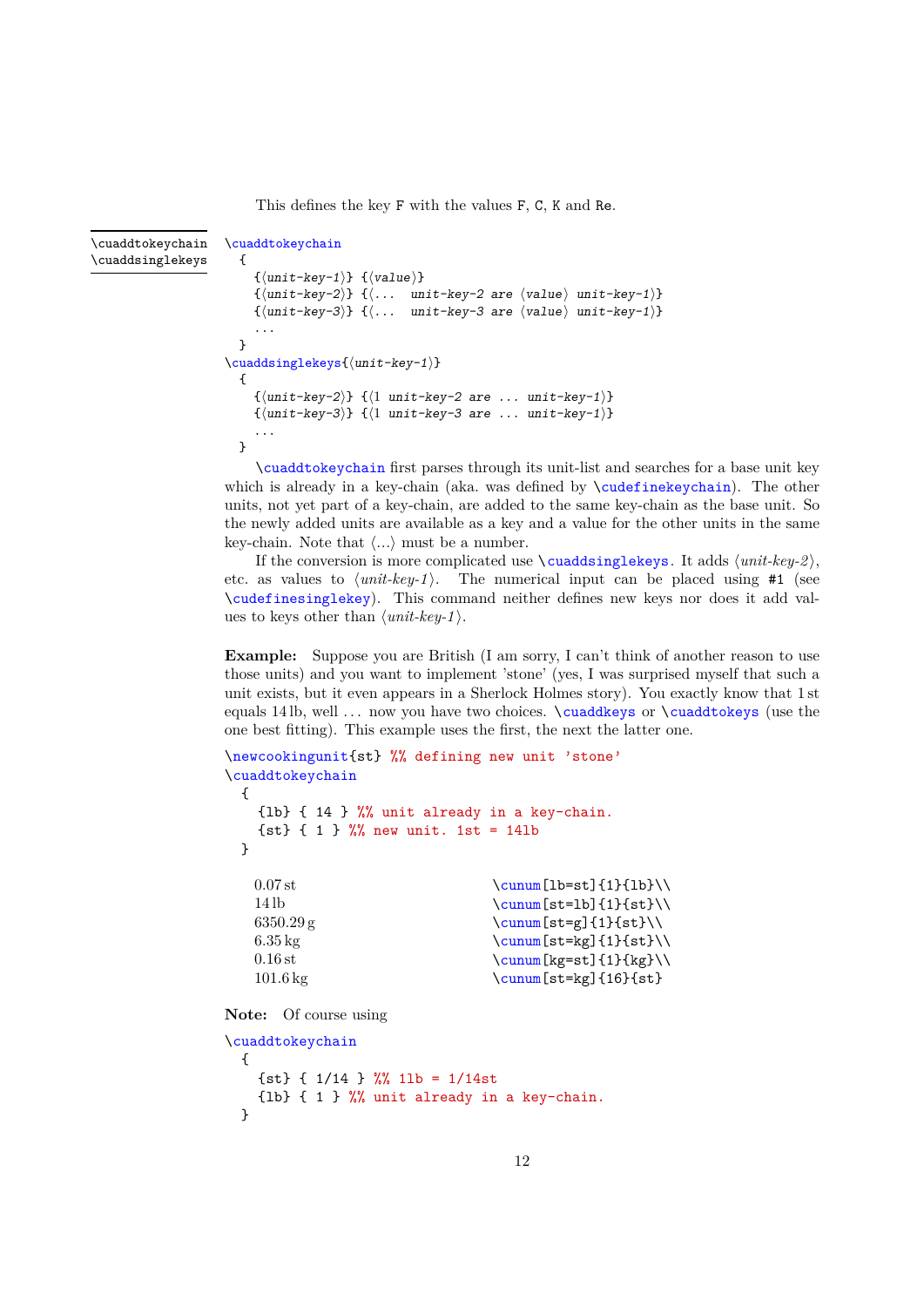<span id="page-12-1"></span>is also possible

**Example:** Now you want to add degree Rømer and convert Celsius to degree Rømer:

$$
T_{R\phi} = T_C * \frac{21}{40} + 7.5
$$

%% defining new unit 'degree R{\o}mer' \newcookingunit [\ensuremath{ {} ^ { \circ } }\kern-\scriptspace R{\o}] {Ro} \cuaddsinglekeys {C} %% adds value 'Ro' to key 'C'. { {Ro} { #1 \* 21/40 + 7.5 } }

\cusetoptionfor{Ro}{ round-precision = 0 } %% round to integer automatically

| $10^{\,\circ}\mathrm{C}$ | \cunum{10}{C}\\          |
|--------------------------|--------------------------|
| 13 °Rø                   | $\cum[ C=Ro] {\ 10}{ C}$ |

### <span id="page-12-0"></span>**7.1 Obsolete Commands**

```
\cudefinekeys{⟨unit-key-1⟩}
cudefinekeys
```

```
{
    \{\langle \text{unit-key-2} \rangle\} \{\langle 1 \text{ unit-key-1 are } \dots \text{ unit-key-2} \rangle\}\{\langle unit-key-3\rangle\} \{\langle 1 \text{ unit-key-1 are } ... \text{ unit-key-3}\rangle\}\{\langle unit-key-4\rangle\} \{\langle 1 \text{ unit-key-1 are } ... \text{ unit-key-4}\rangle\}...
}
```
*This command is going to be obsolete at one point. It is advised to use* \cudefinekeychain *instead.*

\cudefinekeys takes {⟨*unit-key-1* ⟩} as a "basis", defines a key with the name ⟨*unit-key-1* ⟩ and adds the values ⟨*unit-key-1* ⟩, ⟨*unit-key-2* ⟩, ⟨*unit-key-3* ⟩, etc. Furthermore this command also defines the keys ⟨*unit-key-2* ⟩, ⟨*unit-key-3* ⟩, etc. with the same values as  $\langle unit \text{-}key\text{-}1 \rangle$ . Please note that  $\langle \ldots \rangle$  has to be a number.

\cuaddkeys \cuaddtokeys

```
\cuaddkeys{⟨unit-key-1⟩}
```

```
{
    \{\langle unit-key-2\rangle\} \{\langle 1 \text{ unit-key-1 are } ... \text{ unit-key-2}\rangle\}\{\langle unit-key-3\rangle\} \{\langle 1 \text{ unit-key-1 are } ... \text{ unit-key-3}\rangle\}\{\langle unit-key-4\rangle\} \{\langle 1 unit-key-1 are ... unit-key-4\rangle\}...
}
```
\cuaddtokeys {⟨unit-key-1⟩} {⟨unit-key-2⟩} {⟨1 unit-key-2 are ... unit-key-1⟩}

*Those commands are going to be obsolete at one point. It is advised to use* \cuaddtokeychain *instead.*

 $\cuaddegs$  takes the already defined key  $\{(unit-key-1)\}\$  as a "basis", and adds ⟨*unit-key-2* ⟩, ⟨*unit-key-3* ⟩, etc. to its values. Furthermore it adds those new values to other keys linked to  $\langle unit \text{-}key\text{-}1\rangle$  and defines the new keys  $\langle unit \text{-}key\text{-}2\rangle$ , etc. with the same values as  $\langle unit\text{-}key\text{-}1 \rangle$ .

Works similar to **\cuaddkeys** regarding the definition of keys.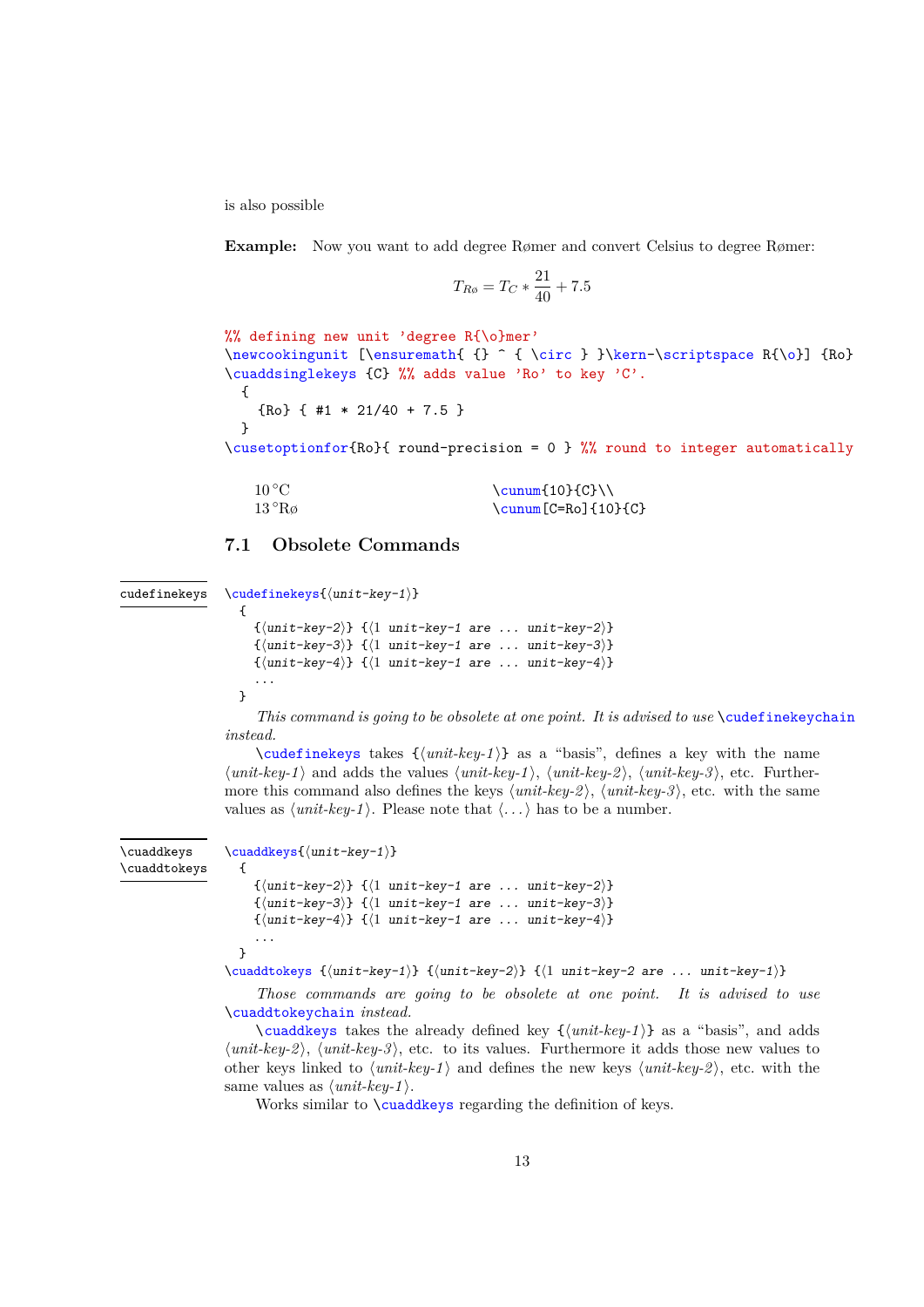## <span id="page-13-1"></span><span id="page-13-0"></span>**8 Language support**

Unit names and symbols depend on the language. To change the name and symbol for given language you can use \cudefinename; to only change symbols use \cudefinesymbol.

| decimal-mark      |
|-------------------|
| cutext-range-sign |
| one(m)            |
| one(f)            |
| one(n)            |

Those are special keys (as they cannot be used as units). Not only are printed units language depending, but as is the decimal mark  $($ . or  $)$  and the text which substitutes the range-sign. To set the decimal mark use decimal-mark (see examples below), to set the range-sign for **\cutext** and **\Cutext** use cutext-range-sign.

Note that cutext-range-sign is "overwritten" by the *option* cutext-range-sign. If the *option* is set, then the language symbol will be ignored.

Furthermore if you are using numerals you may also use the keys one  $(m)$ , one  $(f)$  and one(n). Integers below a certain value (see option use-numerals-below) are writtenout. The problem is that the written-out "1" depends on the gender of the word following (e.g. "ein Baum" (m), "eine Pflanze" (f) and "ein Auto" (n)). Use those keys to set the specific gender of "1" (see also examples below).

#### \cudefinename

```
\cudefinename{⟨Language⟩}
  {
```

```
{⟨unit-key-1⟩} [⟨symbol-1⟩] {⟨singular-1⟩} [⟨plural-1⟩] <⟨gender⟩>
  {⟨unit-key-2⟩} [⟨symbol-2⟩] {⟨singular-2⟩} [⟨plural-2⟩] <⟨gender⟩>
  ...
}
```
This command defines the names (and optionally the symbol) of the units printed in \cutext and \Cutext (and \cunum regarding the symbol) for the specific ⟨*Language*⟩. For details regarding ⟨*language*⟩ see the translations documentation.

If the plural form of the name differs from the singular form use [⟨*plural*⟩] to specify the plural form, else it will be equal to its singular form. The singular form is only used if the number in  $\text{cutext}$  and  $\text{cutext}$  is equal to 1.

⟨*gender*⟩ can be m (maskulin), f (feminin) or n (neutrum). If not given, m is used as default.

```
\cudefinename {English}
 {
   {kg} {kilogramme}
   {oz} {ounce}
   {h} {hour} [hours]
   {C} {degree\space Celsius} [degrees\space Celsius]
   {decimal-marker} {.}
   {cutext-range-sign} {~to~}
   {one(m)} {one}{one(f)} {one}{one(n)} {one}}
\cudefinename {German}
 {
   {kg} {Kilogramm} <n>
```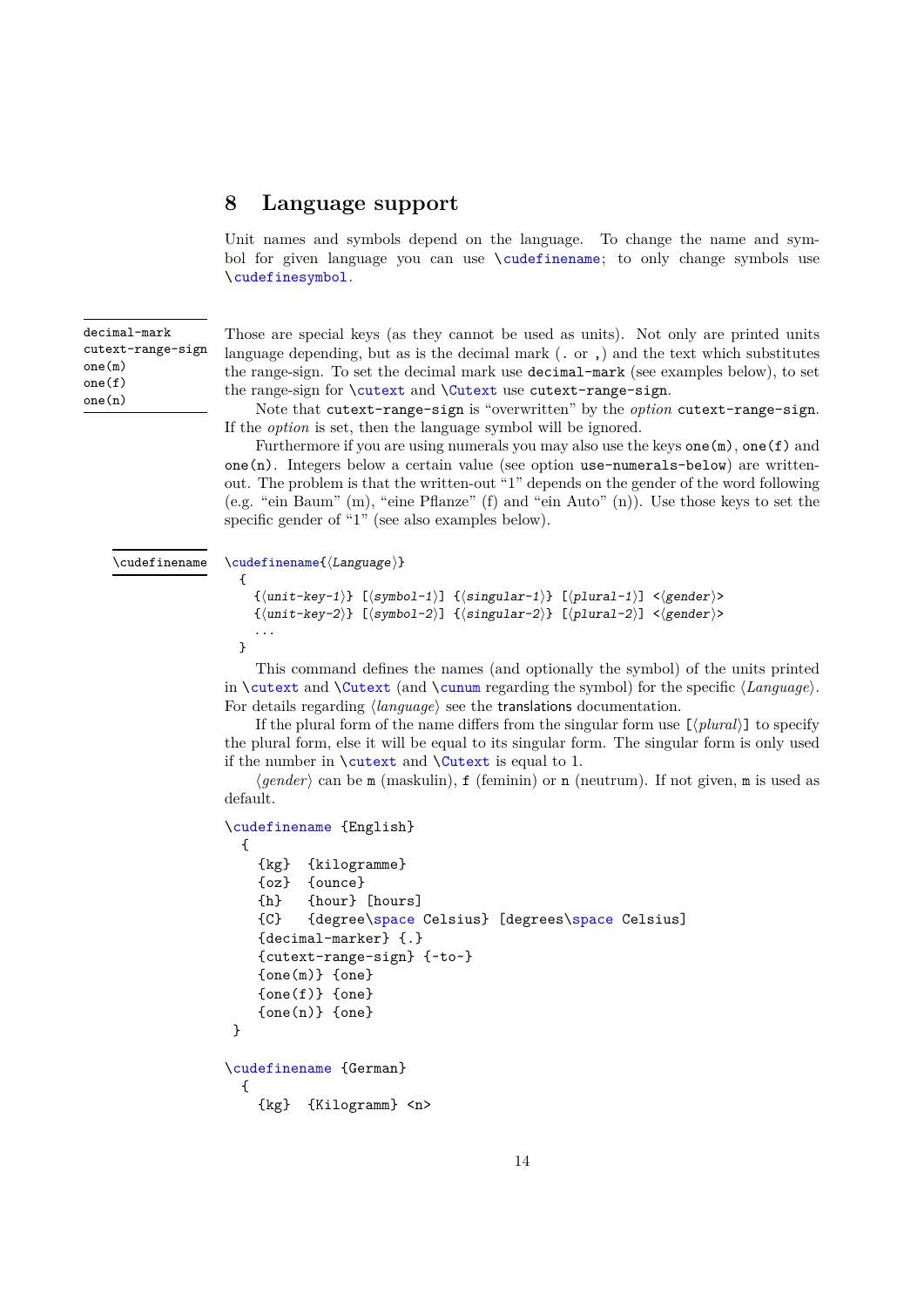```
{oz} {Unze} \leq \geq{d} {Tag} [Tage]
  {h} {Stunde} [Stunden] <f>
  {C} {Grad\space Celsius}
  {decimal-marker} {,}
  {cutext-range-sign} {~bis~}
  \{one(m)\}\ \{ein\}{one(f)} {eine}{one(n)} {ein}}
```
\cudefinesymbol

```
\cudefinesymbol{⟨Language⟩}
```

```
{
     \{\langle unit-key-1\rangle\} \quad \{\langle symbol-1\rangle\}\{\langle \texttt{unit-key-2} \rangle\} \ \ \{\langle \texttt{symbol-2} \rangle\}...
}
```
This command defines the symbols of the units printed in \cunum for the specific ⟨*Language*⟩. It works similar as \cudefinename, but only the symbols (and no names) can be set. For details regarding ⟨*Language*⟩ see the translations documentation.

```
\cudefinesymbol {English}
```

```
{
    {decimal-mark} {.}
    {cutext-range-sign} {~to~}
    {one(m)} {one}
    {one(f)} {one}
    {one(n)} {one}}
\cudefinesymbol {German}
  {
    {decimal-mark} {,}
    {cutext-range-sign} {~bis~}
    {one(m)} {ein}{one(f)} {eine}
    {one(n)} {ein}}
\cudefinesymbol {French}
  {
    {l} {L}
    {dl} {dL}
    {cl} {cL}
    {ml} {mL}
    {cutext-range-sign} {~\'{a}~}
    {decimal-mark} {,}
    {one(m)} {un}{one(f)} {une}{one(n)} {un}}
```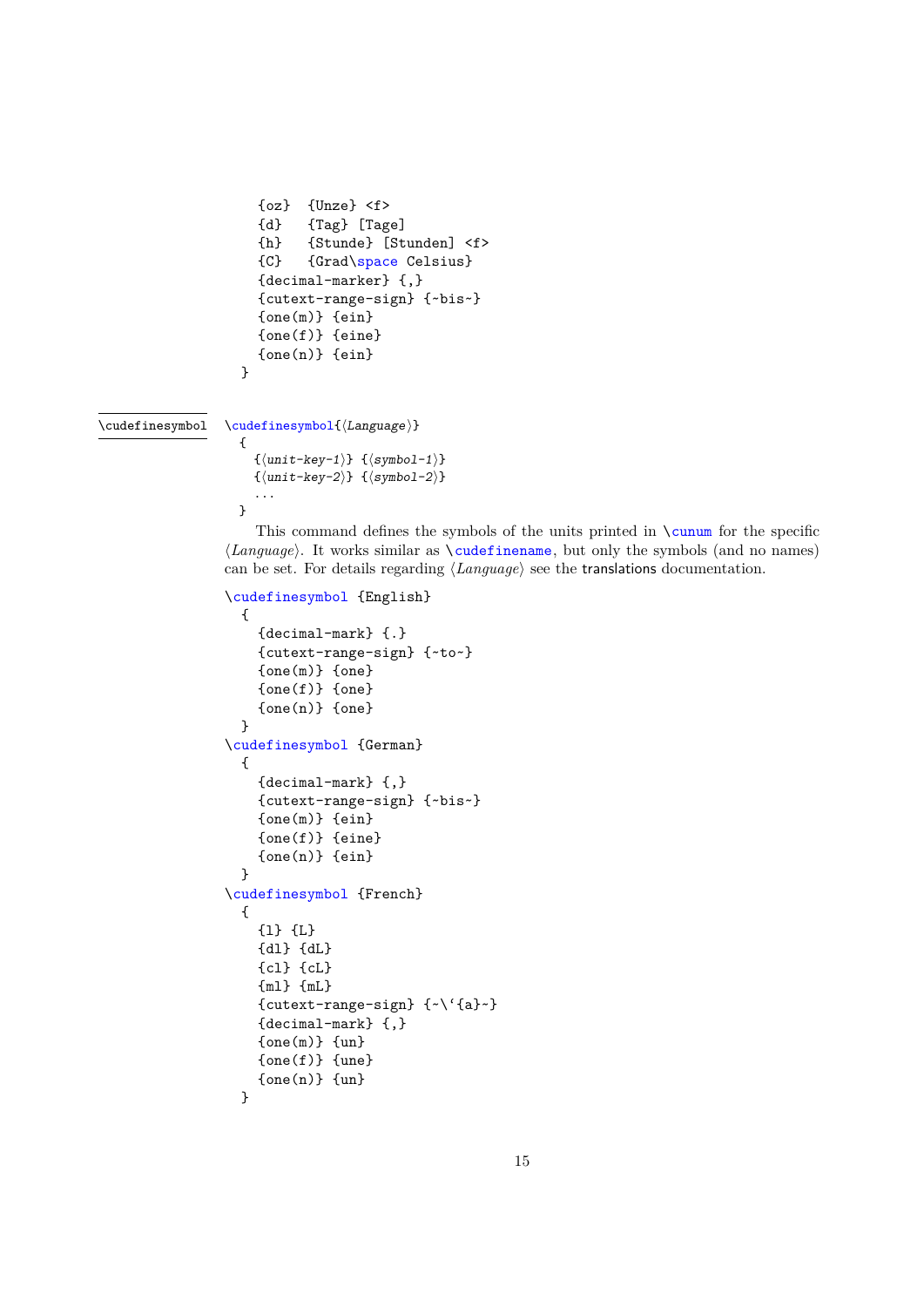<span id="page-15-1"></span>**Example:** Imagine that instead of the abbreviation "dag" for "decagramme" you want to use "ducks" (because ... I don't know). You can easily do this via

```
\cudefinesymbol {English}
 {
    {dag} {ducks}
 }
```
As you can see it may be a bit suboptimal as there is no plural version allowed. You do it anyway and end up with:

| 12 ducks weed     | $\sum_{12} \{ \text{dag} \; \text{weed} \}$ |
|-------------------|---------------------------------------------|
| 3 ducks nuts      | $\cum[3] [0] \{ \text{dag} \text{ nuts} \}$ |
| 10 ducks duckmeat | \cunum{10}{dag} duckmeat                    |

#### <span id="page-15-0"></span>**8.1 Phrases**

Each language has synonyms for certain (integer) numbers. This package supports those phrases and they can be implemented with the following command to be used by \cuam:

\cudefinephrase

```
\cudefinephrase{⟨Language⟩}
```

```
{
  {⟨integer-1⟩} {⟨phrase-1⟩} [⟨phrase-1-plural⟩] <⟨gender-1⟩>
  \{(integer-2)\} * {\langle phrase-2\rangle} [ (phrase-2-plural)] \langle gender-2\rangle...
}
```
This command pairs for a given  $\{\langle \text{Language} \rangle\}$  (see package translations) the number {⟨*integer-1* ⟩} with {⟨*phrase-1* ⟩} (& ⟨*phrase-1-plural*⟩ and ⟨*gender-1* ⟩). Afterwards the package can check if an amount given in \cuam is either this number or a *multiple* of it.

If the behavior of checking for a multiple is not wanted, you can use the optional star \*.

⟨*gender*⟩ can be m, f or n. It is m by default.

Afterwards the numbers are ordered from highest to lowest so that the phrase with the highest number is used (if used at all).

Furthermore, it chooses star  $(*)$  phrases over non-star phrases.

**Example:** The following example creates some phrases for the language "German":

```
\cudefinephrase {German}
  {
    { 12 } {Dutzend} <n> %% implemented by default
    { 60 } {Schock} <n>
    \{6\} + \{halbes\} Dutzend} <n>
  \mathbf{I}
```
Let's just use them (german language activated!):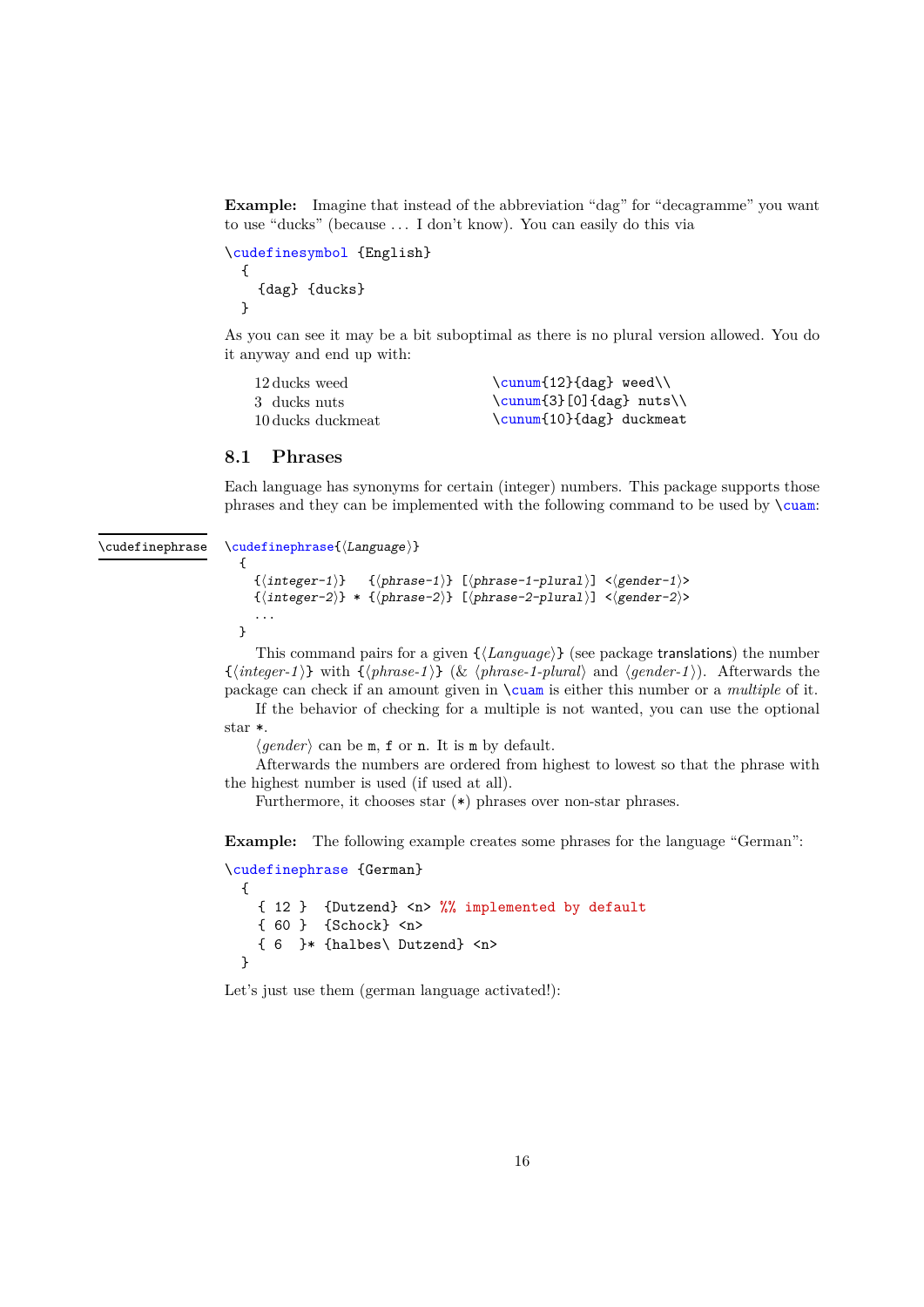<span id="page-16-2"></span>

|                  | \selectlanguage{ngerman}    |
|------------------|-----------------------------|
|                  | \cusetup{use-phrases=true}  |
| 1 Dutzend        | $\text{Cuam}$ {12}          |
| 2 Dutzend        | $\text{Cuam} \{24\}$        |
| 25               | $\text{Cuam}$ (25}          |
| 1 Schock         | $\text{Cuam}60}$            |
| 2 Schock         | $\text{\textcircled{120}}\$ |
| 121              | $\text{121}$                |
| 1 halbes Dutzend | $\text{Cuam6}$              |
| 18               | \cuam{18}                   |
|                  |                             |

As you can see, "Schock" (60) is preferred over "Dutzend" (12) as it linked to the higher number. Furthermore, for 6 the phrase "halbes Dutzend" (half a dozen) is used, but because it is a star version it is *not* used for 18.

## <span id="page-16-0"></span>**9 Options**

Options in cooking-units can mostly be set globally using \cusetup or locally using the optional argument of the respective command (but *not* as a package option). The only exception is the option given in section [9.1](#page-17-0) which needs to be used as a package option.

#### \cusetup{⟨options⟩} \cusetup

Options can be set using \cusetup{⟨*options*⟩}.

<span id="page-16-1"></span>\cusetoptionfor \cuaddoptionfor \cuclearoptionfor \cusetoptionfor{⟨unit-list⟩}{⟨options⟩} \cuaddoptionfor{⟨unit-list⟩}{⟨options⟩} \cuclearoptionfor{⟨unit-list⟩}

cooking-units allows you to attach options to units. Those options are activated if (and only if) the specific unit is used *or* if another unit is converted into it. Those options allow you to e.g. round temperatures to integers automatically. Furthermore, those added options are overwritten by local options.

\cusetoptionfor *sets* ⟨*options*⟩ to each unit in ⟨*unit-list*⟩ overwriting the old ones. \cuaddoptionfor *add*s ⟨*options*⟩ to each unit in ⟨*unit-list*⟩. \cuclearoptionfor clears all options given to each unit in ⟨*unit-list*⟩.

**Example:** Temperatures C, F, K and Re are by default rounded to integers.

| $75^{\circ}$ C       | $\cumum$ (75.23} {C}\\                        |
|----------------------|-----------------------------------------------|
| $75^{\circ}$ F       | $\cumum$ $75.23$ $\{F\}$                      |
| 75 K                 | $\sum_{f \in \mathcal{L}}$ (75.23}{K}\\       |
| 75 °Ré               | $\cumum$ (75.23} {Re}\\                       |
|                      | \cusetoptionfor{C,F,K,Re}{round-precision=-1} |
| $80^{\circ}$ C       | $\cumum$ $75.23$ $C$ $\N$                     |
| $80^{\circ}$ F       | $\cumum$ $75.23$ $\{F\}$                      |
| 80 K                 | $\sum_{f \in \mathcal{L}}$ (75.23}{K}\\       |
| $80^{\circ}$ Ré      | $\cumum$ $75.23$ $Re$ $\N$                    |
|                      | \cuclearoptionfor{C,F,K,Re}                   |
| $75.23\textdegree C$ | \cunum $\{75.23\}$ {C}\\                      |
| 75.23 °F             | $\cumum$ (75.23} {F}\\                        |
| 75.23 K              | $\cumum$ $75.23$ $K$ }                        |
| $75.23^{\circ}$ Ré   | $\cum[75.23]{Re}$                             |
|                      |                                               |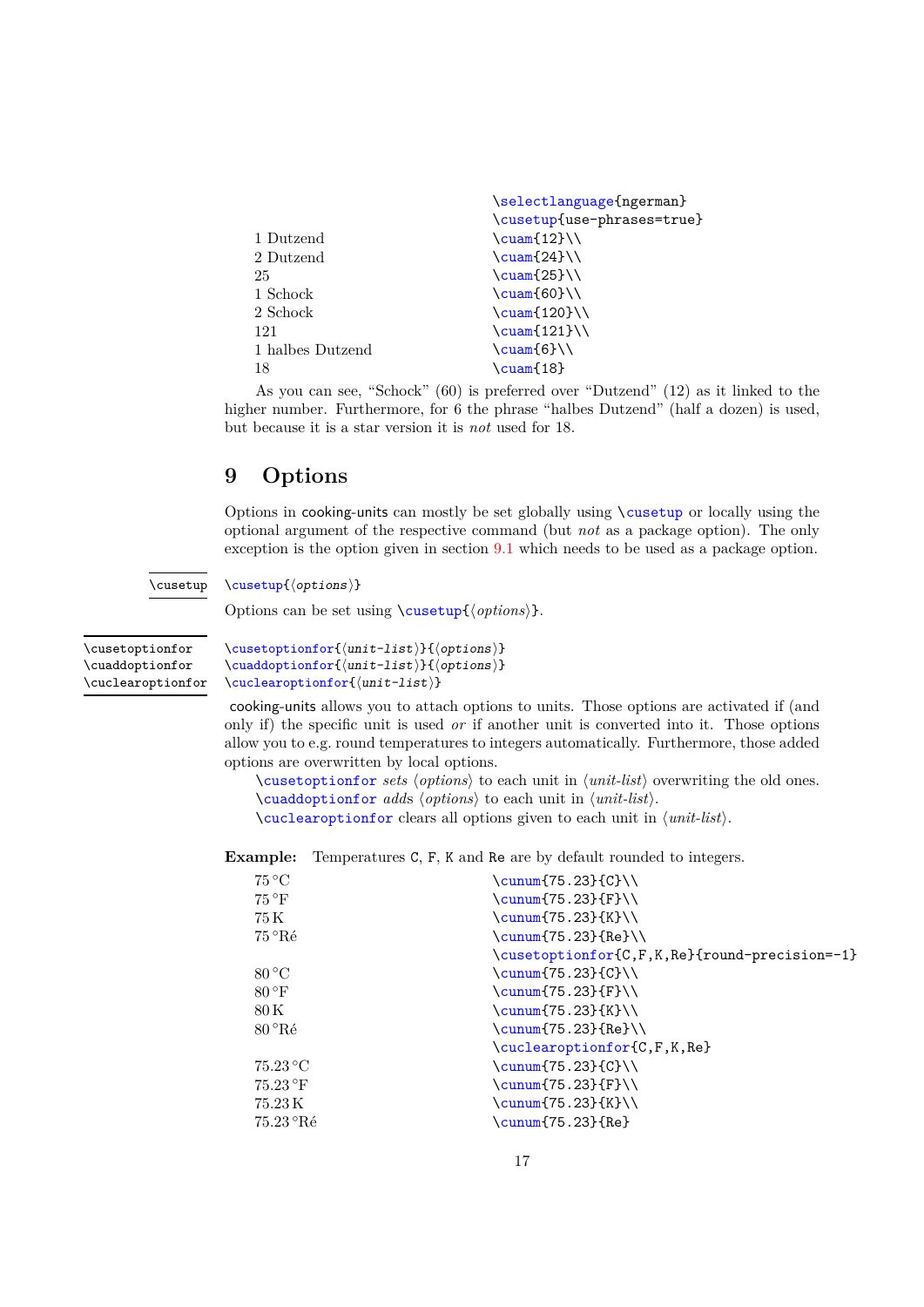### <span id="page-17-3"></span><span id="page-17-0"></span>**9.1 Load time options**

#### use-fmtcount-numerals

\usepackage[use-fmtcount-numerals=⟨true/false⟩]{cooking-units}

If set to true loads package fmtcount and uses \numberstringnum for \cutext and \Numberstringnum for \Cutext to write-out numbers below use-numerals-below (13 by default), integers above are printed as numbers. You can decide to not print any numerals by setting print-numerals to false.

Note: You don't need to use this function to use numerals. Using print-numerals and setting numeral-function and Numeral-function also works.

| one kilogramme    | $\cutext{1}{kg}$  |
|-------------------|-------------------|
| One kilogramme    | \Cutext{1}{kg}\\  |
| two kilogramme    | $\text{2}_{kg}$   |
| Two kilogramme    | \Cutext{2}{kg}\\  |
| twelve kilogramme | $\text{12}_{kg}$  |
| Twelve kilogramme | \Cutext{12}{kg}\\ |
| 13 kilogramme     | \cutext{13}{kg}\\ |
| 13 kilogramme     | \cutext{13}{kg}\\ |
| 14 kilogramme     | \Cutext{14}{kg}   |
|                   |                   |

**Note:** use-fmtcount-numerals is a package option as it needs to load fmtcount which is not loaded by default.

**Note:** Please note the keys one(m), one(f) and one(n) to change the printed "one" (as "one" is in many languages dependent on the gender of the following word. E.g in German: Masculine: ein Baum, Feminin: eine Pflanze, Neutrum: ein Auto).

Note: You can always change the functions used to print numerals with numeral-function and Numeral-function.

### <span id="page-17-1"></span>**9.2 Normal options**

Options in this subsection can only be set as local options or using \cusetup, but *not* as load time options.

#### <span id="page-17-2"></span>**9.2.1 Unit Specific options**

 $\langle unit-key-1\rangle = \langle unit-key-2\rangle$  $\langle$ unit>

Change  $\langle unit\text{-}key\text{-}1\rangle$  to  $\langle unit\text{-}key\text{-}2\rangle$  (see section [7](#page-8-0) to define new options).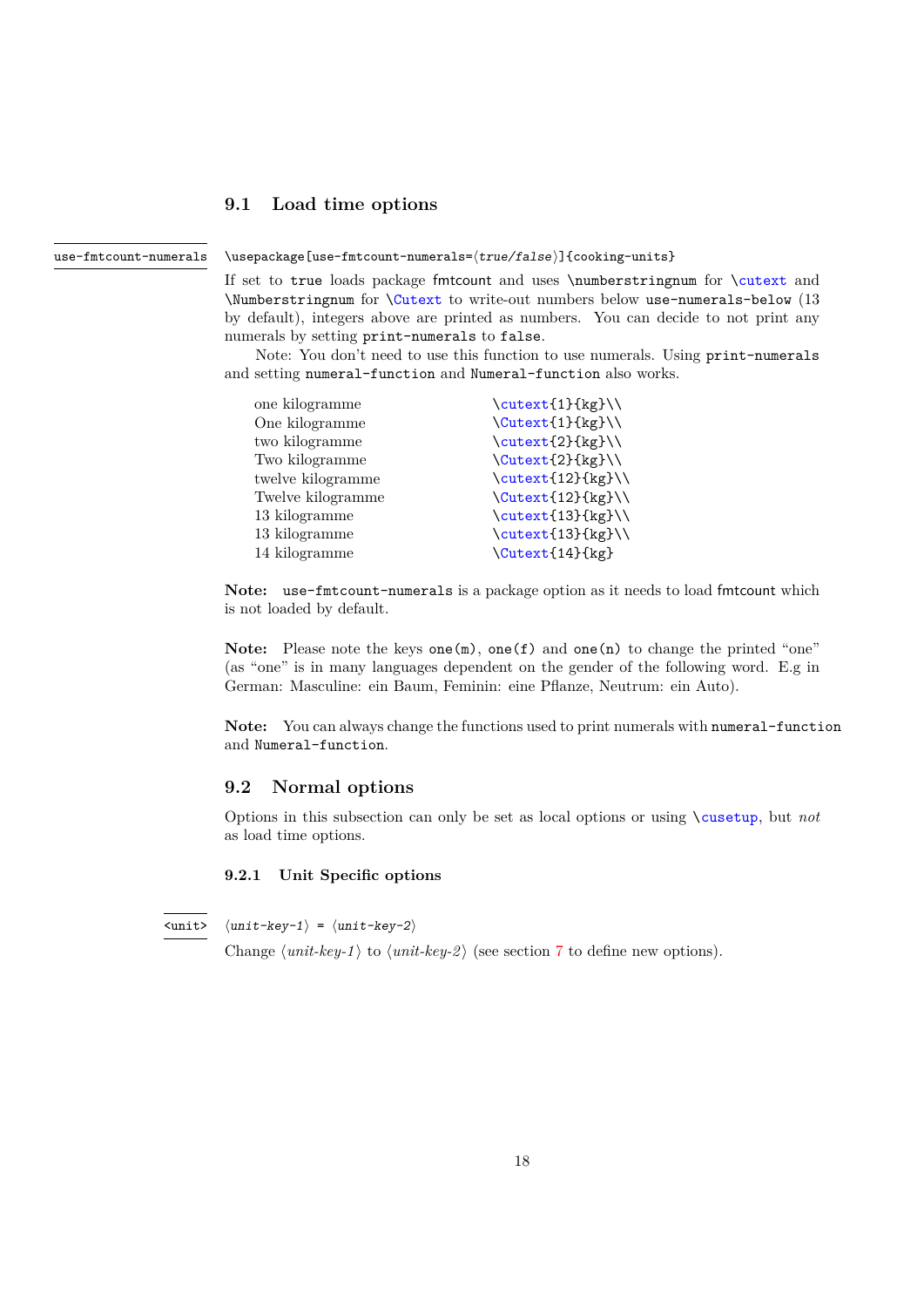#### $\langle group \rangle = \langle unit - key \rangle$ <group>

<span id="page-18-0"></span>Changes each unit contained in ⟨*group*⟩ to ⟨*unit-key*⟩ (⟨*unit-key*⟩ must be part of ⟨*group*⟩).

|                    | $\langle \text{group} \rangle$ | default $\langle unit \text{-}key \rangle$ s |
|--------------------|--------------------------------|----------------------------------------------|
|                    | weight                         | kg, dag, g, oz, lb, stick                    |
|                    | length                         | m, dm, cm, mm, in                            |
|                    | volume                         | l, dl, cl, ml                                |
|                    | temperature                    | C, F, K, Re                                  |
|                    | energy                         | cal, kcal, J, kJ, eV                         |
|                    | time                           | d, h, min, s                                 |
|                    |                                |                                              |
|                    |                                | \cusetup{weight=g}                           |
| $1000\,\mathrm{g}$ |                                | $\sum_{1} {\kappa}$                          |
| 10 g               |                                | $\sum_{1} \{ \text{dag} \} \$                |
| 1g                 |                                | $\sum_{f,g}$                                 |
| 28.35 g            |                                | $\sum_{1}^{c}$                               |
| $453.59$ g         |                                | $\sum_{1}^{1}$                               |
| 113.4g             |                                | $\cum([1]{stick}$                            |

You can define new groups using \cudeclareunitgroup:

\cudeclareunitgroup

\cudeclareunitgroup {⟨group-name⟩} {⟨unit-list⟩}

Defines the group  $\langle \text{group-name} \rangle$  containing the list  $\langle \text{unit-list} \rangle$ . This allows the usage of ⟨group-name⟩=⟨unit-key⟩ to change all units in the group ⟨*group-name*⟩ to ⟨*unit-key*⟩ (which has to be part of ⟨*unit-list*⟩).

**Example:** Define the group "weight":

```
\cudeclareunitgroup {weight} { kg , dag, g, oz, lb, stick }
```
Now \cusetup{weight=dag} can be used to change all units contained in weight to dag.

\cuaddtounitgroup

```
\cuaddtounitgroup{⟨group⟩}{⟨unit-list⟩}
```
Adds ⟨*unit-list*⟩ to an already existing ⟨*group*⟩ (both need to exist).

**Example:** Adding st to the group weight

|                    | \cuaddtounitgroup{weight}{st}    |
|--------------------|----------------------------------|
|                    | \cusetup{weight=g}               |
| $1000\,\mathrm{g}$ | $\sum_{1}^{kg}$                  |
| 10 g               | $\sum_{1} \{ \text{dag} \} \$    |
| 1 <sub>g</sub>     | $\sum_{f,g}$                     |
| 28.35 g            | $\sum_{1}^{c}$                   |
| $453.59$ g         | $\cumun{1}{1b}$                  |
| 113.4 g            | $\sum_{1}^{3}$                   |
| $6350.29$ g        | $\sum_{1}$ { \cunum { 1 } { st } |
|                    |                                  |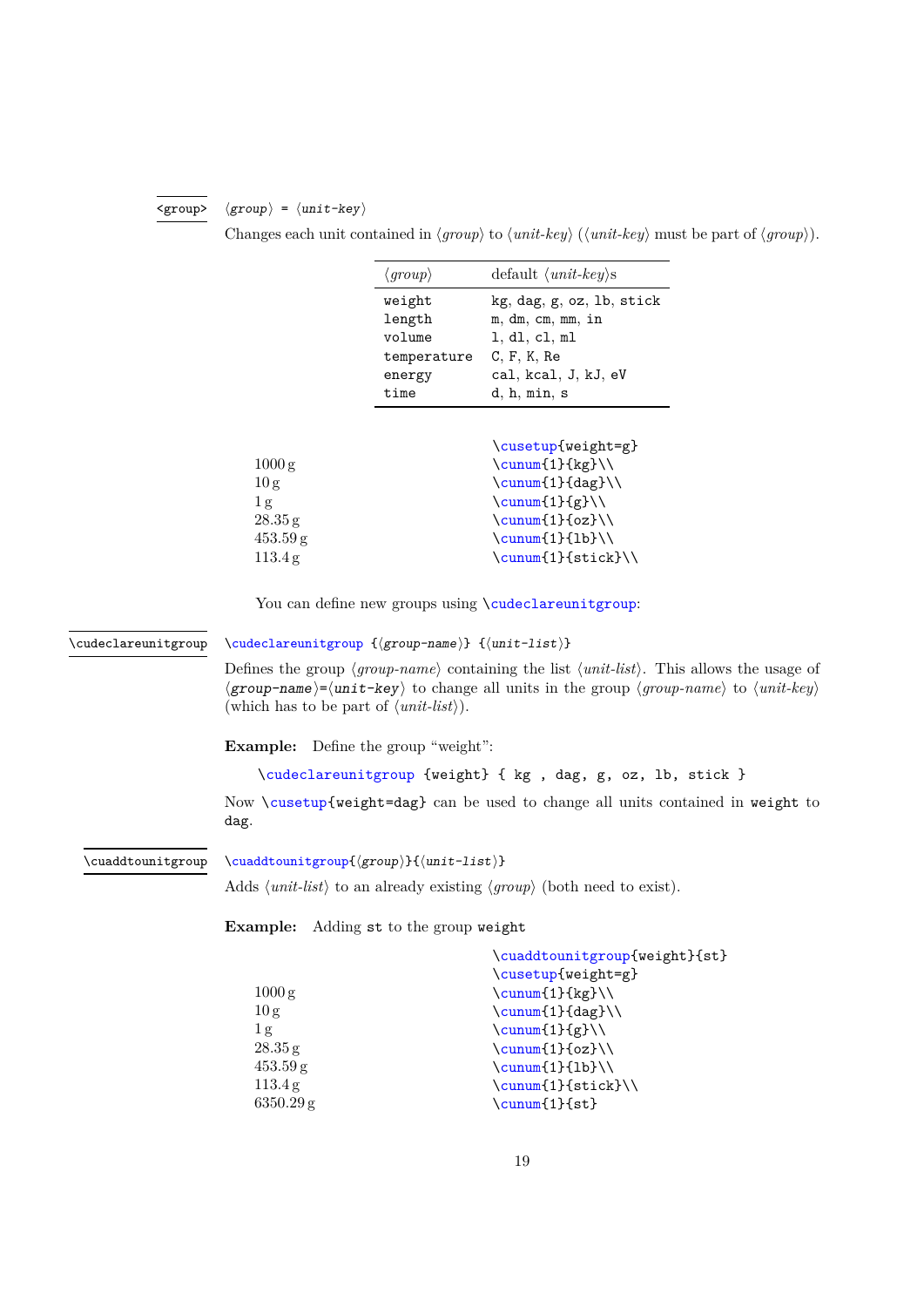```
{
                                            \langle group1 \rangle = {\langle \langle unit - key - list \rangle \},\langle group2 \rangle = {\langle} \langle unit - key - list \rangle,
                                            ...
                                         }
                                      This option is going to be obsolete at one point. Adds each ⟨unit-key⟩ in ⟨unit-keys-list⟩
                                      to ⟨group⟩. The key-val equivalent of \cuaddtounitgroup.
                                      set-option-for-\langle unit-key \rangle = {\{\langle key1 = value1, ... \rangle\}}add-option-for-\langle unit-key \rangle = {\langle key1 = value1, ... \rangle}
                                      This option is going to be obsolete at one point. Sets and adds \langle key1 = value1, \ldots \rangle to a
                                      specific \langle unit\text{-}key\rangle, erase-all-options (see below) is used to erase all options for all
                                      ⟨unit-key⟩s.
                                            The less flexible key-value version of \cusetoptionfor and \cuaddoptionfor.
set-option-for-<unit-key>
add-option-for-<unit-key>
                                      set-option-for =
                                         {
                                            \langle unit-key1\rangle = \{\langle keys=vals\rangle\},\\langle unit-key2\rangle = \{\langle keys=vals\rangle\},\...
                                         }
                                      add-option-for =
                                         {
                                            \langle unit-key1\rangle = \{\langle keys=vals\rangle\},\\langle \text{unit-key2} \rangle = \{ \langle \text{keys=vals} \rangle \},...
                                         }
                                      This option is going to be obsolete at one point. Sets/adds each ⟨keys=vals⟩ to the
               set-option-for
               add-option-for
```
specific  $\langle unit-key \rangle$ . Works pretty much the same way their set-option-for- $\langle unit-key \rangle$ and  $add$ -option-for- $\langle unit$ -key $\rangle$  counterparts.

The less flexible versions of the commands \cusetoptionfor and \cuaddoptionfor.

```
erase-all-options
                           erase-all-options-for = \{\langle unit-key1, unit-key2, ...\rangle\}erase-all-options-for
```
*This option is going to be obsolete at one point.* Erase options added to units. erase-all-options erases all options for *all* ⟨*unit-key*⟩s.

erase-all-options-for is used to remove added options from the specified ⟨*unit-key*⟩s (key-value version of \cuclearoptionfor).

### <span id="page-19-0"></span>**9.2.2 Command behavior**

<span id="page-19-1"></span>add-unit-to-group =

add-unit-to-group

cutext-to-cunum

erase-all-options

cutext-to-cunum =  $\langle true/false \rangle$ 

Want to get rid of all **\cutext** and **\Cutext**? Set this option to true and all **\cutext** and \Cutext are changed into \cunum.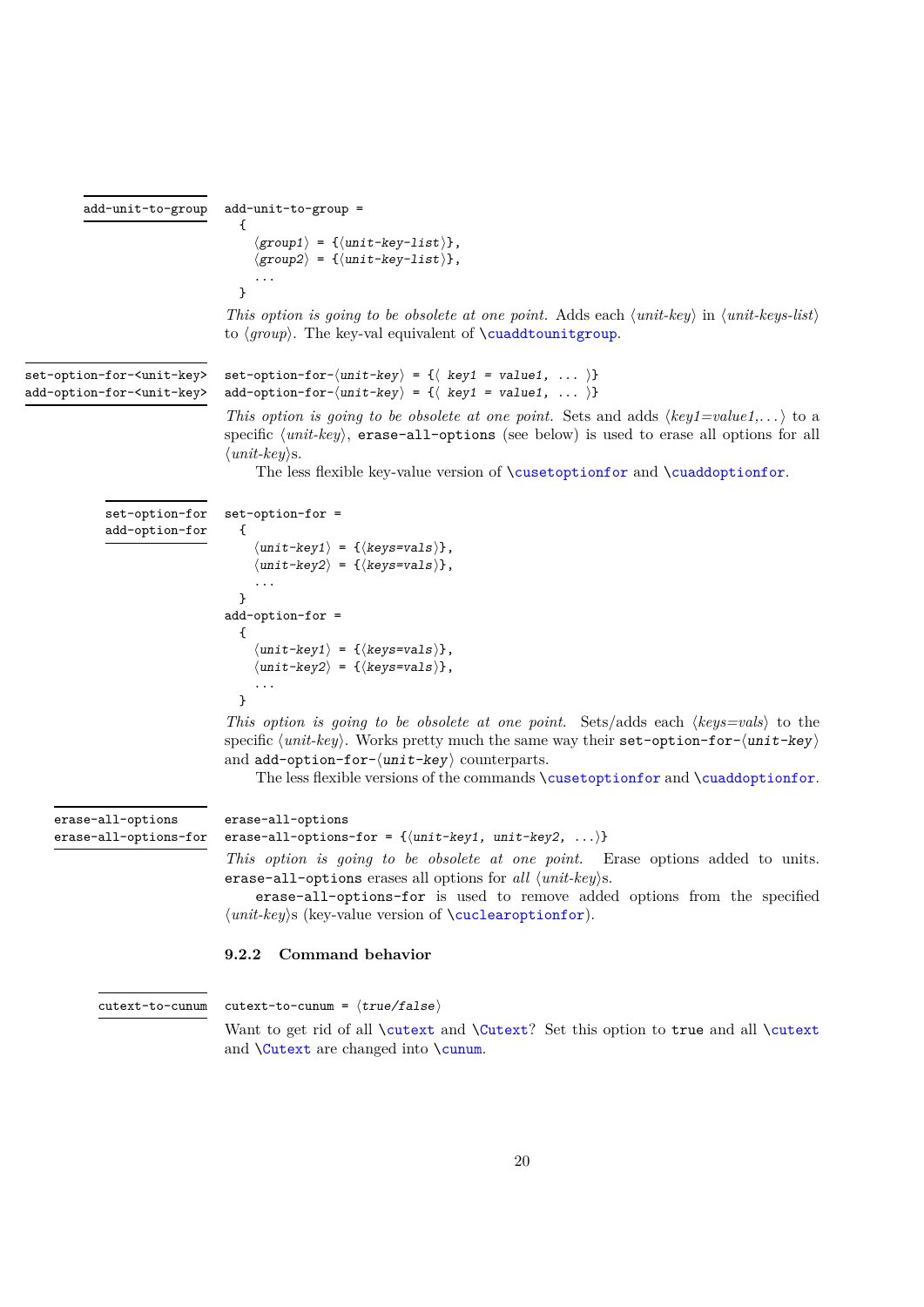<span id="page-20-1"></span>

| 1 kilogramme             | $\cutext{1}{kg}$               |
|--------------------------|--------------------------------|
| 2 kilogramme             | \Cutext{2}{kg}\\               |
| $\frac{1}{2}$ kilogramme | $\text{1/2}$ {kg}              |
| ? kilogramme             | \cutext{?}{kg}\\               |
| $1000$ to $2000$ gramme  | \cutext[kg=g]{1--2}{kg}\\      |
|                          | \cusetup{cutext-to-cunum=true} |
| $1\,\mathrm{kg}$         | \cutext{1}{kg}\\               |
| $2 \text{ kg}$           | \Cutext{2}{kg}\\               |
| $\frac{1}{2}$ kg         | $\text{1/2}$ {kg}              |
| $?$ kg                   | \cutext{?}{kg}\\               |
| $1000 - 2000$ g          | \cutext[kg=g]{1--2}{kg}        |

#### cutext-change-unit

 $cutext-change-unit = \langle true/false \rangle$ 

Set this option to false if you do *not* want the units of \cutext and \Cutext to be changed. Set to true by default

| $1000$ gramme            | \cutext[kg=g]{1}{kg}\\             |
|--------------------------|------------------------------------|
| $\frac{1}{2}$ kilogramme | $\text{key}[kg=g]{1/2}{kg}$        |
| $1000$ to $2000$ gramme  | $\text{kg=g}^{1--2}$ $\text{kg}$   |
|                          | \cusetup{cutext-change-unit=false} |
| 1 kilogramme             | \cutext[kg=g]{1}{kg}\\             |
| $\frac{1}{2}$ kilogramme | \cutext[kg=g]{1/2}{kg}\\           |
| 1 to 2 kilogramme        | \cutext[kg=g]{1--2}{kg}            |

cuam-version cutext-version cuam-version =  $\langle$ old/new $\rangle$ cutext-version =  $\langle$ old/new $\rangle$ 

Since v1.10 this package also parses and checks the input of \cutext and \Cutext and \cuam. If you want to restore the old behavior, set this option to old, but note that then you can neither change the amounts for a given number of persons nor change the unit of \cutext and \Cutext. Both of them are set to new by default.

#### <span id="page-20-0"></span>**9.2.3 Hooks**

| commands-add-hook | C. |
|-------------------|----|
| cunum-add-hook    | C. |
| cutext-add-hook   | C. |
| Cutext-add-hook   | C  |
| cuam-add-hook     | C. |

```
ommands-add-hook = \{(code\})unum-add-hook = \{ \langle code \rangle \}utext-add-hook = \{\langle code \rangle\}utext-add-hook = \{\langle code \rangle\}uam-add-hook = \{\langle code \rangle\}
```
Adds  $\langle code \rangle$  to the respective command (or in case of the first key: to *all* commands). The hook is executed *after* setting the keys, but *before* parsing and processing the input. Please be carful with spaces, they will be printed.

**Example:** You would like to count how often all commands of this package are used. Simply add:

```
\newcounter{CookingUnitsCounter} %% or however you like it
\cusetup{commands-add-hook={\stepcounter{CookingUnitsCounter}}}
  %% beware of spaces inside the add-hook keys.
```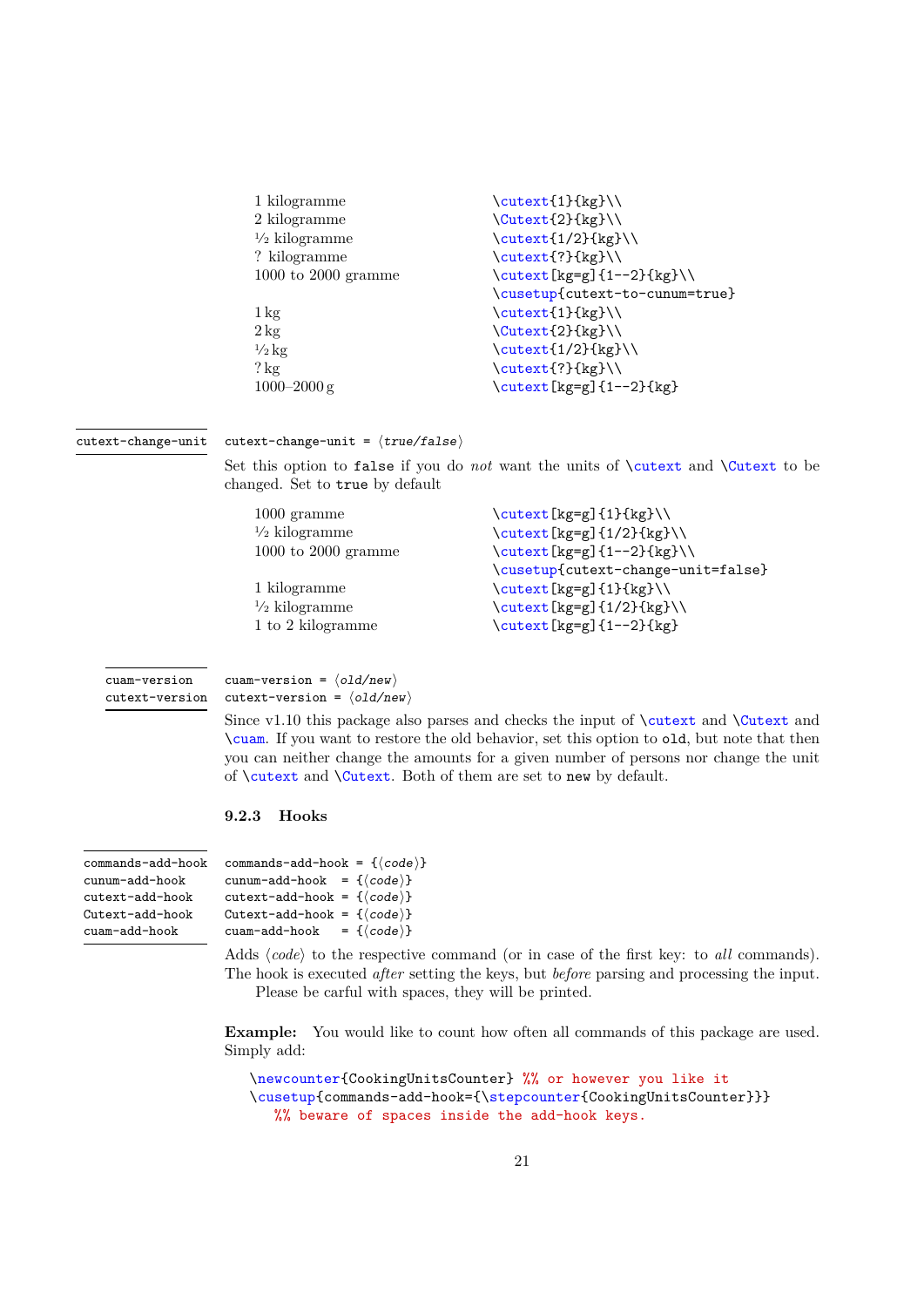<span id="page-21-1"></span>to your preamble. The following table lists how often each command is used in this documentation (with help of totalcount):

| command | times |
|---------|-------|
| \cunum  | 206   |
| \cutext | 62    |
| Cutext  | 27    |
| \cuam   | 63    |
| total   | 358   |

### <span id="page-21-0"></span>**9.2.4 Input and Outputs**

| expand-both   |
|---------------|
| expand-amount |
| expand-unit   |

expand-both =  $\langle n/6/f/x \rangle$ expand-amount =  $\langle n/o/f/x \rangle$ expand-unit =  $\langle n/o/f/x \rangle$ 

By default the commands \cunum, \cutext and \Cutext and \cunum do *not* expand their input. You can change the expansion behavior of ⟨*amount*⟩ and/or ⟨*unit-key*⟩ using the options specified above. The meaning of the available values are the same as specified in the L<sup>AT</sup><sub>E</sub>X<sub>3</sub> document "interface<sub>3</sub>".

It is set to n (no expansion) by default.

#### set-special-sign =  $\{\langle character(s) \rangle\}$ add-special-sign =  $\{\langle character(s) \rangle\}$ set-special-sign add-special-sign

Allows  $\langle character(s) \rangle$  to be used in the first mandatory argument of  $\cumum$ ,  $\cuam$ , \cutext and \Cutext without raising an error (you can customize this behavior, see set-unknown-message). By default it is set to ?. Please note that the sign < is not allowed as a special sign.

| $?$ kg           | $\sum_{?} \{kg\}$                |
|------------------|----------------------------------|
| $10? - 20?$ kg   | \cunum [g=kg] {10?--20?} {kg} \\ |
|                  | \cusetup{add-special-sign={xX}}  |
| x kg             | $\sum_{x} {\{kg\}}$              |
| $X-?$ kg         | $\sum_{X--?} \{kg\}$             |
|                  | \cusetup{set-special-sign={}}    |
| $1\,\mathrm{kg}$ | $\cumum{1}{kg}$                  |
| $1-2$ kg         | $\sum_{1--2}$ {kg}               |
|                  |                                  |

set-unknown-message

set-unknown-message =  $\langle error/warming/none \rangle$ 

Using a special sign (? by default) causes a warning to be raised. Set this option to error if you want an error (as an extra emphasis), warning if you want a warning (default) and none if you don't want to know anything about it.

set-cutext-translation-message set-cutext-translation-message = ⟨error/warning/none⟩

If a translation for \cutext and \Cutext is not available for the language, the commands are replaced by  $\cumum$ . Currently – if this is happening – a warning is shown, you may change the behavior of the message (error, warning or not showing at all) using this option.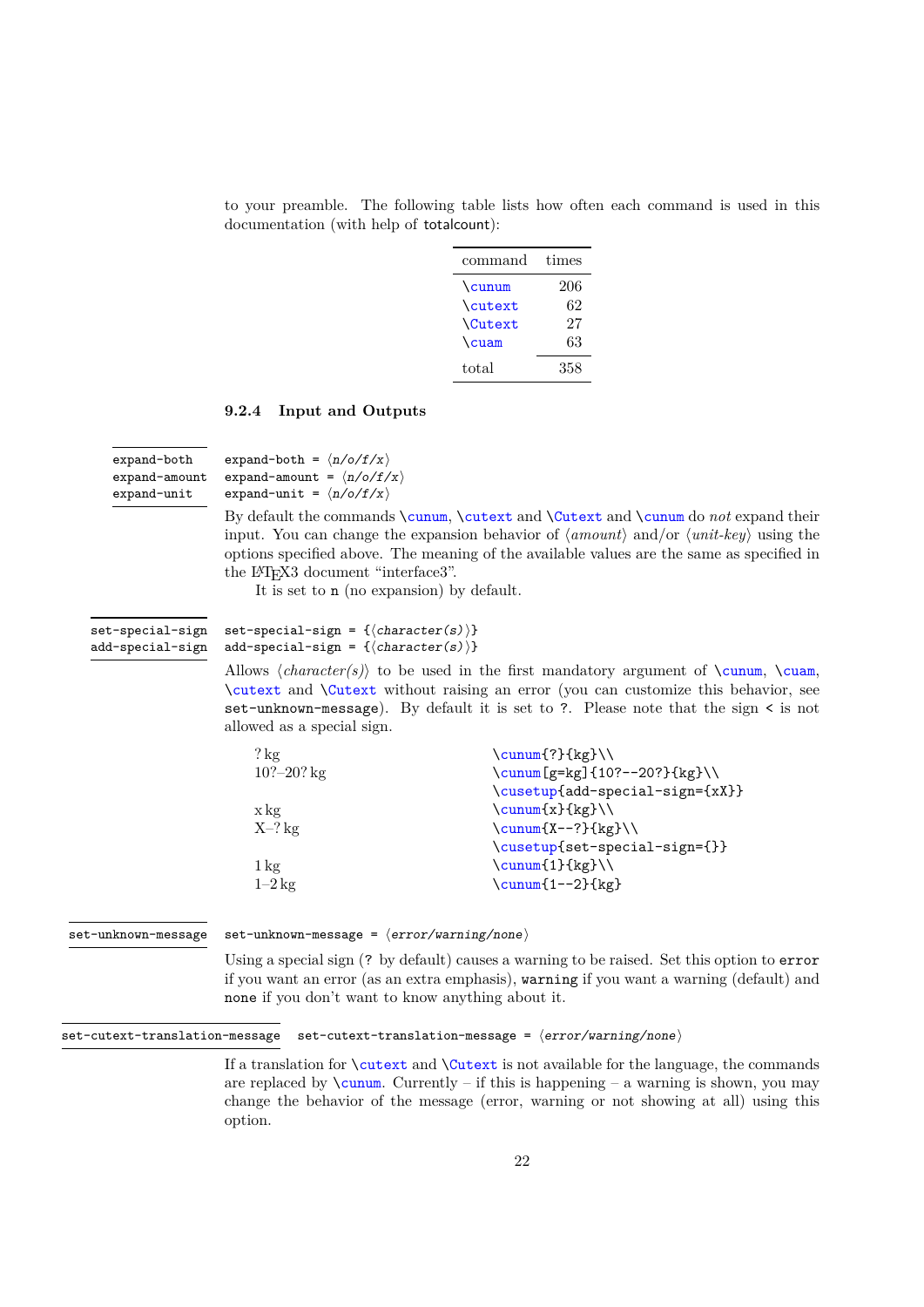#### print-numerals

#### <span id="page-22-0"></span>print-numerals =  $\langle true/false \rangle$

Prints numerals for integers smaller than use-numerals-below if set to true. If set to false no numerals are printed.

If you use the package option use-fmtcount-numerals this option is automatically set to true.

If you want to use another package, just set this option to true and use numeral-function and Numeral-function).

**Example:** (Using the package option use-fmtcount-numerals:

| one kilogramme    | $\text{Cutext1}_{\text{kg}}$   |
|-------------------|--------------------------------|
| two kilogramme    | $\text{2}_{kg}$                |
| twelve kilogramme | $\text{12}_{kg}$               |
| 13 kilogramme     | $\text{13}_{kg}$               |
|                   | \cusetup{print-numerals=false} |
| 1 kilogramme      | \cutext{1}{kg}\\               |
| 2 kilogramme      | \cutext{2}{kg}\\               |
| 12 kilogramme     | $\text{12}_{kg}$               |
| 13 kilogramme     | $\text{13}(kg)$                |
|                   |                                |

use-numerals-below

#### use-numerals-below =  $\langle$ integer $\rangle$

If print-numerals is true, prints the numerals in \cutext and \Cutext for integers smaller than ⟨*integer*⟩. ⟨*integer*⟩ is by default 13. You can deactivate the printing of numerals by print-numerals=false.

| one kilogramme         | \cutext{1}{kg}\\                   |
|------------------------|------------------------------------|
| two kilogramme         | $\text{Cutext{2}}$ {kg}            |
| twelve kilogramme      | $\text{12}_{kg}$                   |
| 13 kilogramme          | \cutext{13}{kg}\\                  |
|                        | \cusetup{use-numerals-below=10}    |
| one kilogramme         | $\cutext{1}{kg}$                   |
| two kilogramme         | $\text{Cutext{2}}$ {kg}            |
| 12 kilogramme          | $\text{12}_{kg}$                   |
| 13 kilogramme          | \cutext{13}{kg}\\                  |
|                        | \cusetup{use-numerals-below=0}     |
| 1 kilogramme           | $\cutext{1}{kg}$                   |
| 2 kilogramme           | $\text{2}_{kg}$                    |
| 12 kilogramme          | $\text{12}_{kg}$                   |
| 13 kilogramme          | \cutext{13}{kg}\\                  |
|                        | \cusetup{use-numerals-below=12001} |
| one thousand gramme    | $\text{[kg=g]}_{1}\$               |
| two thousand gramme    | $\text{[kg=g]}_{2}$ $\text{[kg]}$  |
| twelve thousand gramme | \cutext[kg=g]{12}{kg}\\            |
| $13000$ gramme         | $\text{[kg=g]}_{13}$ $\text{[kg]}$ |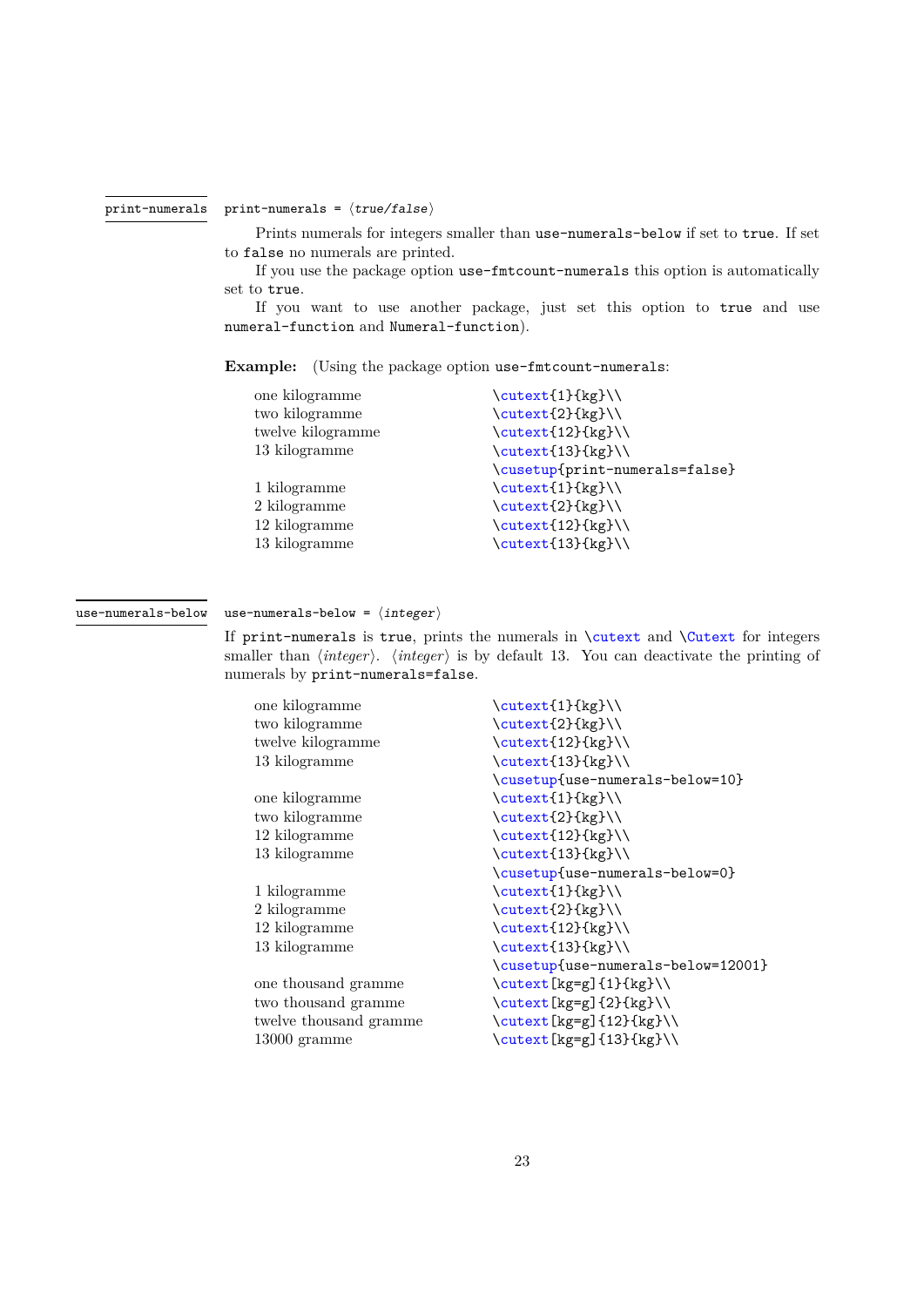```
numeral-function
Numeral-function
```
<span id="page-23-0"></span>numeral-function =  $\langle function \rangle$ Numeral-function =  $\langle function \rangle$ 

Sets the functions used for printing numerals. numeral-function is used for lowercase, Numeral-function for capitalized cases.

**Example:** Using the commands from fmtcount you can set the numeral function equal to

```
\cusetup{
  numeral-function = \numberstringnum ,
  Numeral-function = \Numberstringnum
}
```
(this happens if you use the package option use-fmtcount-numerals)

parse-number =  $\langle true/false \rangle$ parse-number

> If set to false prints the number of  $\cunum$ ,  $\cutext$ ,  $\Cutext$  and  $\cunm$  as they are (after some  $\dots$  well  $\dots$  parsing due to "\_"). Is set to true by default.

| \cusetup{parse-number=false}         |
|--------------------------------------|
| $\sum_{k \leq x} \{1\} \{k \leq x\}$ |
| $\sum_{1--2}$ {kg}                   |
| $\sum_{1-------2}$ {kg}              |
| $\sum_{1.2}$ {kg}                    |
| $\sum$ [kg=g]{1,2}{kg}\\             |
| $\sum_{1/2}$ {kg}                    |
| $\sum_{12/3}$ {kg} \\                |
| $\sum_{1/2_3}$ {kg}                  |
| \cunum{someweirdstuff}{kg}\\         |
| $\cutext{1}{kg}$                     |
| $\text{100}$ {kg}                    |
| \cutext{gjfak}{kg}\\                 |
| $\text{[kg=g]}_{12}$ $\text{[kg]}$   |
| $\text{1-------2}\\$                 |
| $\text{Cuam}(1,2)$                   |
| $\text{Cuam}\{1_1/2\}\)$             |
| $\sum_{k \in \mathbb{N}}$            |
|                                      |

```
range-sign
cunum-range-sign
cutext-range-sign
```
range-sign = { $\langle string \rangle$ } cunum-range-sign =  $\{\langle string \rangle\}$ cutext-range-sign =  $\{\langle string \rangle\}$ 

cunum-range-sign sets the *printed* range sign used in \cunum (and \cuam) to ⟨*string*⟩, cutext-range-sign sets the printed range sign used in \cutext and \Cutext to ⟨*string*⟩. Using range-sign sets the range signs for both \cunum (and \cuam) and \cutext/\Cutext to ⟨*string*⟩.

The default for  $\langle string \rangle$  is -- (for both).

Since version 1.45 there also exists the language symbol cutext-range-sign (see section [8\)](#page-13-0). If the *option* cutext-range-sign is set the language symbol will be ignored.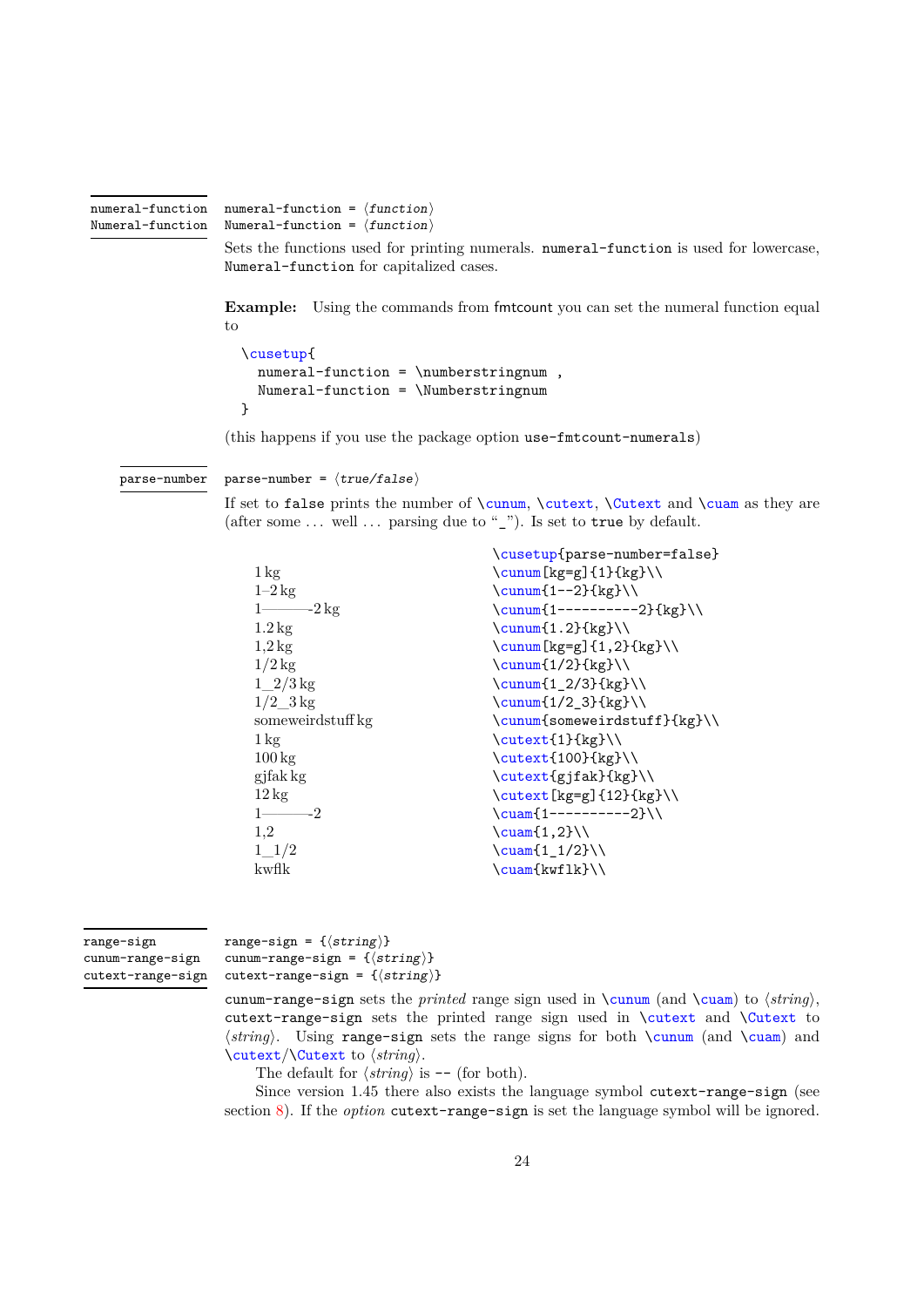<span id="page-24-1"></span>

| $1-2$ kg<br>$1 - 2$<br>1 to 2 kilogramme<br>1 to 2 kilogramme                      | $\sum_{1--2}$ {kg}<br>$\text{Cuan} \{-2\}$<br>$\text{1--2}$ {kg}<br>$\text{Cutext}\{-2\}$ {kg}                                       |
|------------------------------------------------------------------------------------|--------------------------------------------------------------------------------------------------------------------------------------|
| 1 to $2 \text{ kg}$<br>$1 \text{ to } 2$<br>1 to 2 kilogramme<br>1 to 2 kilogramme | \cusetup{cunum-range-sign={~to~}}<br>$\sum_{1--2}$ {kg}<br>$\text{Cuan}$ $1--2}$<br>$\text{1--2}$ {kg}<br>$\text{Cutext}\{-2\}$ {kg} |
| $1-2 \text{ kg}$<br>$1 - 2$<br>$1-2$ kilogramme<br>$1-2$ kilogramme                | \cusetup{cutext-range-sign={--}}<br>$\sum_{1--2}$ {kg}<br>$\text{Cuam}$ $1--2}$<br>$\text{1--2}$ {kg}<br>$\text{Cutext}\{-2\}$ {kg}  |
| $1-to-2$ kg<br>$1-to-2$<br>$1-to-2$ kilogramme<br>$1-to-2$ kilogramme              | \cusetup{range-sign={-to-}}<br>$\sum_{1--2}$ {kg}<br>$\text{Cuam}(1--2})$<br>$\text{1--2}$ {kg}<br>$\text{Cutext}{1--2}$ {kg}        |

#### use-phrases =  $\langle true/false \rangle$ use-phrases

Setting this option to true replaces certain integers (see section [8.1](#page-15-0) for more information) with their phrase counterpart. This option is set to false by default.

**Example:** For the German language:

|                      | \selectlanguage{ngerman}                       |
|----------------------|------------------------------------------------|
| 12                   | $\text{Cuam} \{12\} \setminus$                 |
| $12 - 24$            | $\cuam{12--24}$                                |
| 36                   | $\text{\textdegree}$ (36}                      |
|                      | \cusetup{use-phrases=true}                     |
| 1 Dutzend            | $\text{Cuam}12}$                               |
| $1-2$ Dutzend        | $\sum_{12--24}$                                |
| 3 Dutzend            | $\text{Cuam}36}$                               |
|                      | \cusetup{use-phrases=true,print-numerals=true} |
| ein Dutzend          | $\text{cuam} \{12\} \setminus$                 |
| ein bis zwei Dutzend | $\sum_{12--24}$                                |
| drei Dutzend         | \cuam{36}\\                                    |
|                      |                                                |

### <span id="page-24-0"></span>**9.2.5 Rounding options**

round-precision =  $\langle$  integer $\rangle$ round-precision

> Rounds the amount automatically to ⟨*integer*⟩ digits after the colon. Note that units like C, F, K and Re are still rounded to integers due to \cusetoptionfor.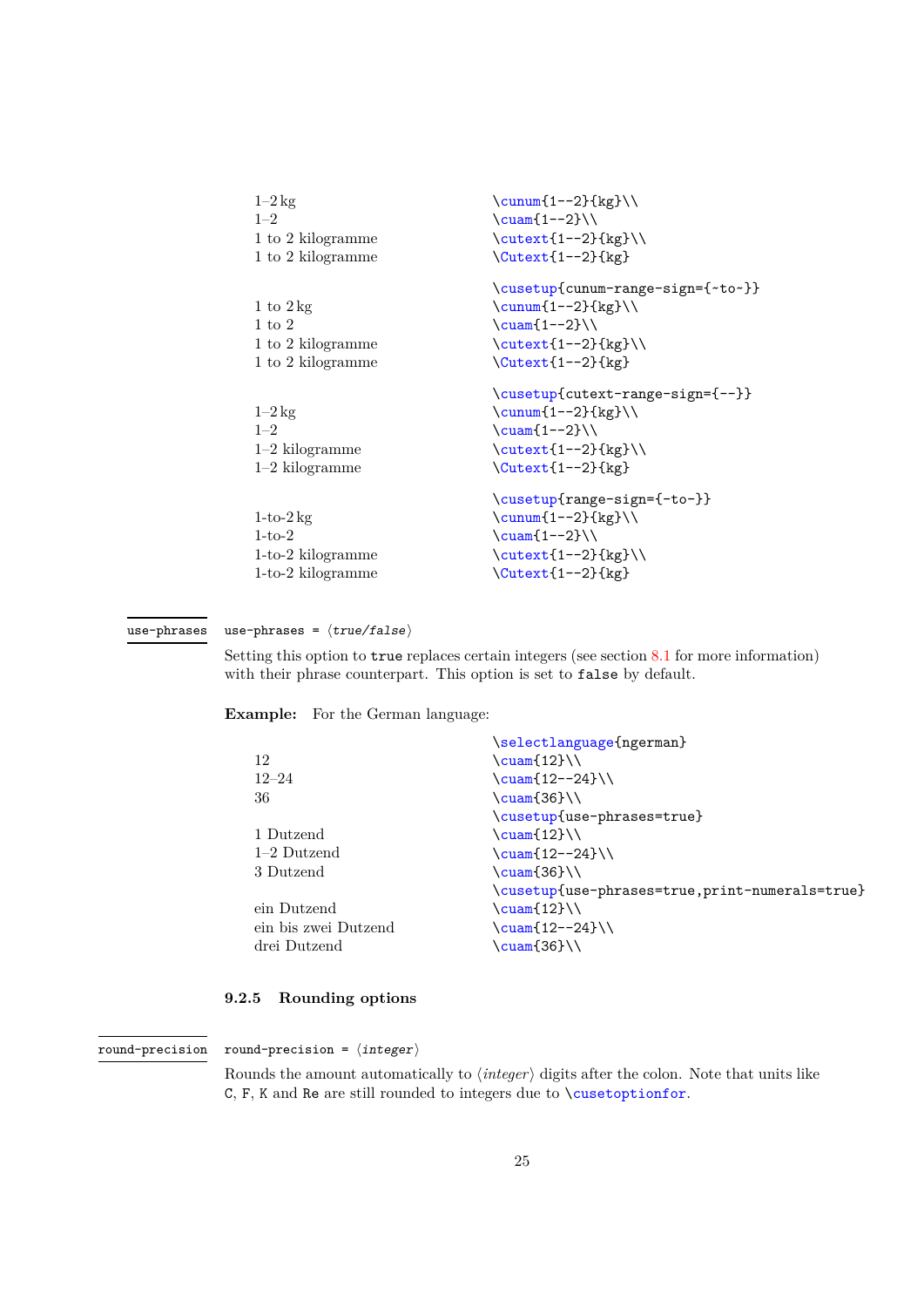<span id="page-25-1"></span>

|                              | \cusetup{round-precision=5}        |
|------------------------------|------------------------------------|
| $1.23457 \,\mathrm{kg}$      | $\sum_{1.23456789}{kg} \$          |
| $0.01259 \,\mathrm{kg}$      | \cunum [g=kg] {12.587} {g}\\       |
| $194\,\mathrm{kg}$           | $\sum_{194}$ {kg}                  |
| 392-410 $\mathrm{^{\circ}F}$ | $\sum [C = F] {200 - -210}{C} \$   |
| $-273\,^{\circ}\mathrm{C}$   | $\sum [K=C] \{0.0012\} \{K\} \$    |
|                              | \cusetup{round-precision=1}        |
| $1.2\,\mathrm{kg}$           | $\sum_{1.23456789}{kg} \$          |
| $12.6\,\mathrm{kg}$          | \cunum $\{12.58\}$ {kg}\\          |
| $0.2 \text{ kg}$             | \cunum [g=kg] $\{194\}$ {g}\\      |
| 392-410 $\mathrm{^{\circ}F}$ | $\sum [C = F] {200 - -210}{C} \ \$ |
| $-273\text{°C}$              | $\cum[K=C] \{0.0012\} \{K\}$       |

**Note:** Negative numbers are also allowed.

|                            | \cusetoptionfor{C,F}{round-precision=-1} |
|----------------------------|------------------------------------------|
| $-270\,^{\circ}\mathrm{C}$ | \cunum $[-271,2]{C}$                     |
| $-270\,^{\circ}\mathrm{C}$ | $\cum_K=Cl_{0.0012}$ $K\$                |
| 180 °C                     | $\cumf185$ $C$ $\Upsilon$                |
| 360–390 °F                 | \cunum $[C=F] {180--200}{C}\ \$          |
|                            |                                          |

round-to-int =  $\langle true/false \rangle$ round-to-int

> *This option is deprecated.* Rounds the amount to an integer if set true. Use round-precision=0 instead.

round-half =  $\langle$  default/commercial $\rangle$ round-half

> This option is only important for half-way numbers (e.g. 0*.*005). By setting it to default the value will be rounded to the nearest even number. Setting it to commercial rounds the value away from zero.

It is set to default by ... default.

**Note:** default actually refers to the fact that it is the default rounding algorithm used by \fp\_eval:n { round( ) } without a third argument.

|                       | \cusetup{round-half=default}    |
|-----------------------|---------------------------------|
| $0 \text{ kg}$        | $\sum_{0.005}$ {kg}             |
| $-0 \,\mathrm{kg}$    | $\sum_{-0.005}$ {kg}            |
| $1.24\,\mathrm{kg}$   | $\sum_{1.245}$ {kg}             |
|                       | \cusetup{round-half=commercial} |
| $0.01\,\mathrm{kg}$   | $\sum_{0.005}$ {kg}             |
| $-0.01 \,\mathrm{kg}$ | $\sum_{-0.005}$ {kg}            |
| $1.25 \,\mathrm{kg}$  | \cunum{1.245}{kg}               |
|                       |                                 |

### <span id="page-25-0"></span>**9.2.6 Fractions**

eval-fraction =  $\langle true/false \rangle$ eval-fraction

> This option takes true or false as values. If set to true all fractions are evaluated. Please note that divisions through zero are not allowed.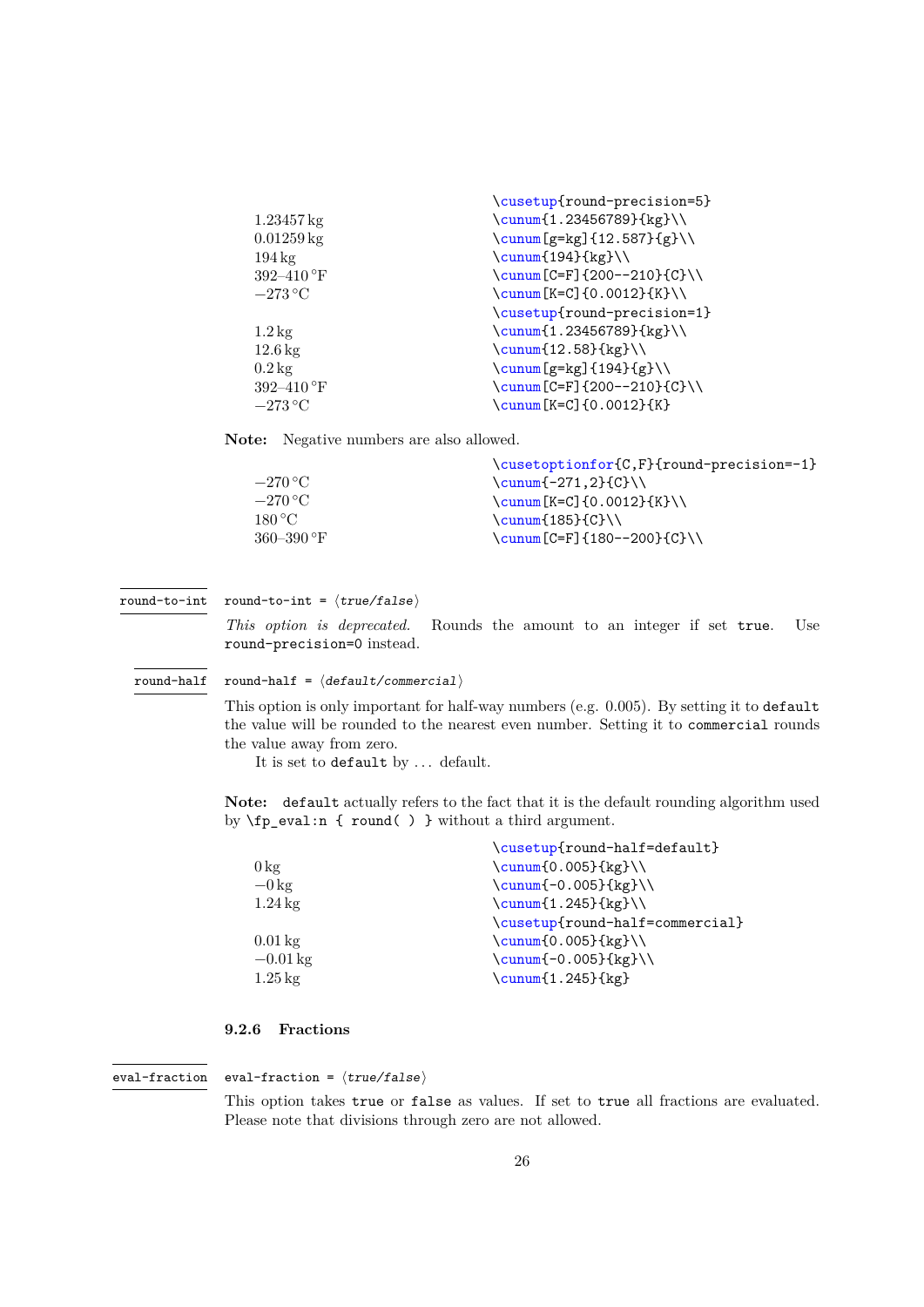<span id="page-26-0"></span>

|                     | \cusetup{eval-fraction=true}       |
|---------------------|------------------------------------|
|                     |                                    |
| $0.33\,\mathrm{kg}$ | $\sum_{1/3}$ {kg}                  |
| $0.5 \,\mathrm{kg}$ | $\sum_{1/2}$ {kg}                  |
| 500 g               | \cunum[kg=g]{1/2}{kg}\\            |
| $1.5 \,\mathrm{kg}$ | $\sum_{1/2}$ {kg}                  |
| 1500 g              | $\sum_{k \leq x} \{1_1/2\} \{kg\}$ |
| $-1500$ g           | \cunum[kg=g]{-1_1/2}{kg}\\         |
| $1\frac{2}{2}$ kg   | \cunum[kg=g]{1_2/?}{kg}\\          |

#### convert-fraction =  $\langle true/false \rangle$ convert-fraction

By default units of fractions are not converted into another unit. Setting this option to true allows fractions to be evaluated when a change of units is requested (and *only* if a change of unit is requested).

|                   | \cusetup{convert-fraction=true}  |
|-------------------|----------------------------------|
| $\frac{1}{3}$ kg  | $\sum_{1/3}$ {kg}                |
| 333.33 g          | $\sum_{k \neq g} \{1/3\} \{kg\}$ |
| $1\frac{1}{2}$ kg | $\sum_{1/2}$ {kg}                |
| 1500 g            | \cunum [kg=g] $\{1_1/2\}$ {kg}\\ |
| $1\%$ kg          | \cunum[kg=g]{1_?/3}{kg}\\        |

#### fraction-command

#### fraction-command = \command

Sets the command used for printing fractions equal to \command. \command has to take two arguments. By default it is equal to \sfrac from xfrac.

Please note that the amount is *not* printed inside a math environment by default.

|                   | $\newcommand{\mbox{\mbox{\emph{1}}}\n1/42}$ |
|-------------------|---------------------------------------------|
|                   | \cusetup{fraction-command=\myfrac}          |
| 1/8               | $\text{Cuam}[1/8]\setminus$                 |
| $1/2$ kg          | $\sum_{1/2}$ {kg}                           |
| $4/5$ °C          | $\sum_{4/5}$ (C}\\                          |
| $12/3$ kg         | $\sum_{12/3}$ {kg}                          |
|                   | \cusetup{fraction-command=\nicefrac}        |
| 1/8               | $\text{Cuam}[1/8]\setminus$                 |
| $1/2$ kg          | $\sum_{1/2}$ {kg}                           |
| $4/5$ °C          | $\sum_{4/5}$ (C}\\                          |
| $1\frac{2}{3}$ kg | $\sum_{12/3}$ {kg}                          |
|                   |                                             |

#### fraction-inline

fraction-inline = { $\langle$ input containing #1 and #2}}

Similar to fraction-command only that you don't have to define a command to alter the output of the fraction.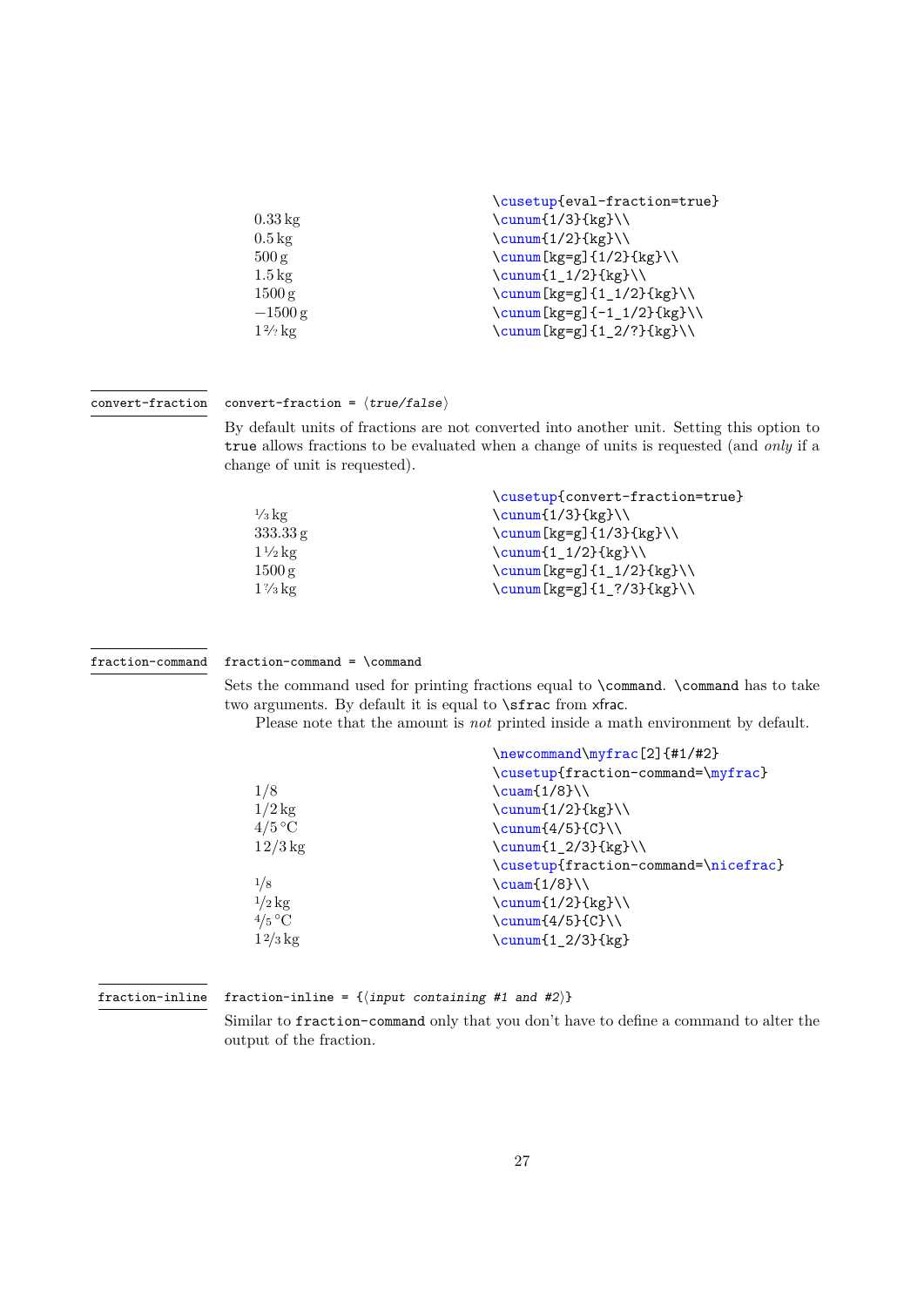<span id="page-27-1"></span>

|              | \cusetup{fraction-inline={#1/#2}}             |
|--------------|-----------------------------------------------|
| 1/8          | $\cuam{1/8}$                                  |
| $1/2$ kg     | $\sum_{1/2}$ {kg}                             |
| $4/5$ °C     | $\sum_{4/5}$ (C}\\                            |
| $12/3$ kg    | $\sum_{1_2/3}$ {kg}                           |
|              | \cusetup{fraction-inline={\nicefrac{#2}{#1}}} |
| 8/1          | $\cuam{1/8}$                                  |
| $2/1$ kg     | $\sum_{1/2}$ {kg}                             |
| $5/4$ °C     | $\sum_{4/5}$ (C}                              |
| $1^{3/2}$ kg | $\sum_{12/3}$ {kg}                            |
|              |                                               |

### <span id="page-27-0"></span>**9.2.7 Spaces**

#### mixed-fraction-space

mixed-fraction-space =  $\langle length \rangle$ 

Sets the length between the fraction and the number in a mixed-fraction, default is 0.1em (because I said so; if someone has some literature or sources to look up the space, please let me know).

| $1\frac{2}{3}$             | $\text{cuam} \{1_2/3\}$            |
|----------------------------|------------------------------------|
| $1\frac{2}{3}$ kg          | $\sum_{12/3}$ {kg}                 |
| $10\frac{2}{3}$ kg         | \cunum{10_2/3}{kg}\\               |
|                            | \cusetup{mixed-fraction-space=1em} |
| $1 \frac{2}{3}$            | $\text{Cuam}1_2/3}$                |
| $1 \frac{2}{3} \text{kg}$  | $\sum_{12/3}$ {kg}                 |
| $10 \frac{2}{3} \text{kg}$ | \cunum{10_2/3}{kg}\\               |
|                            | \cusetup{mixed-fraction-space=0em} |
| 12/3                       | $\text{cuam} \{1_2/3\}$            |
| $1\frac{2}{3}$ kg          | $\sum_{12/3}$ {kg}                 |
| $10\frac{2}{3}$ kg         | \cunum{10_2/3}{kg}                 |
|                            |                                    |

#### cutext-space =  $\{\langle string \rangle\}$ cutext-space

⟨*string*⟩ is inserted between the numeral part and the unit part when using \cutext and \Cutext. By default it is set an unbreakable space ~.

| 1 kilogramme           | $\text{Cutext1}_{\text{kg}}$  |
|------------------------|-------------------------------|
| 10 kilogramme          | \Cutext{10}{kg}\\             |
|                        | \cusetup{cutext-space=\space} |
| 1 kilogramme           | \cutext{1}{kg}\\              |
| 10 kilogramme          | \Cutext{10}{kg}\\             |
|                        | \cusetup{cutext-space={}}     |
| 1 kilogramme           | \cutext{1}{kg}\\              |
| $10$ kilogramme        | \Cutext{10}{kg}\\             |
|                        | \cusetup{cutext-space={qwe}}  |
| 1qwekilogramme         | \cutext{1}{kg}\\              |
| $10$ qweki $log$ ramme | \Cutext{10}{kg}\\             |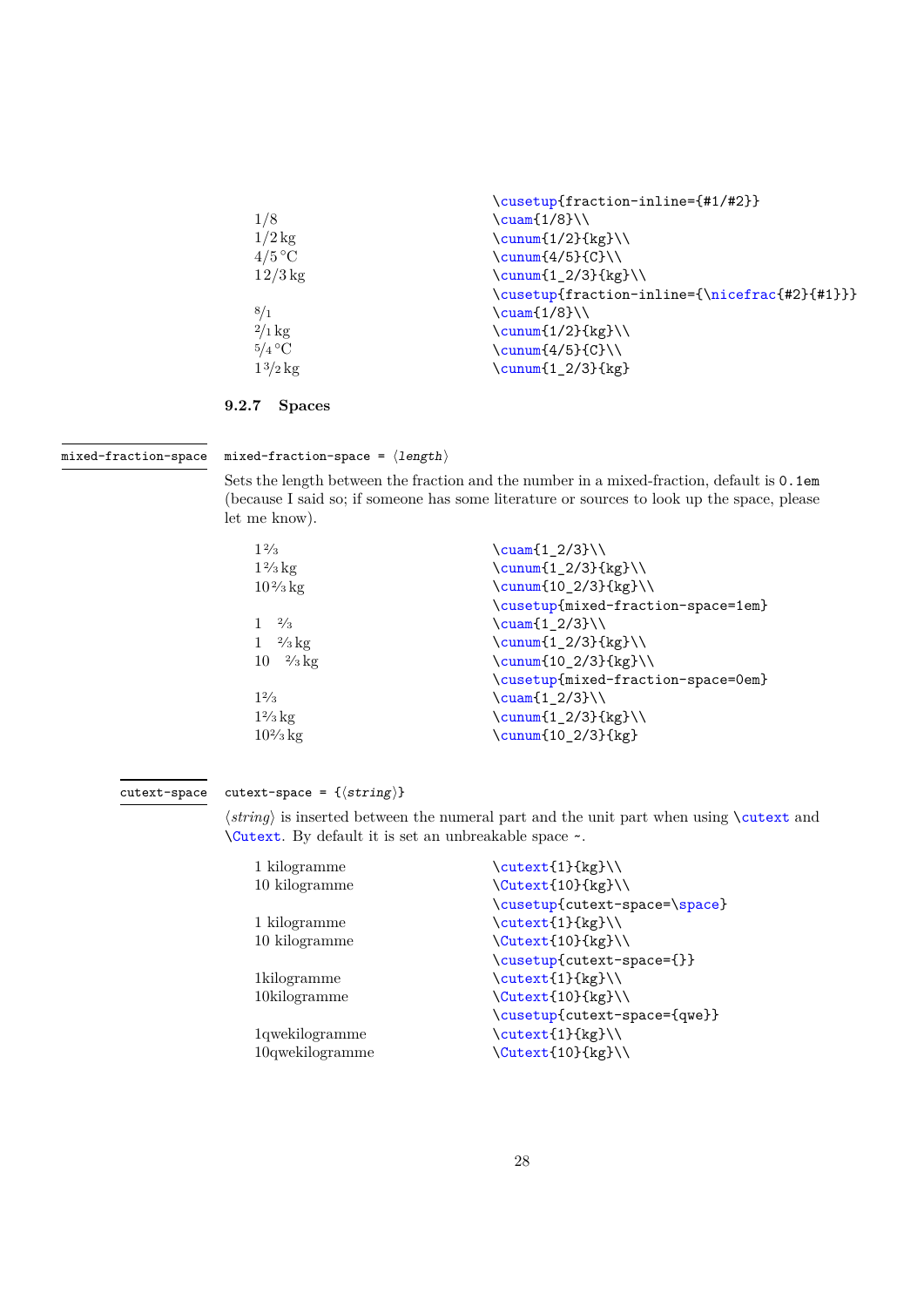#### phrase-space =  $\{\langle string \rangle\}$ phrase-space

<span id="page-28-1"></span> $\langle string \rangle$  is inserted between the numeral part and the phrase part while using  $\text{cuan. By}$ default it is set to the unbreakable space ~. Use this option if you want to e.g. insert a normal space.

(Switching to german)

|                          | \selectlanguage{ngerman}      |
|--------------------------|-------------------------------|
| 1 Dutzend                | $\text{cuam(12)}\$            |
| 12 Dutzend               | $\text{\textcircled{144}}$    |
|                          | \cusetup{phrase-space=\space} |
| 1 Dutzend                | $\text{Cuam}$ {12}            |
| 12 Dutzend               | $\text{\textcircled{144}}$    |
|                          | \cusetup{phrase-space={}}     |
| 1Dutzend                 | $\text{Cuam}$ {12}            |
| 12Dutzend                | $\sum_{144}$                  |
|                          | \cusetup{phrase-space={qwe}}  |
| 1qweDutzend              | $\text{cuam(12)}\$            |
| 12 <sub>qweDutzend</sub> | $\text{\textcircled{144}}$    |
|                          |                               |

#### amount-unit-space =  $\{\langle string \rangle\}$ amount-unit-space

Change the spacing for **\cunum** between the printed amount(s) and the unit. The default value is \thinspace.

| $1 \text{ kg}$      | $\sum_{f,kg}$                              |
|---------------------|--------------------------------------------|
| $\frac{1}{2}$ kg    | $\sum_{1/2}$ {kg}                          |
| $1-2 \text{ kg}$    | $\sum_{1--2}$ {kg}                         |
|                     | \cusetup{amount-unit-space={\hspace{1em}}} |
| kg                  | $\sum_{1}$ {kg}                            |
| $\frac{1}{2}$ kg    | $\sum_{1/2}$ {kg}                          |
| $1-2$ kg            | $\sum_{1--2}$ {kg}                         |
|                     | \cusetup{amount-unit-space={}}             |
| $1\text{kg}$        | $\sum_{f,kg}$                              |
| $\frac{1}{2}$ kg    | $\sum_{1/2}$ {kg}                          |
| $1-2kg$             | $\sum_{1--2}$ {kg}                         |
|                     | \cusetup{amount-unit-space={qwe}}          |
| 1qwekg              | $\sum_{1} {\kappa}$                        |
| $\frac{1}{2}$ qwekg | $\sum_{1/2}$ {kg}                          |
| $1-2$ qwekg         | $\sum_{1--2}$ {kg}                         |
|                     |                                            |

### <span id="page-28-0"></span>**9.2.8 label & refs**

#### recalculate-amount =  $\langle true/false \rangle$ recalculate-amount

Set this option to true if you want to change your recipes to the given number of people set by set-number-of-persons. Note that only those values who have a label are changed.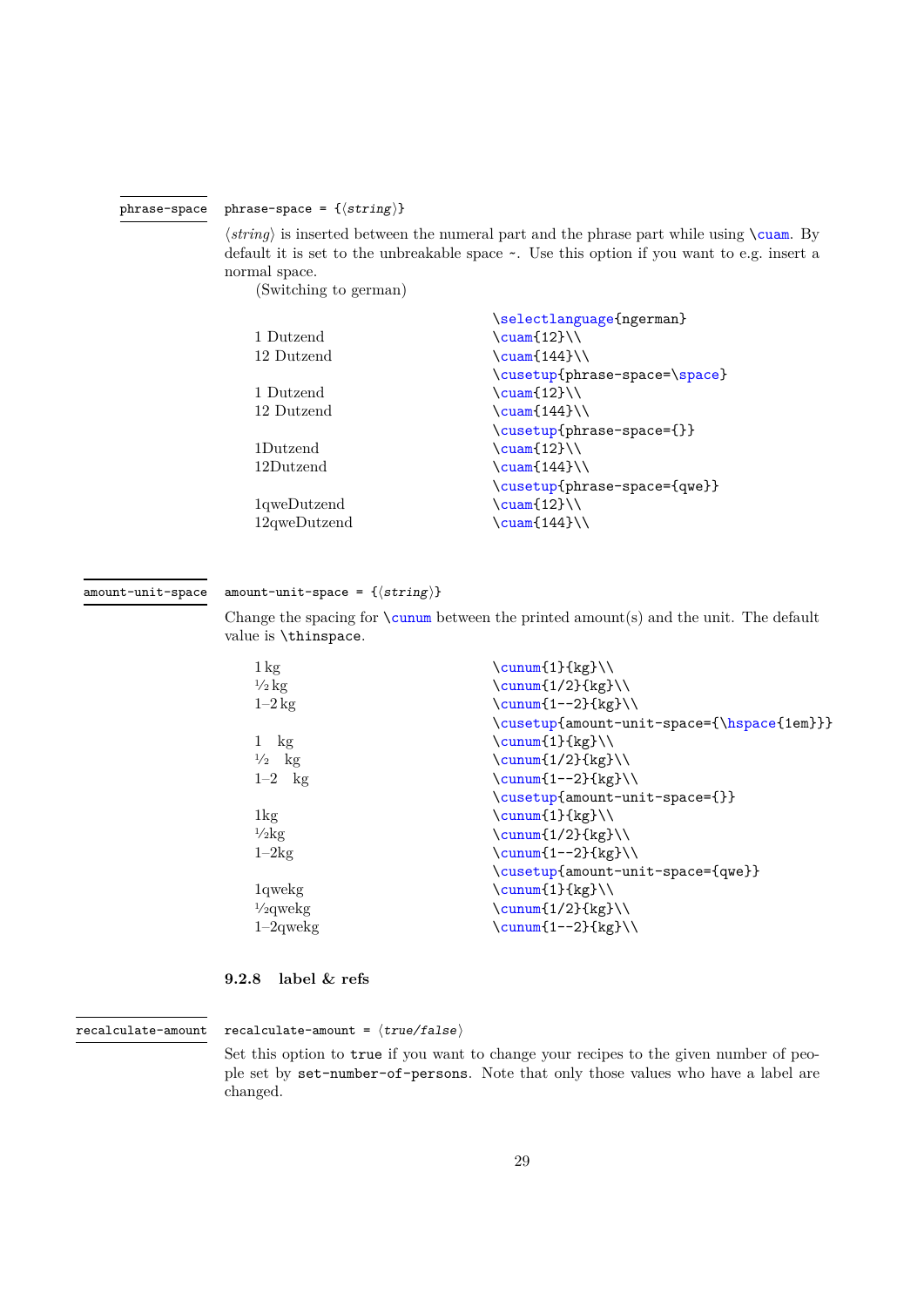#### set-number-of-persons =  $\langle$  integer $\rangle$ set-number-of-persons

<span id="page-29-0"></span>With this option you can determine the number of people your recipes are for. Note that this option only has an effect on those who have a ⟨*label*⟩ given. It is set to 4 by default. Please also note the use of recalculate-amount.

|                    | \culabel{anotherrecipe}{2}                        |
|--------------------|---------------------------------------------------|
| 2 persons          | \curef{anotherrecipe}~persons\\                   |
| $1 \text{ kg}$     | \cunum <anotherrecipe>{1}{kg}\\</anotherrecipe>   |
| 1                  | \cuam <anotherrecipe>{1}\\</anotherrecipe>        |
| 10 kilogramme      | \Cutext[ref=anotherrecipe]{10}{kg}\\              |
|                    | \cusetup{recalculate-amount=true}                 |
| 4 persons          | \curef{anotherrecipe}~persons\\                   |
| $2\,\mathrm{kg}$   | \cunum <anotherrecipe>{1}{kg}\\</anotherrecipe>   |
| 2                  | \cuam <anotherrecipe>{1}\\</anotherrecipe>        |
| 20 kilogramme      | \Cutext[ref=anotherrecipe]{10}{kg}\\              |
|                    | \cusetup{set-number-of-persons=3}                 |
| 3 persons          | \curef{anotherrecipe}~persons\\                   |
| $1.5\,\mathrm{kg}$ | \cunum <anotherrecipe>{1}{kg}\\</anotherrecipe>   |
| 1.5                | \cuam <anotherrecipe>{1}\\</anotherrecipe>        |
| 15 kilogramme      | \Cutext[ref=anotherrecipe]{10}{kg}\\              |
|                    | \cusetup{set-number-of-persons=2}                 |
| 2 persons          | \curef{anotherrecipe}~persons\\                   |
| $1\,\mathrm{kg}$   | \cunum <anotherrecipe>{1}{kg}\\</anotherrecipe>   |
| 1                  | \cuam <anotherrecipe>{1}\\</anotherrecipe>        |
| 10 kilogramme      | \cutext <anotherrecipe>{10}{kg}\\</anotherrecipe> |
|                    | \cusetup{set-number-of-persons=1}                 |
| 1 persons          | \curef{anotherrecipe}~persons\\                   |
| $0.5 \text{ kg}$   | \cunum <anotherrecipe>{1}{kg}\\</anotherrecipe>   |
| 0.5                | \cuam <anotherrecipe>{1}\\</anotherrecipe>        |
| 5 kilogramme       | \Cutext[ref=anotherrecipe]{10}{kg}\\              |

#### label = { $\langle string \rangle * \langle integer \rangle$ } label

The key-value version of \culabel. It defines the label ⟨*string*⟩ which is originally for ⟨*integer*⟩ people. Please note that the \* is mandatory as it separates the string from the integer. Each label is defined globally and must be unique.

|                   | \cusetup{label=Toast*1}           |
|-------------------|-----------------------------------|
| 1 person          | \curef{Toast}~person\\            |
|                   | \cuam <toast>{2}\\</toast>        |
| $2\,\mathrm{dag}$ | \cunum <toast>{2}{dag}\\</toast>  |
|                   | \cusetup{recalculate-amount=true} |
| 4 persons         | \curef{Toast}~persons\\           |
|                   | \cuam <toast>{2}\\</toast>        |
| 8 dag             | \cunum <toast>{2}{dag}</toast>    |
|                   |                                   |

#### get-label =  $\{\langle label \rangle\}$ get-label

The key-value version of  $\text{current}$ . Note that this key doesn't save the value inside a macro but rather prints it directly into the document.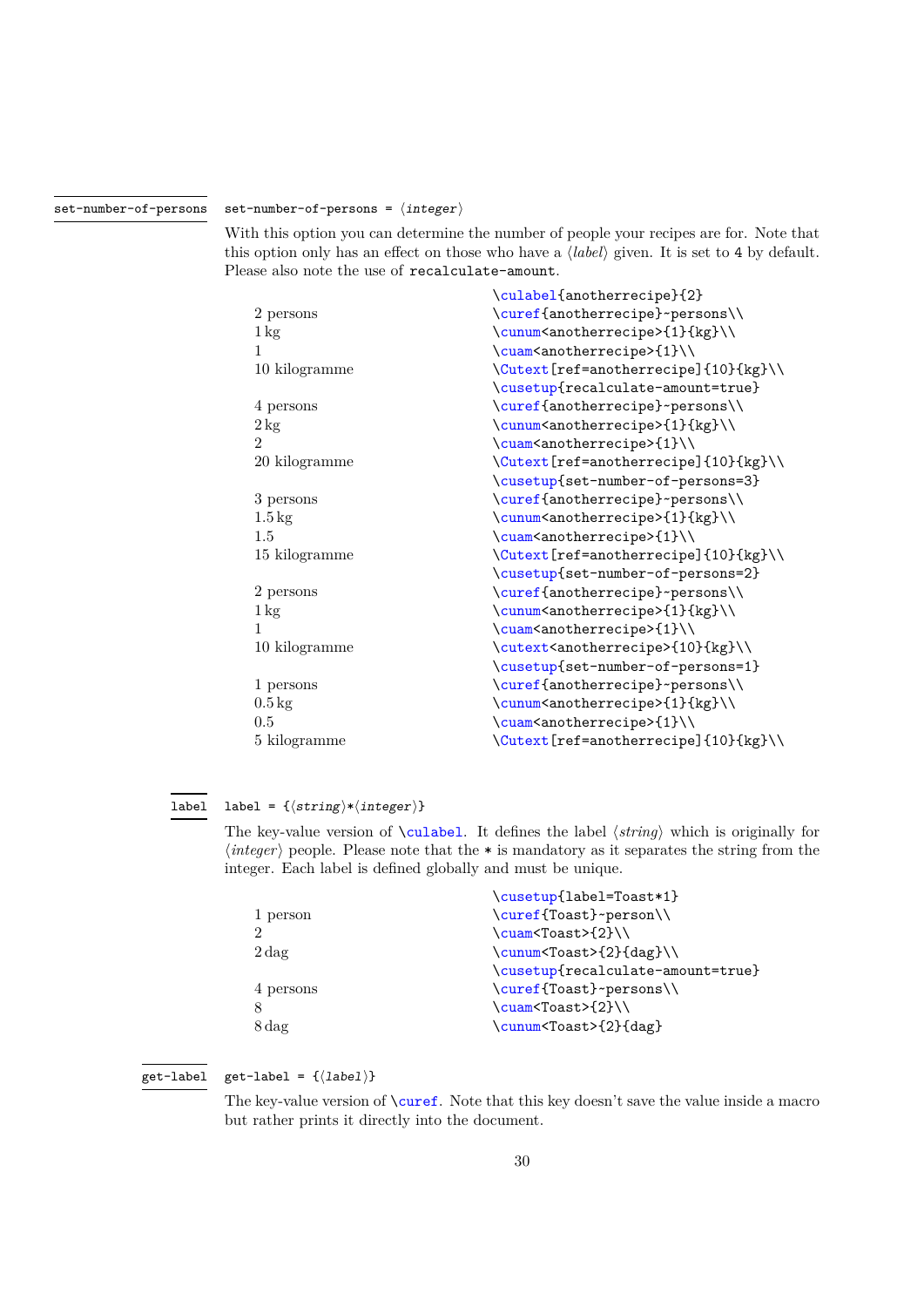<span id="page-30-0"></span>

| \culabel{Schinken}{3}             |
|-----------------------------------|
| \cusetup{get-label=Schinken}\\    |
| \curef{Schinken}\\                |
| \cusetup{recalculate-amount=true} |
| \cusetup{get-label=Schinken}\\    |
| \curef{Schinken}                  |
|                                   |

Note: **\curef** *is* expendable.

#### ref =  $\{\langle label \rangle\}$ ref

Instead of using the first optional arguments of the commands in section [2](#page-2-1) you may use this option. It requires a valid value and throws an error if ⟨*label*⟩ is not defined.

|                      | \culabel{Kaese}{3}                |
|----------------------|-----------------------------------|
| $10 \,\mathrm{dm}$   | $\cum\Kases[ m=dm]_{1}_{m}\\\$    |
| $10 \,\mathrm{dm}$   | $\cum[ref=Kaese,m=dm]{1}{m}\$     |
|                      | \cusetup{recalculate-amount=true} |
| $13.33\,\mathrm{dm}$ | $\cum\Kases[ m=dm]_{1}^{m}\\\$    |
| $13.33\,\mathrm{dm}$ | $\cum[ref=Kaese,m=dm]{1}{m}$      |
|                      |                                   |

| curef-add-forbidden-unit                                                               | curef-add-forbidden-unit | $= \{\langle \text{unit list} \rangle\}$ |  |
|----------------------------------------------------------------------------------------|--------------------------|------------------------------------------|--|
| curef-remove-forbidden-unit curef-remove-forbidden-unit = $\{$ unit list $\rangle\}$   |                          |                                          |  |
| curef-clear-forbidden-units curef-clear-forbidden-units = $\langle true/false \rangle$ |                          |                                          |  |

There are units which do not depend on the number of folks you are cooking for, units measuring the temperature are an example. Changing those units with the label  $\&$ ref system would be accidental and in the best case throw an error. With the following options you can add units to the "forbidden unit list", remove them and clear the whole list entirely.

By default the list contains C, F, K and Re.

|                  | \culabel{check}{2}                         |
|------------------|--------------------------------------------|
|                  | \cusetup{recalculate-amount=true}          |
| 2m               | \cunum <check>{1}{m}\\</check>             |
| $2 \text{ kg}$   | \cunum <check>{1}{kg}\\</check>            |
| $1^{\circ}C$     | \cunum[ref=check]{1}{C}\\                  |
|                  | \cusetup{curef-add-forbidden-unit={m, kg}} |
| 1 <sub>m</sub>   | \cunum <check>[m]{1}{m}\\</check>          |
| $1\,\mathrm{kg}$ | \cunum <check>[m]{1}{kg}\\</check>         |
| $1^{\circ}C$     | \cunum[ref=check]{1}{C}\\                  |
|                  | \cusetup{curef-remove-forbidden-unit={C}}  |
| 1 <sub>m</sub>   | \cunum <check>[m]{1}{m}\\</check>          |
| $1\,\mathrm{kg}$ | \cunum <check>[m]{1}{kg}\\</check>         |
| $2^{\circ}C$     |                                            |
|                  | \cusetup{curef-clear-forbidden-units=true} |
| 2m               | \cunum <check>[m]{1}{m}\\</check>          |
| $2 \text{ kg}$   | $\cum\check{check}$ [m] $\{1\}\{kg\}\$     |
| $2^{\circ}C$     | \cunum[ref=check]{1}{C}                    |
|                  |                                            |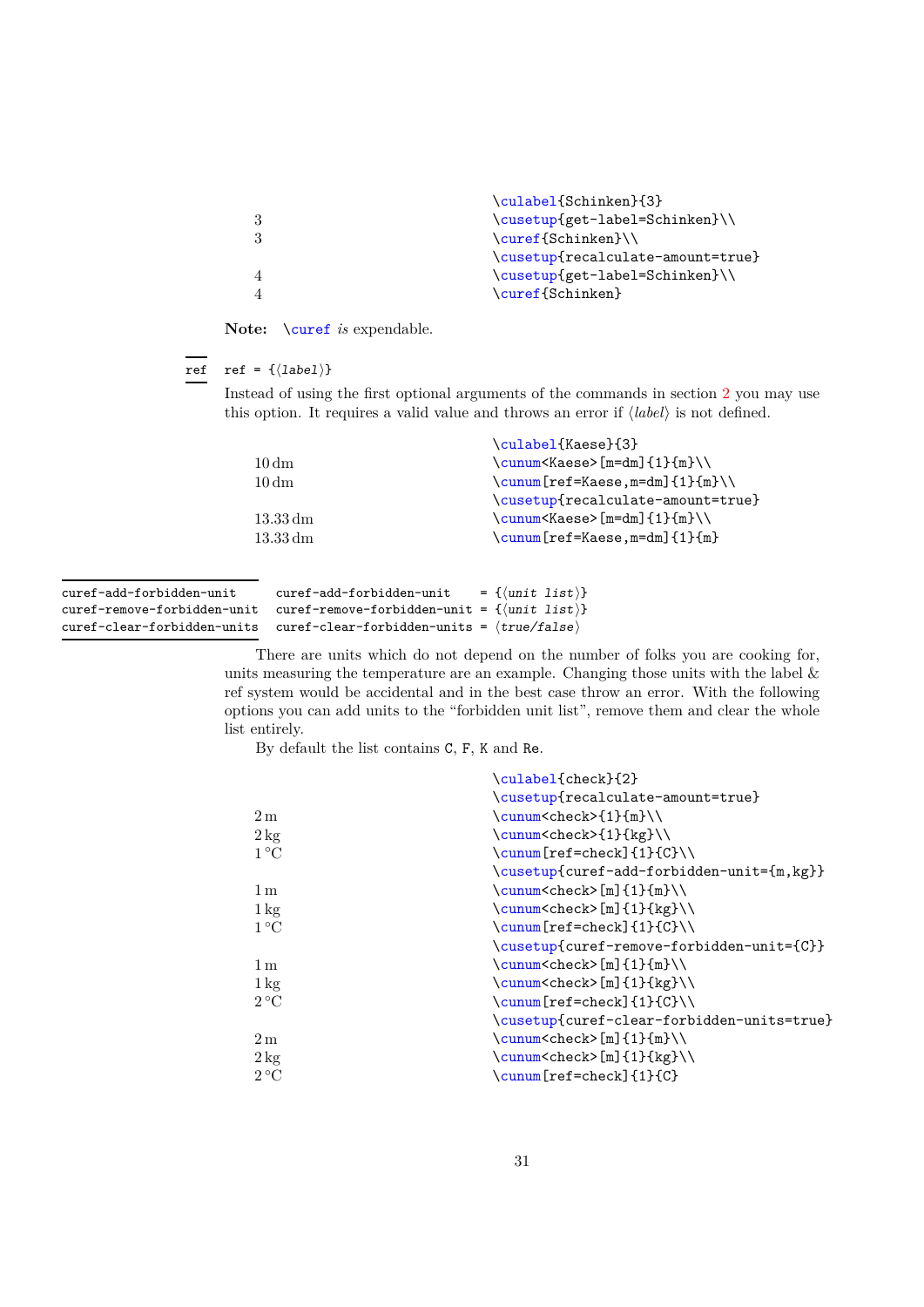### <span id="page-31-1"></span><span id="page-31-0"></span>**9.3 Weird options**

check-temperature

check-temperature =  $\langle true/false \rangle$ 

Checks if the used temperature is below absolute zero. Currently C, F, K and Re are supported. While  $\cum_0}{K}$  is ok,  $\cum_1-1}{K}$  raises an error, same for the others. Is set to false by default. To add new units see add-temperature-to-check.

add-temperature-to-check

```
add-temperature-to-check =
  {
      \langle unit-key-1 \rangle = \langle minimum-value-1 \rangle,
      \langleunit-key-2\rangle = \langleminimum-value-2\rangle.
      ...
  }
```
This option adds  $\langle unit-key-1 \rangle$  and so on to the list of units to be checked if check-temperature is active. The argument can be a comma-separated list of  $\langle unit\text{-}key \rangle = \langle minimum\text{-}value \rangle$ . This sets the allowed minimum value of ⟨*unit-key*⟩ to ⟨*minimum-value*⟩.

**Example:** This package implements the allowed minimum values for the temperatures C, F, K and Re to be checked if check-temperature is active using:

```
\cusetup
 {
   add-temperature-to-check =
      {
       K = 0,C = -273.15,
       F = -459.67,
       Re = -218.52}
  }
```
If you want to add a new value, for example degree Rømer (which has be defined in another example) you can write:

```
\cusetup
  {
   add-temperature-to-check = { Ro = -135.90375 }}
```
convert-to-eV =  $\langle true/false \rangle$ convert-to-eV

> Converts (nearly) every unit in table [1](#page-6-2) to electron volt or the respective derivative (if possible). Note that this option is: a) experimental and probably will forever be and (b) just a joke, you are not supposed to use this units in a cookery book (and as you see this package doesn't support the arrangement of such huge numbers). Also you may want to check the values if you really want to use them, just to be sure (I've checked them several times and hope they are finally correct, but mistakes happen).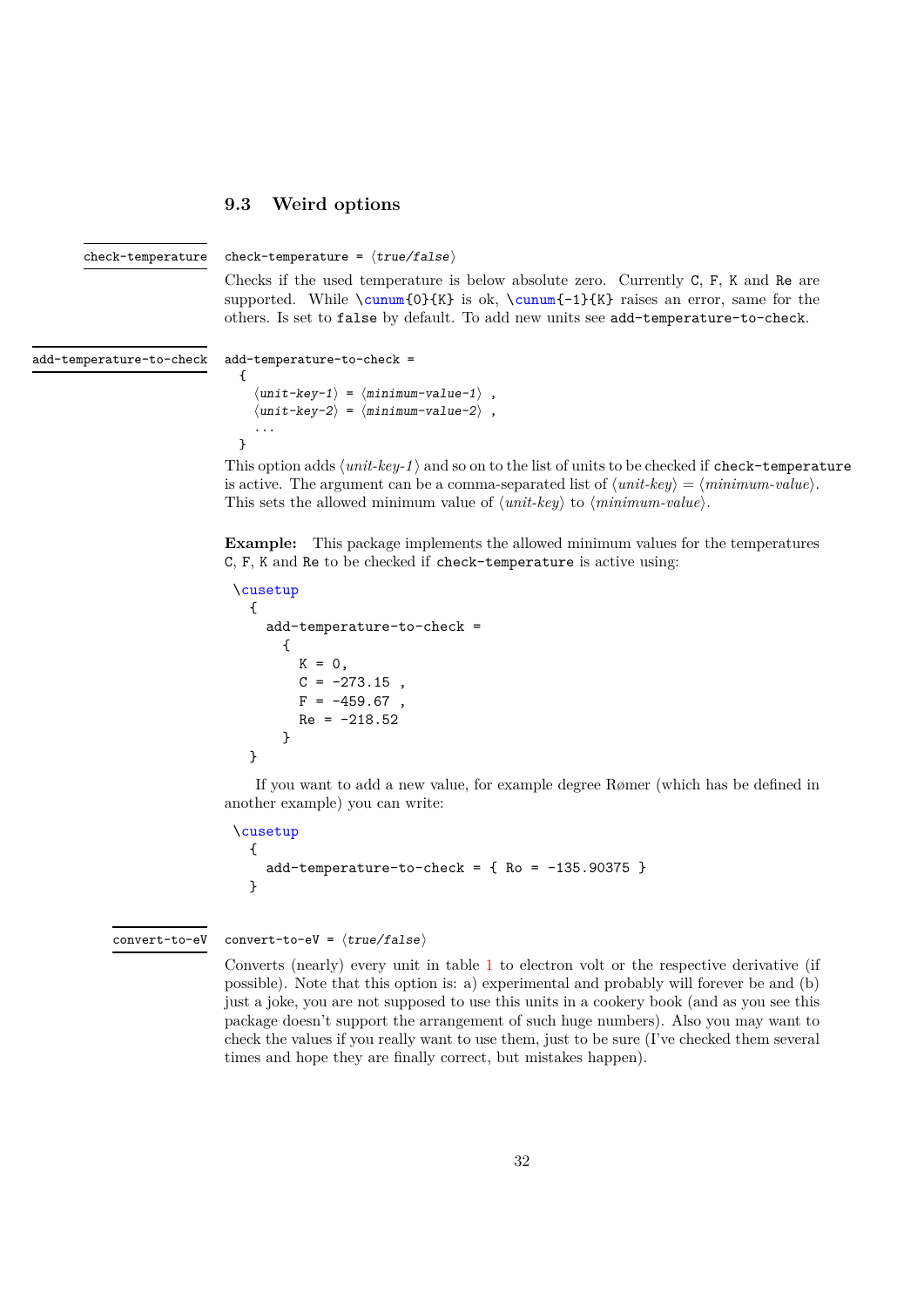```
560958865000000000000000000000000000 eV/c
2
\cunum{1}{kg}\\
130148929500000000 c
3ℏ
3
/eV 3
6241509126000000000 eV
5067730.76<br>^{ch}\!/_{eV}0.02 eV
1519267461000000 ℏ/eV
                                          \cusetup{convert-to-eV=true}
                                          \sum_{1}{1}\\sum_{1}{J}\\\sum_{1}^{m}\(\)\sum_{1}^{C}\(\\cunum{1}{s}
```
#### add-natural-unit =  $\langle unit - key \rangle$ add-natural-unit

This option adds ⟨*unit-key*⟩ to the list of units convert-to-eV uses to determine how a unit is transformed if set to true.

 $42 \quad 42 = \langle true/false \rangle$ 

Take a good guess.

|                 | \cusetup{42=true}       |
|-----------------|-------------------------|
| $42 \text{ kg}$ | $\sum_{1}^{kg}$         |
| 42g             | $\sum$ [kg=g]{1}{kg}\\  |
| 42J             | $\sum_{1.5}$ {J}        |
| $42^{\circ}$ C  | $\sum_{180}$ (C)        |
| 42/42S          | \cunum $\{15/4\}$ {s}\\ |
| $42 - 42$ min   | $\cum([1--2]{min}\)$    |
| $42!) \ell$     | $\sum_{?}{1}$           |
|                 |                         |

| nothing-special | nothing-special = $\langle true/false \rangle$ |
|-----------------|------------------------------------------------|
| going-bonkers   | going-bonkers = $\langle true/false \rangle$   |
| fully-bonkers   | fully-bonkers = $\langle true/false \rangle$   |
| xD-lol          | $xD$ -lol = $\langle true/false \rangle$       |

Options that do ... stuff. The four stages of madness in option for.

**nothing-special** is your default. The package behaves as intended.

- **going-bonkers** is a bit more strange. It converts an unit into another random unit (if it can) and does so throughout the document. So if unit-A is converted into unit-B, it is going to be converted this way the entire document through. For an unit to be converted it must have a key, see section [7.](#page-8-0)
- **fully-bonkers** converts one unit into another random unit (if it can) and does so for each unit it encounters. So unit-A might be converted into unit-B the first time, but unit-C the second. Each conversion picks a random unit for the conversion (but the conversion itself makes sense, e.g. kg into g, but not into cm).
- **xD-lol** is pure insanity. A unit is transformed into another, if it makes sense or not, and its value is replaced by a random number.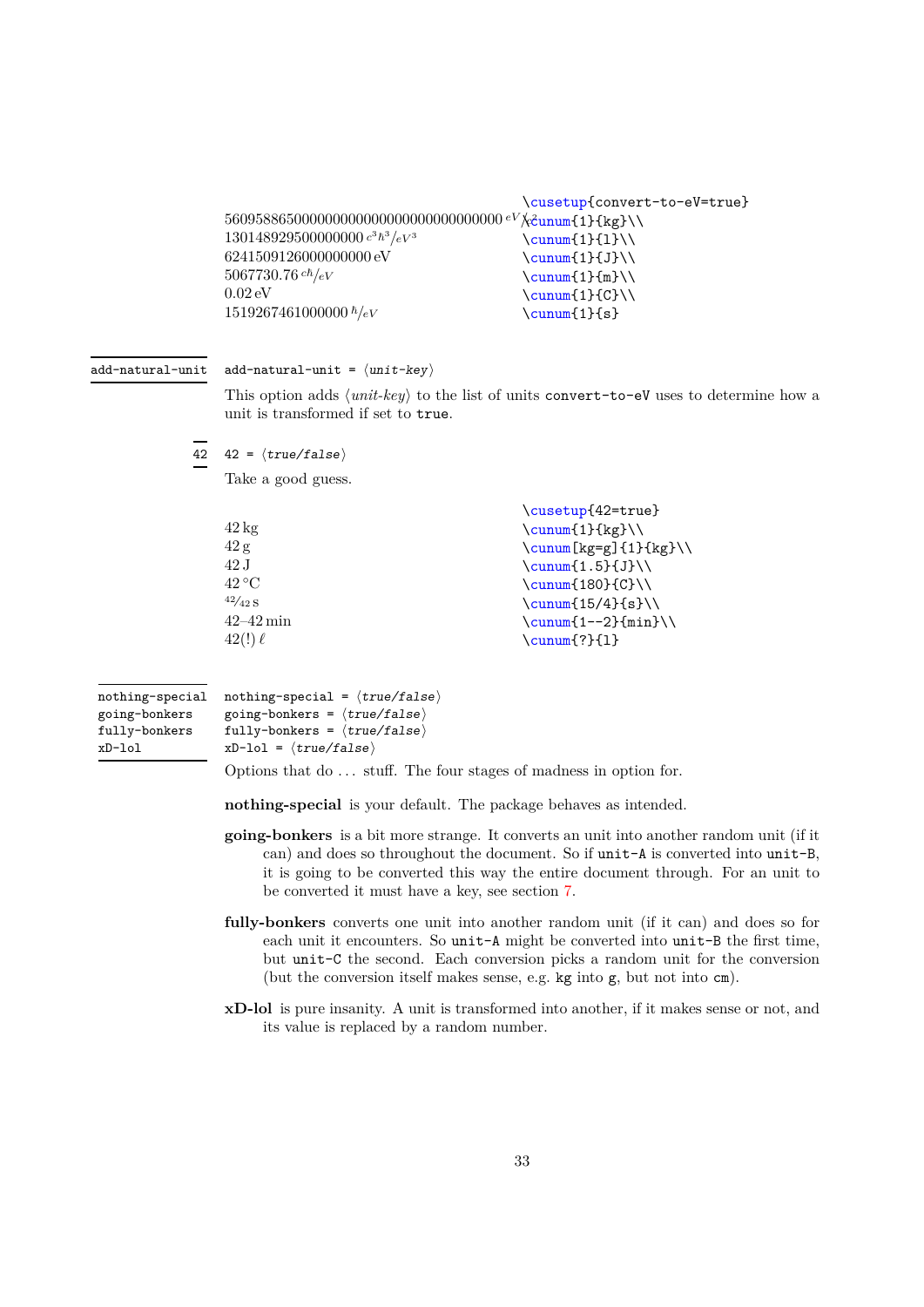## <span id="page-33-2"></span><span id="page-33-0"></span>**10 Public Commands**

This section describes some public functions, Their main usage is the printing of stuff. They are primtivies used between an  $\ExplSyntaxOn$  and  $\ExplSyntaxOff$ ; for usage in a document you may do the following:

```
\ExplSyntaxOn
\NewDocumentCommand \cuprintfrac { O{} m m }
  {
    \cookingunits_print_fraction:nnn {#1} {#2} {#3}
  }
\NewDocumentCommand \cuprintrange { m m }
  {
    \cookingunits_print_range:nn {#1} {#2}
  }
\ExplSyntaxOff
```
\cookingunits\_print\_fraction:nnn

\cookingunits\_print\_fraction:nnn {⟨mixed-part⟩}{⟨numerator⟩}{⟨denominator⟩}

*Note:* There is no parsing and processing done in this command, it just prints the input. Uses the internal fraction printing command to print a fraction. {⟨*mixed-part*⟩} can be empty if no mixed part is needed.

\cookingunits\_print\_range:nn \cookingunits\_print\_range:nn {⟨left-part⟩}{⟨right-part⟩}

*Note:* There is no parsing and processing done in this command, ist just prints the input. Uses the internal range printing command to print a range (using the same range

sign as  $\cum$  would use)

## <span id="page-33-1"></span>**11 Bugs & Feedback**

Bug reports are always welcome. If you are sending a bug report please include a minimal working example showing the bug and a short description. If you use mail please add cooking-units to the e-mail header. GMX has the habit of putting e-mails into the spam account and adding cooking-units to the header makes it easier to recognize those e-mails. It can also take longer of GitHub, but I hope I figured out how to get a mail if a new issue is created (by not me).

Feedback and requests (commands, units, etc.) are also welcome. Please also add (if possible) an example of the desired output into the minimal example (and – if by mail – add cooking-units to the header).

Furthermore, as you can see I am not able to speak too many languages (german and english to be precise) so if you are able to speak a language not yet implemented and would like to help you can send me the translations known to you. A list of all units (and their current translations) is given in appendix [A.](#page-35-0)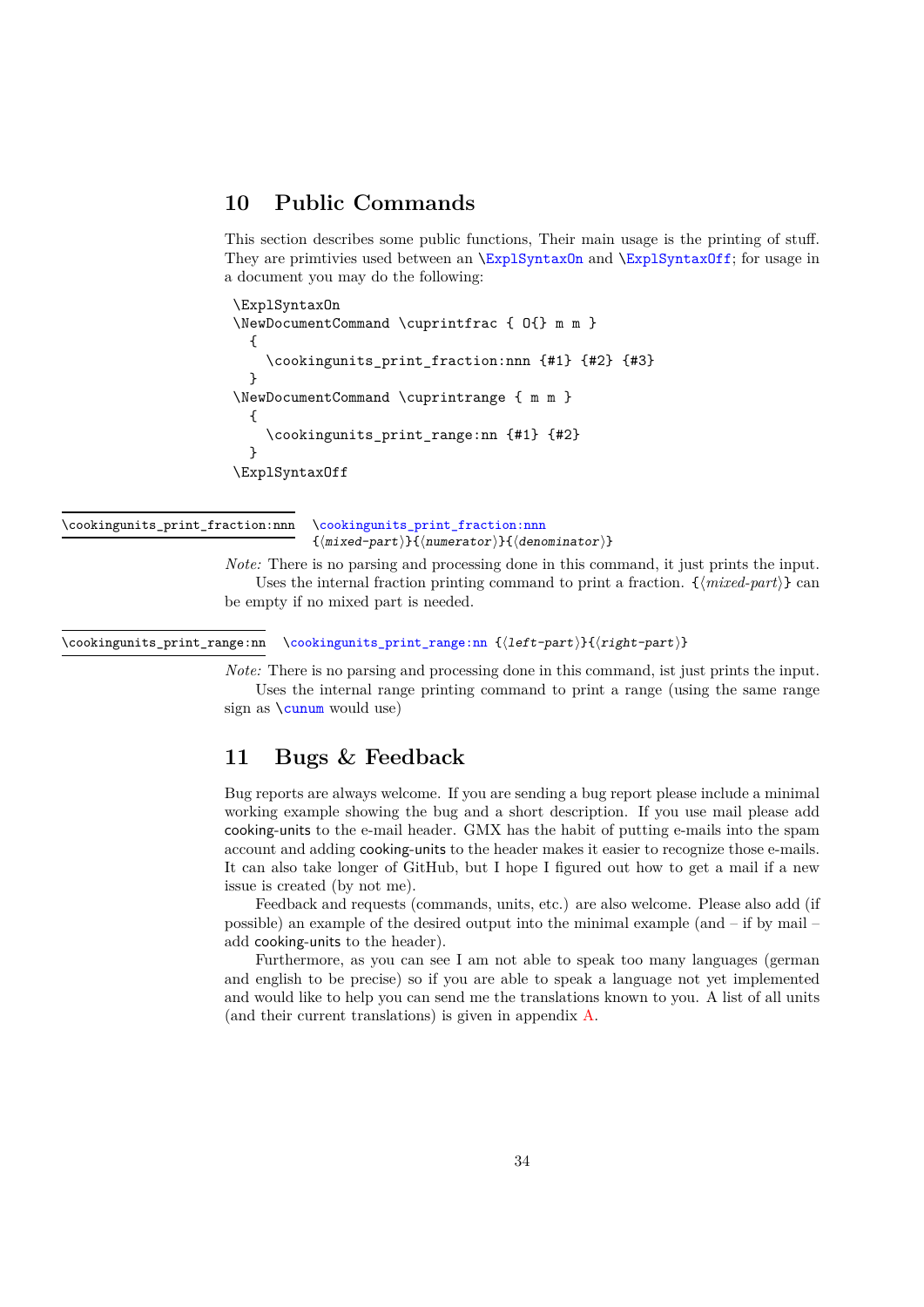## <span id="page-34-0"></span>**12 Bens Einheitensammelsurium (Bens unit Almanac)**

Units are a fascinating mess. There are so many different ones which are different and the few ones which are the same (in name at least) are *also* different, depending on geographical position, time period and probably pure spite. We can be glad that SI-units exist.

So for those units which didn't make it into table [1](#page-6-2) and table [2,](#page-7-0) this section exists. Please note that this list is intended to be a just-for-fun list and not a compilation of every unit in existence with its exact value ordered by geographical and chronological position. I am sadly neither a historian nor very good in regards to languages. It would sound like fun, but ultimately, I wouldn't have the time. Therefore I am only taking units into account which I either found in literature (stone, canna, etc.), are well known (foot) or have some other experience with them (ell) (exception: Batman). The reason I am not including units which I found in the internet is that I would like to see those units in their "natural environment".

- **unit (translation) [abbreviation]** Description, containing a quote or not. *Please note that most of the units are country dependent! So the translation may not have the same amount as the word it is translated to.*
- **Batman** So ... You wanna be Batman? Be like Bruce Wayne? Having a secret identity? Then congratulations! You *are* Batman! How much Batman depends on the location, but Wikipedia is your friend in this matter.
- **Rotolosicilian (Rottelde)** Around 0*.*850 kg

*Auf den Fußboden lagen vier ungereifte Käse zu je* zwölf Rottel*, jeder ungefähr zehn Kilo schwer.* (see [\[1\]](#page-41-1) page 51)

**Cannasicilian (Rutede, roden)** About 2 m bzw. about 6 foot.

*"Unsinn, Stella, Unsinn; was soll mir zustoßen? Sie kennen mich alle: Männer, die* eine Rute *lange sind, gibt es wenige in Palermo."* (see [\[1\]](#page-41-1) page 25)

**Stone [st]** 6.35 kg. According to a fellow student this unit is still used in Great Britain. I've also recently found it in a video game; in the german translation of said video game to be precise. Why is the german translation using stone and not kilogram (at least in braces)?

*As we had expected, the telegramm was soon followed by its sender, and the card of Mr. Cyril Overton, Trinity College, Cambridge, announced the arrival of an enormous young man,* sixteen stone [101.6 kg] *of solid bone and muscle, who spanned the doorway with his broad shoulders* [. . .] (see [\[2\]](#page-42-4) page 988)

(Story "The missing Three Quarters")

Foot [ft] Equals exactly  $0.3048$  m or  $12$  in.

A bit of a strange unit (for me at least). Where I am from, people tend to have different feet sizes. Also present in the german translation of the video game that uses "Stone".

**degree Rèamur [**◦**Ré]** Like degree Celsius, but instead of having the water boiling at 100° (Celsius), water boils at 80°. Water thankfully still freezes at 0°. Don't think that this unit is used anymore. I think I learned about in physics.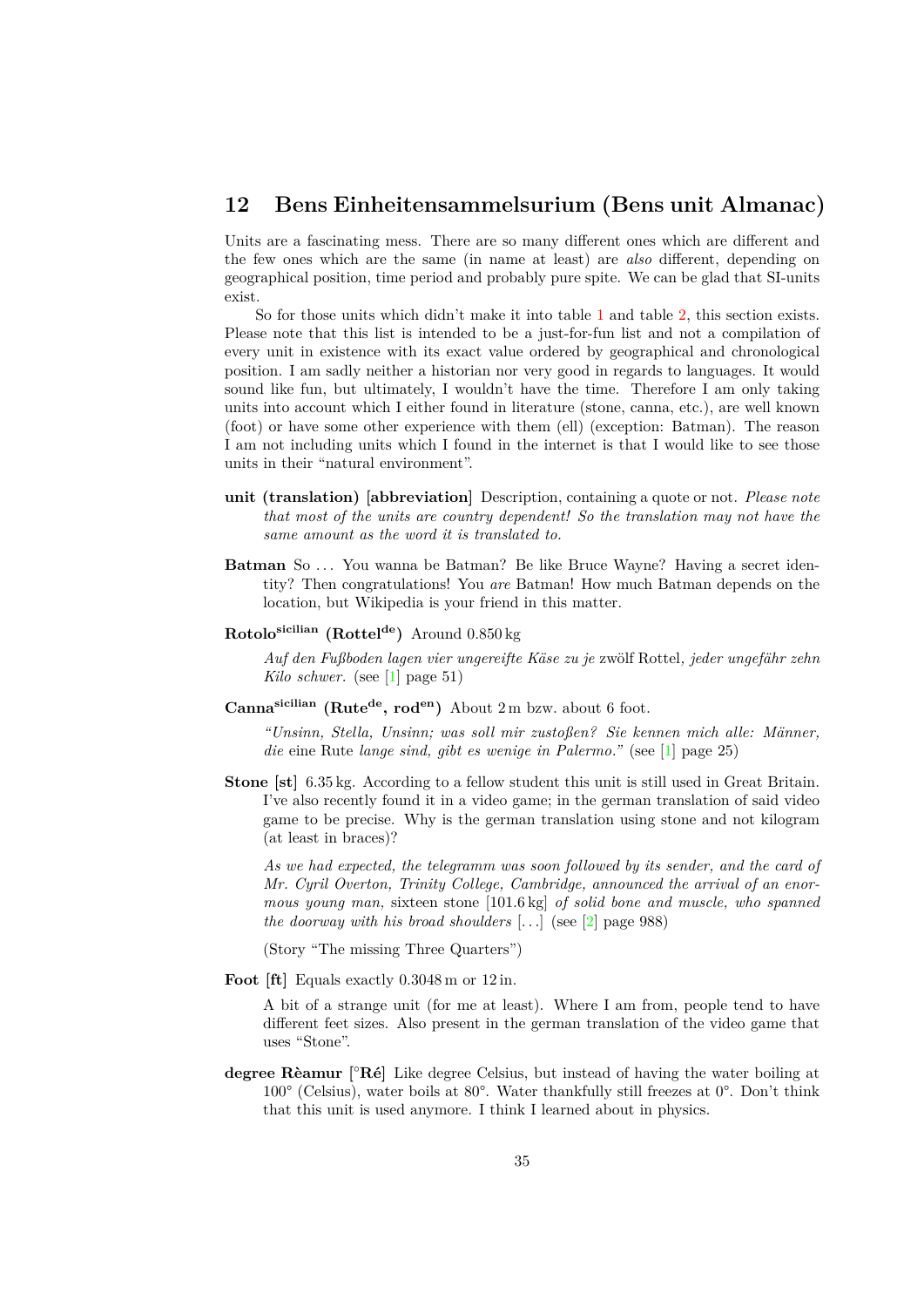**Ell** Just read the Wikipedia article.

Fun Fact: At the Stephansdom in Vienna left of the main entrance are two metal bars. One is the "Tuchelle" (drapery ell, circa 78 cm), the other the "Leinenelle" (linen ell, around 89*.*6 cm).

- **cup** I think the idea of having a "cup" and it not being equal to 250 ml is a bit strange, for me at least. What other sizes can a cup have? I can imagine 500 ml, but are there other sizes?
- **stick** A unit I've made fun of because it is quite regional and doesn't make any sense for foreigners. Then I realized that I am using the unit "Packerl" in my cookery book which is also quite locally and – even worse – the weight changes depending the content (See *Packerl*).
- **Packerlde (small bag)** I'm a bit split on this unit as I don't actually know if it exists. The reason I have the unit *Packerl* for my cookery book is that in Austria you can buy baking powder, (dry) Germ, Natrium, etc. in small bags (similar to *stick*). The problem: Depending on the content, the weight of *Packerl* differs. Not only that, but it can also differ between different producers (but not more than 2 g bzw. 0.07 oz). Here is a table:

| 1 Packerl Backpulver | (baking powder)                                   | $16g$ $(0.56 \text{ oz})$ |
|----------------------|---------------------------------------------------|---------------------------|
| Natrium              |                                                   | 14 g (0.49 oz)            |
|                      | $\text{Vanillin}(-zucker)$ (vanillin( $-sugar$ )) | 8 g (0.28 oz)             |
| $Germ^*$             |                                                   | 7 g (0.25 oz)             |
|                      |                                                   |                           |

\*Tockengerm (dry Germ) to be precise

For what kind of thing do I need *Natrium* for?

## <span id="page-35-0"></span>**A Translations**

This section contains the list of available translations. Each table shows the available translations regarding the unit symbol, the unit name (printed if  $\text{'cutext}$  or  $\text{'cutext}$  is used) and the plural form (if different from the singular form). A second table shows the translations used for phrases (if given).

If a translation is not available a "—" is shown.

<span id="page-35-1"></span><sup>8</sup>And maybe doesn't even exist outside my family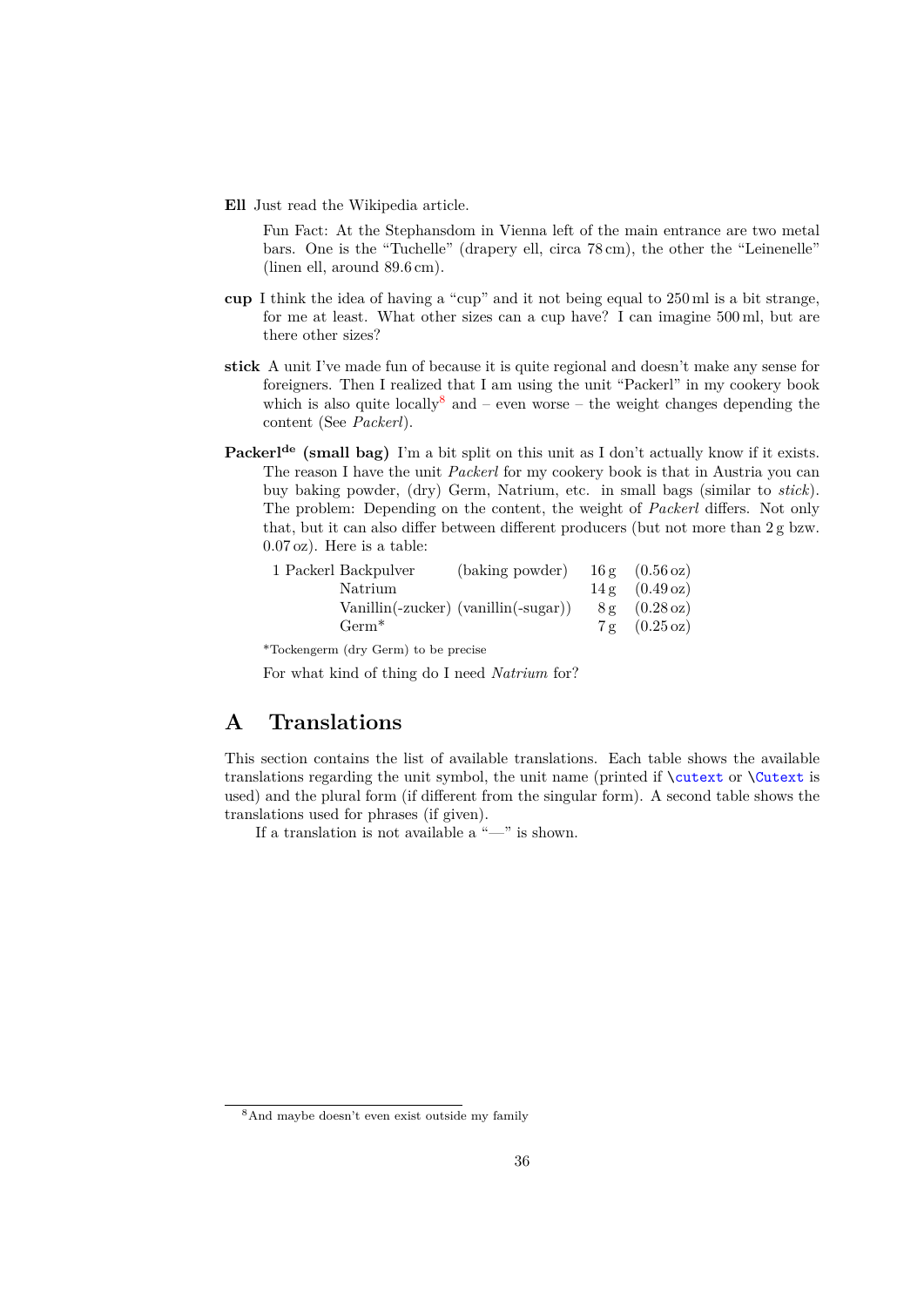<span id="page-36-0"></span>

| A.1 | English |  |
|-----|---------|--|
|-----|---------|--|

| $\langle unit-key \rangle$                     | printed unit                                                     | unitname                                                                             | (plural)                                                               | gender                          |
|------------------------------------------------|------------------------------------------------------------------|--------------------------------------------------------------------------------------|------------------------------------------------------------------------|---------------------------------|
| kg<br>$\rm{dag}$<br>g<br>oz<br>lb              | kg<br>dag<br>g<br><b>OZ</b><br>lb                                | kilogramme<br>decagramme<br>gramme<br>ounce<br>pound                                 | (pounds)                                                               | m<br>m<br>m<br>m<br>m           |
| C<br>F<br>Re<br>K                              | $^{\circ}C$<br>$\mathrm{^{\circ}F}$<br>$^{\circ}R\acute{e}$<br>Κ | degree Celsius<br>degree Fahrenheit<br>degree Réaumur<br>kelvin                      | (degrees Celsius)<br>(degrees Fahrenheit)<br>(degrees Réaumur)         | m<br>m<br>m<br>m                |
| d<br>h<br>min<br>S                             | d<br>$\mathbf h$<br>min<br>S                                     | day<br>hour<br>minute<br>second                                                      | (days)<br>(hours)<br>(minutes)<br>(seconds)                            | m<br>m<br>m<br>m                |
| $\mathbf m$<br>dm<br>$\mathsf{cm}$<br>mm<br>in | m<br>dm<br>cm<br>mm<br>in                                        | metre<br>decimetre<br>centimetre<br>millimitre<br>inch                               | (metres)<br>(decimetres)<br>(centimetres)<br>(millimitres)<br>(inches) | m<br>m<br>m<br>m<br>m           |
| ı<br>dl<br>c1<br>m1                            | $\ell$<br>dl<br>cl<br>ml                                         | litre<br>decilitre<br>centilitre<br>millilitre                                       | (litres)<br>(decilitres)<br>(centilitres)<br>(millilitres)             | m<br>m<br>m<br>m                |
| cal<br>kcal<br>J<br>kJ<br>eV                   | cal<br>kcal<br>$_{\rm J}$<br>kJ<br>eV                            | calorie<br>kilocalorie<br>joule<br>kilojoule<br>electron volt                        | (calories)<br>(kilocalories)<br>(joules)<br>(kilojoules)               | m<br>m<br>m<br>m<br>m           |
| pn<br>EL.<br>TL.<br>csp<br>dsp<br>ssp<br>Msp   | pinch<br>tbsp.<br>tsp.<br>csp.<br>dsp.<br>ssp.<br>Msp.           | pinch<br>tablespoon<br>teaspoon<br>coffeespoonful<br>dessertspoonful<br>saltspoonful | (pinches)<br>(tablespoons)<br>(teaspoons)                              | m<br>m<br>m<br>m<br>m<br>m<br>m |
| decimal-mark<br>one(m)<br>one(f)<br>one(n)     |                                                                  | one<br>one<br>one                                                                    |                                                                        | m<br>m<br>m<br>m                |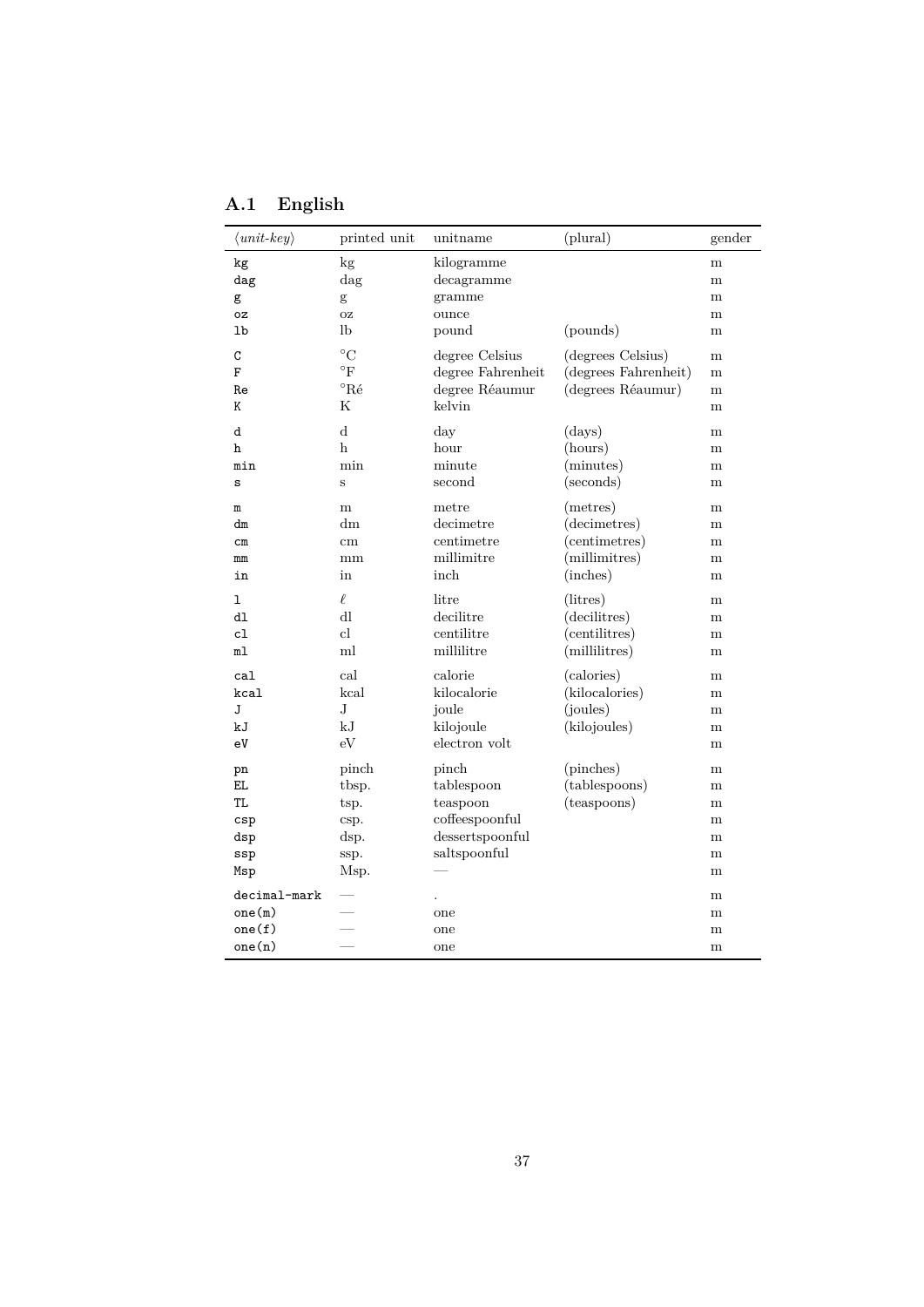| $\langle unit-key \rangle$                   | printed unit                                             | unitname                                                                             | (plural)                                                               | gender                          |
|----------------------------------------------|----------------------------------------------------------|--------------------------------------------------------------------------------------|------------------------------------------------------------------------|---------------------------------|
| kg<br>dag<br>g<br>0Z<br>lb                   | kg<br>dag<br>$\mathbf{g}$<br><b>OZ</b><br>lb             | kilogram<br>decagram<br>gram<br>ounce<br>pound                                       | (pounds)                                                               | m<br>m<br>m<br>m<br>m           |
| C<br>F<br>Re<br>Κ                            | $\rm ^{\circ}C$<br>$\rm ^{\circ}F$<br>$^{\circ}$ Ré<br>Κ | degree Celsius<br>degree Fahrenheit<br>degree Réaumur<br>kelvin                      | (degrees Celsius)<br>(degrees Fahrenheit)<br>(degrees Réaumur)         | m<br>m<br>m<br>m                |
| d<br>h<br>min<br>S                           | $\mathbf d$<br>h<br>min<br>$\mathbf s$                   | day<br>hour<br>minute<br>second                                                      | (days)<br>(hours)<br>(minutes)<br>(seconds)                            | m<br>m<br>m<br>m                |
| ${\tt m}$<br>dm<br>$\, cm$<br>mm<br>in       | m<br>dm<br>$\,\mathrm{cm}$<br>$\rm mm$<br>in             | meter<br>decimeter<br>centimeter<br>millimiter<br>inch                               | (meters)<br>(decimeters)<br>(centimeters)<br>(millimiters)<br>(inches) | m<br>m<br>m<br>m<br>m           |
| ı<br>dl<br>cl<br>m1                          | $\ell$<br>dl<br>cl<br>ml                                 | liter<br>deciliter<br>centiliter<br>milliliter                                       | (liters)<br>(deciliters)<br>(centiliters)<br>(milliliters)             | m<br>m<br>m<br>m                |
| cal<br>kcal<br>J<br>kJ<br>eV                 | cal<br>$\mbox{\sc kcal}$<br>$_{\rm J}$<br>kJ<br>eV       | calorie<br>kilocalorie<br>joule<br>kilojoule<br>electron volt                        | (calories)<br>(kilocalories)<br>(joules)<br>(kilojoules)               | m<br>m<br>m<br>m<br>m           |
| pn<br>EL.<br>TL.<br>csp<br>dsp<br>ssp<br>Msp | pn.<br>tbsp.<br>tsp.<br>csp.<br>dsp.<br>ssp.<br>Msp.     | pinch<br>tablespoon<br>teaspoon<br>coffeespoonful<br>dessertspoonful<br>saltspoonful | (pinches)<br>(tablespoons)<br>(teaspoons)                              | m<br>m<br>m<br>m<br>m<br>m<br>m |
| decimal-mark<br>one(m)<br>one(f)<br>one(n)   |                                                          | one<br>one<br>one                                                                    |                                                                        | m<br>m<br>m<br>m                |

<span id="page-37-0"></span>**A.2 american**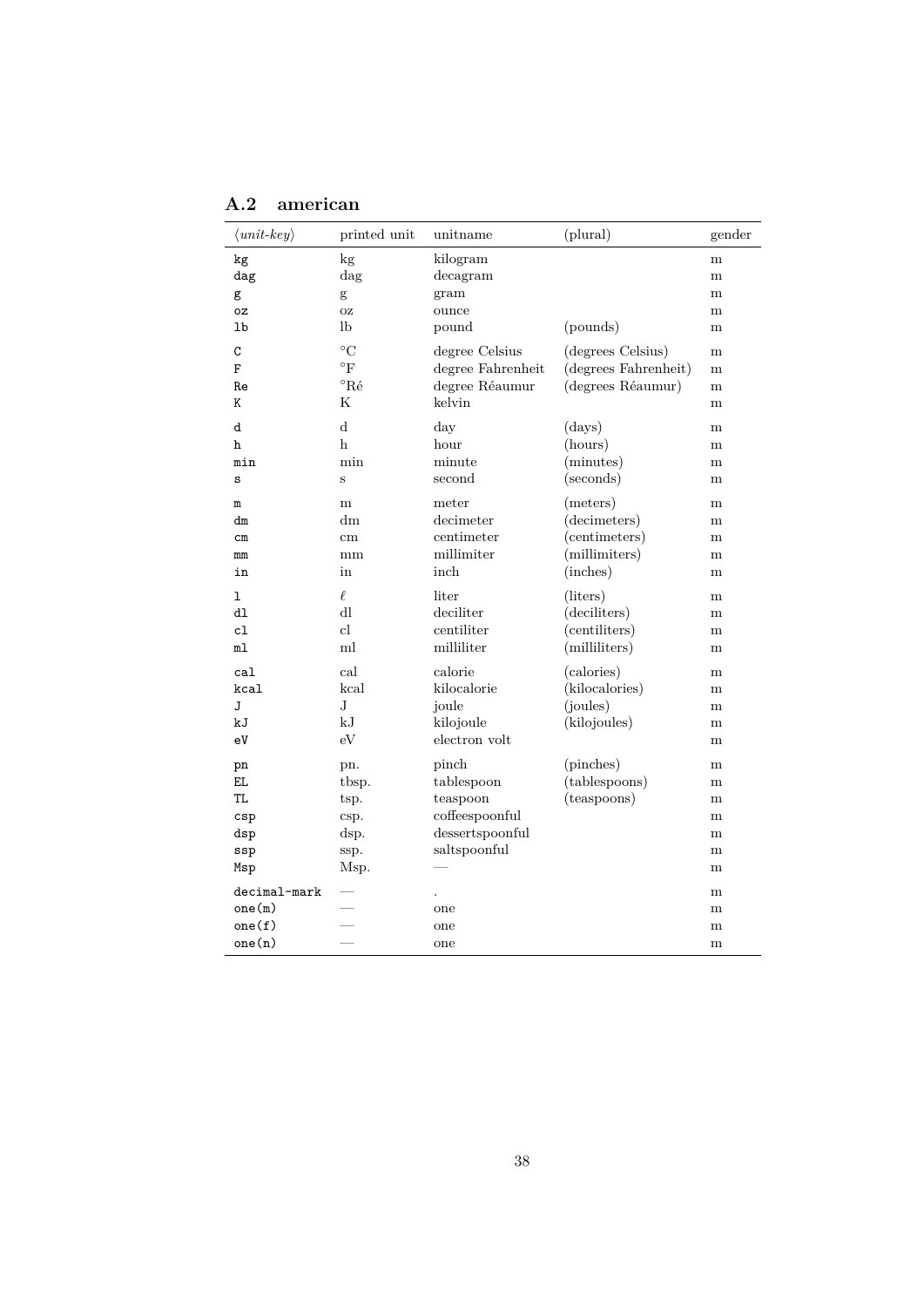| $\langle unit-key \rangle$                   | printed unit                                    | unitname                                                       | (plural)                     | gender                          |
|----------------------------------------------|-------------------------------------------------|----------------------------------------------------------------|------------------------------|---------------------------------|
| kg                                           | kg                                              | Kilogramm                                                      |                              | $\mathbf n$                     |
| dag                                          | dag                                             | Dekagramm                                                      |                              | $\mathbf n$                     |
| g                                            | g                                               | Gramm                                                          |                              | $\mathbf n$                     |
| 0Z                                           | <b>OZ</b>                                       | Unze                                                           |                              | f                               |
| 1 <sub>b</sub>                               | lb                                              | Pfund                                                          |                              | $\mathbf n$                     |
| C                                            | $^{\circ}C$                                     | Grad Celsius                                                   |                              | m                               |
| F                                            | $^{\circ} \mathrm{F}$                           | Grad Fahrenheit                                                |                              | m                               |
| Re                                           | $^{\circ}$ Ré                                   | Grad Réamur                                                    |                              | m                               |
| K                                            | $_{\rm K}$                                      | Kelvin                                                         |                              | $\mathbf n$                     |
| d                                            | d                                               | Tag                                                            | (Tage)                       | m                               |
| h                                            | h                                               | Stunde                                                         | (Stunden)                    | f                               |
| min                                          | min                                             | Minute                                                         | (Minuten)                    | f                               |
| S                                            | S                                               | Sekunde                                                        | (Sekunden)                   | f                               |
| $\mathbf m$                                  | m                                               | Meter                                                          |                              | $\mathbf n$                     |
| dm                                           | dm                                              | Dezimeter                                                      |                              | n                               |
| $\rm cm$                                     | cm                                              | Centimeter                                                     |                              | $\mathbf n$                     |
| mm                                           | mm                                              | Millimeter                                                     |                              | $\mathbf n$                     |
| in                                           | in                                              | Zoll                                                           |                              | m                               |
| 1                                            | 1                                               | Liter                                                          |                              | m                               |
| d1                                           | dl                                              | Deziliter                                                      |                              | m                               |
| c1                                           | $_{\rm cl}$                                     | Centiliter                                                     |                              | m                               |
| ml                                           | ml                                              | Milliliter                                                     |                              | m                               |
| ca1<br>kcal<br>J<br>kJ<br>eV                 | cal<br>kcal<br>$_{\rm J}$<br>kJ<br>eV           | Kalorie<br>Kilokalorie<br>Joule<br>Kilojoule<br>Elektronenvolt | (Kalorien)<br>(Kilokalorien) | f<br>f<br>m<br>m<br>$\mathbf n$ |
| pn<br>EL.<br>TL.<br>csp<br>dsp<br>ssp<br>Msp | Prise<br>EL<br>TL<br>KL<br>dsp.<br>ssp.<br>Msp. | Prise<br>Esslöffel<br>Teelöffel<br>Mokkalöffel<br>Messerspitze | (Prisen)<br>(Messerspitzen)  | f<br>m<br>m<br>m<br>m<br>m<br>f |
| decimal-mark<br>one(m)<br>one(f)<br>one(n)   |                                                 | ,<br>$\sin$<br>eine<br>$\sin$                                  |                              | m<br>m<br>m<br>m                |

<span id="page-38-0"></span>

| $\langle Phrase-key \rangle$ | phrase  | (plural) | gender |
|------------------------------|---------|----------|--------|
| 12                           | Dutzend |          |        |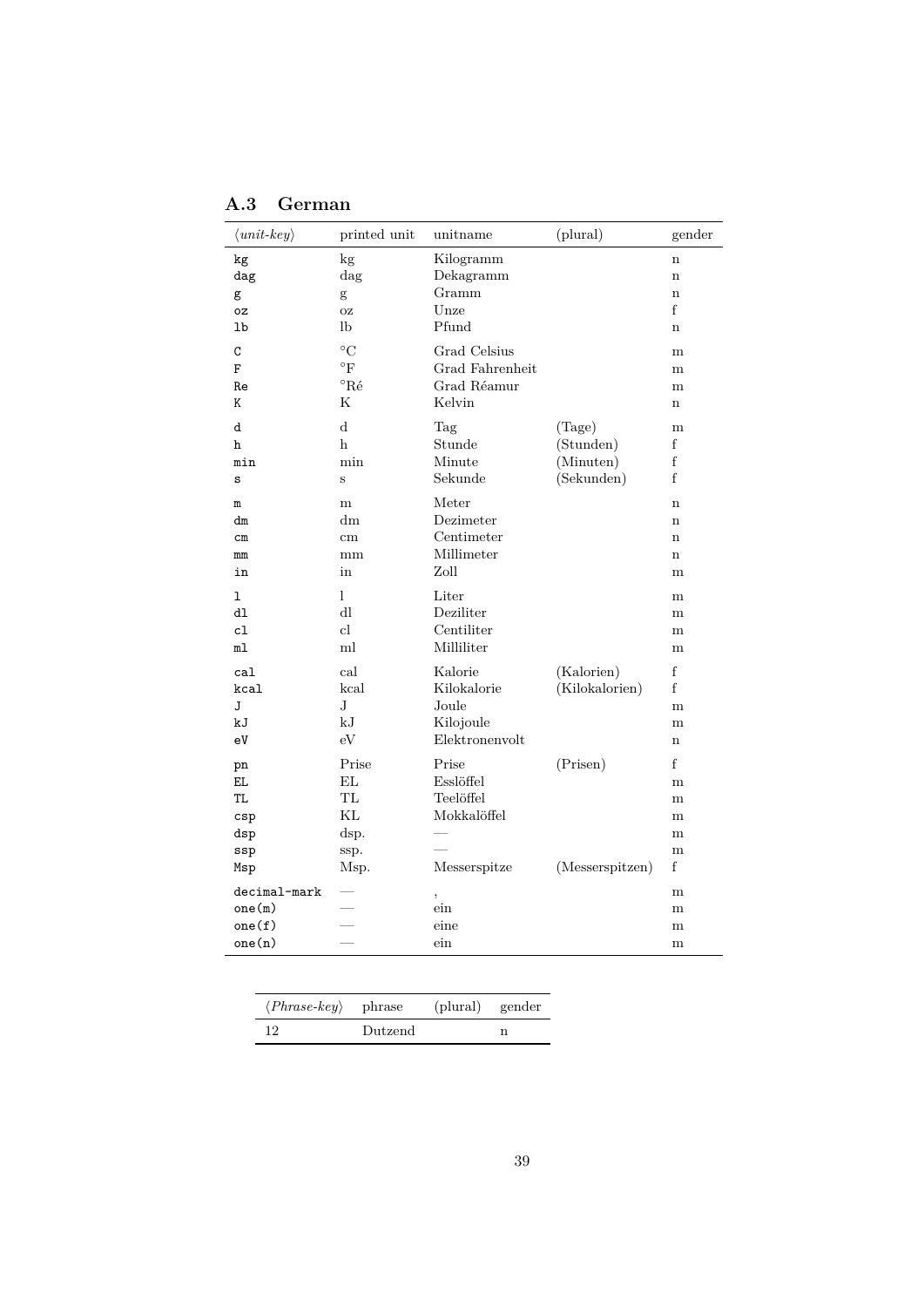Some further phrases, just to write them down (they are not implemented, as they are barely used).

| $\langle number \rangle$ name |      | <b>Note</b>                                  |                       | (plural) gender |  |
|-------------------------------|------|----------------------------------------------|-----------------------|-----------------|--|
| 60<br>144                     | Gros | Schock (5 Dutzend,<br>$(12 \text{ Dutzend},$ | $12 * 5$<br>$12 * 12$ |                 |  |
| 1728                          |      | Großgros (12 Groß,                           | $12 * 144$            |                 |  |

Note that Großgros has other (probably more common) synonyms.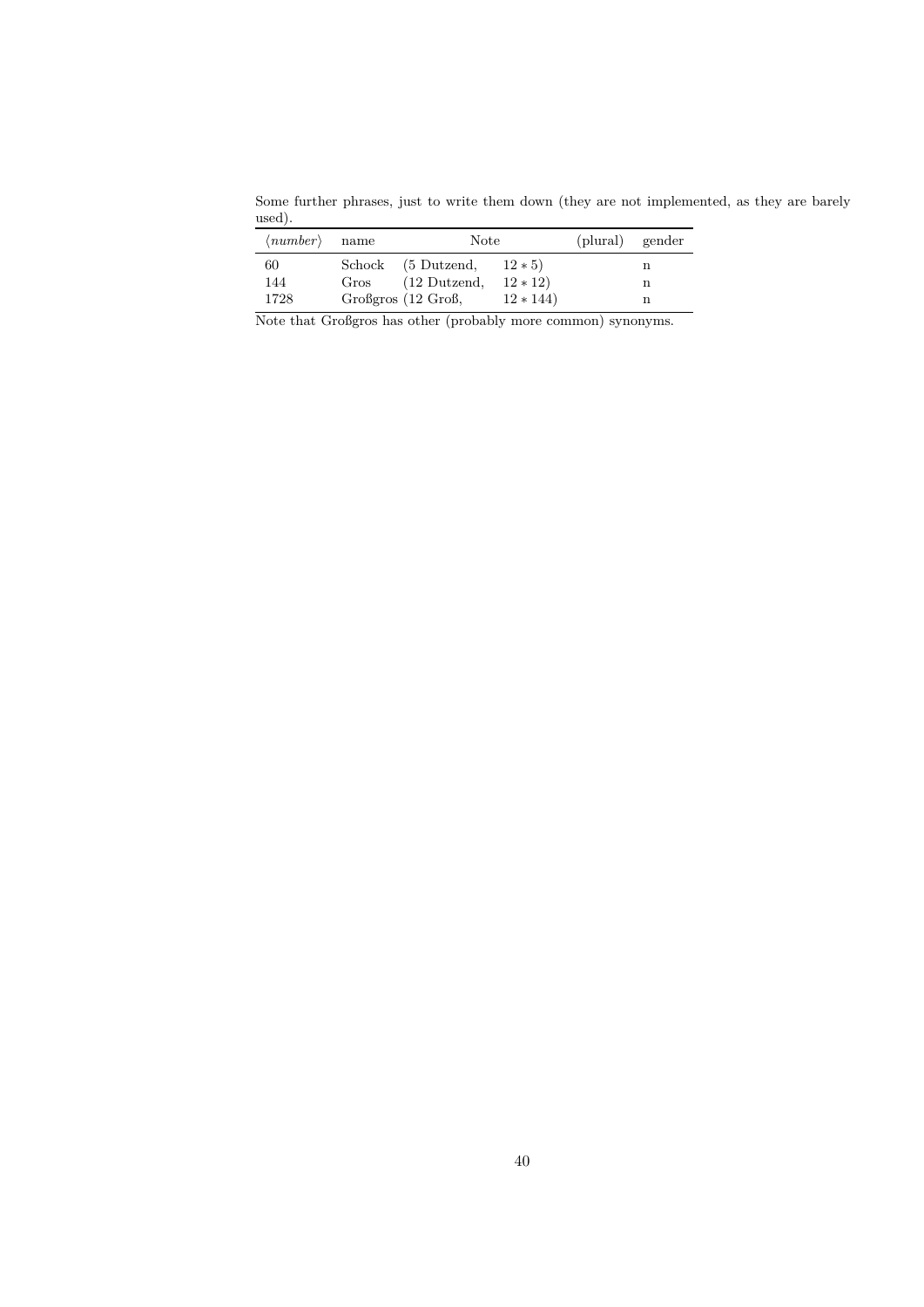| $\langle unit-key \rangle$ | printed unit     | unitname         | (plural)            | gender      |
|----------------------------|------------------|------------------|---------------------|-------------|
| kg                         | kg               | kilogramme       | (kilogrammes)       | m           |
| dag                        | $\rm{dag}$       | décagramme       | (décagrammes)       | m           |
| g                          | g                | gramme           | (grammes)           | m           |
| oz                         | OZ               | once             | (onces)             | f           |
| lb                         | lb               | livre            | (livres)            | f           |
| C                          | $^{\circ}C$      | degré Celsius    | (degrés Celsius)    | m           |
| F                          | $\rm ^{\circ}F$  | kelvin           | (kelvins)           | m           |
| Re                         | $^{\circ}$ Ré    | échelle Réaumur  | (degrés Réaumur)    | m           |
| Κ                          | Κ                | degré Fahrenheit | (degrés Fahrenheit) | m           |
| d                          | $\rm d$          | jour             | (jours)             | m           |
| h                          | h                | heure            | (heures)            | f           |
| min                        | min              | minute           | (minutes)           | f           |
| S                          | $\rm S$          | seconde          | (secondes)          | f           |
| m                          | m                | mètre            | $(m\text{ètres})$   | m           |
| dm                         | dm               | décimètre        | (décimètres)        | m           |
| $\rm cm$                   | cm               | centimètre       | (centimètres)       | m           |
| mm                         | mm               | millimètre       | (millimètres)       | m           |
| in                         | po               | pouce            | (pouces)            | m           |
| ı                          | L                | litre            | (litres)            | m           |
| dl                         | dL               | décilitre        | (décilitres)        | m           |
| cl                         | cL               | centilitre       | (centilitres)       | m           |
| ml                         | mL               | millilitre       | (millilitres)       | m           |
| ca1                        | cal              | calorie          | (calories)          | $\mathbf f$ |
| kcal                       | kcal             | kilocalorie      | (kilocalories)      | f           |
| J                          | J                | joule            | (joules)            | m           |
| kJ                         | kJ               | kilojoule        | (kilojoules)        | m           |
| eV                         | eV               | électron-volt    | (électron-volts)    | m           |
| pn                         | pincée           | pincée           | (pincées)           | f           |
| EL.                        | $c.\grave{a}.s.$ | cuillère à soupe | (cuillères à soupe) | $\mathbf f$ |
| TL                         | $c.\grave{a}.c.$ | cuillère à café  | (cuillères à café)  | f           |
| c <sub>sp</sub>            | csp.             |                  |                     | m           |
| dsp                        | dsp.             |                  |                     | m           |
| ssp                        | ssp.             |                  |                     | m           |
| Msp                        | Msp.             |                  |                     | m           |
| $decimal$ -mark            |                  | ,                |                     | m           |
| one(m)                     |                  | un               |                     | m           |
| one(f)                     |                  | une              |                     | m           |
| one(n)                     |                  | un               |                     | m           |

<span id="page-40-0"></span>**A.4 French**

If the spoons should be extra full:

• cuillère à soupe rase

• cuillère à café rase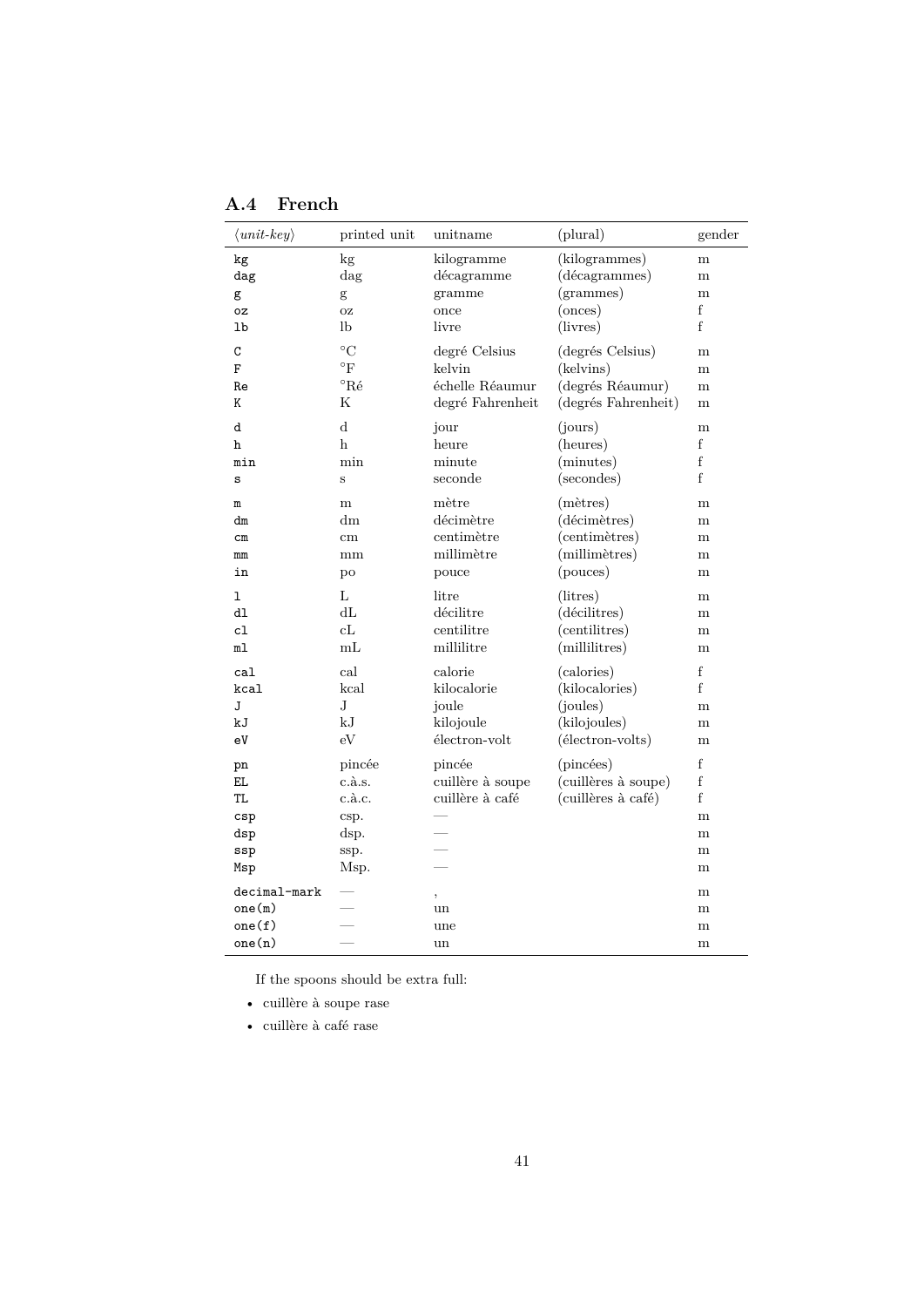## <span id="page-41-2"></span><span id="page-41-0"></span>**B US, Imperial and Other units**

As source [\[5\]](#page-42-5) has been used for imperial units, while [\[4\]](#page-42-6) and [\[3\]](#page-42-7) were used for U.S. units. I hope someone will find this bringing together useful.

|                                                                                                                                         | $1 \text{ yard} = 0.9144 \text{ m} \text{ (exact)}$<br>$1 \text{ yard} = 3 \text{ foot}$<br>$1 \text{ yard} = 36 \text{ inch}$                                                                                                                                 |
|-----------------------------------------------------------------------------------------------------------------------------------------|----------------------------------------------------------------------------------------------------------------------------------------------------------------------------------------------------------------------------------------------------------------|
|                                                                                                                                         | $1 \text{ Inch} = 0.0254 \text{ m (also exact)}$                                                                                                                                                                                                               |
|                                                                                                                                         | 1 liter = $1 \text{ dm}^3$                                                                                                                                                                                                                                     |
| $1$ gallon $=4.54609$ liter (exact)<br>$1$ gallon $= 4$ Quart<br>1 gallon $= 8$ Pint<br>$1$ gallon = 32 Gill<br>1 gallon $= 160$ fl. oz | 1 U.S. gallon = $231 \text{ Inch}^3 = 231 \times 0.016387064$ liter<br>1 U.S. gallon $=$ 4 Quart <sup>U.S.</sup><br>1 U.S. gallon = $8 \text{ Pint}^{U.S.}$<br>1 U.S. gallon = 32 Gill <sup>U.S.</sup><br>1 U.S. gallon = $128 \text{ fl.}$ oz <sup>U.S.</sup> |
| 1 ft. oz = $0.0284130625$ liter                                                                                                         | $1 \text{ fl. oz}^{\text{U.S.}} = 0.0295735295625$ liter                                                                                                                                                                                                       |

Note 1: I think the American fl. oz<sup>U.S.</sup> is more common. Maybe. Most bottles have something like 10 fl. oz, which they say is equal to 30 ml. This would work really well with fl. oz<sup>U.S.</sup>.

Note 2: Sometimes "fl. oz" is written without the dot. I am also not sure what kind of spacing has to be between "fl." and "oz" (currently using \thinspace).

Note 3: This maybe sounds stupid, but could we introduce something like "flouz", "floiz" and "floez"? "flouz" would be "fl. oz<sup>U.S."</sup>, "floiz" would be "Imperial fl. oz" and "floez" would simply be equal to 30 ml?

For "stick" see  $[6]$ .

 $1 lb = 0.45359237 kg (exact)$  $1 lb = 16 oz$  $1 lb = \frac{1}{14} st$  $1 lb =$  175/<sub>12</sub> ounce troy  $1 lb = 4 stick$ 

| $1 \text{ cup} \approx 0.25 \text{ litre} = 250 \text{ ml}$ | $1 \text{ cup}^{\text{U.S.}} = 8 \text{ fl.} \text{oz}^{\text{U.S.}}$ |
|-------------------------------------------------------------|-----------------------------------------------------------------------|
| 1 tablespoon $\approx 0.015$ litre = 15 ml                  | 1 tablespoon <sup>U.S.</sup> = $\frac{1}{2}$ fl. oz <sup>U.S.</sup>   |
| 1 teaspoon $\approx 0.005$ litre = 5 ml                     | 1 teaspoon <sup>U.S.</sup> = $\frac{1}{6}$ fl. oz <sup>U.S.</sup>     |

Note 1: I tested the approximation for tablespoon with water  $(1 \text{ mg} \approx 1 \text{ mg})$  and the approximation looks good enough. It of course depends on how full you fill your spoon.

If you ever encounter in a german cookery book the word "Packerl", check out its entry in section [12.](#page-34-0)

## **References**

<span id="page-41-1"></span>[1] Guiseppe Tomasi di Lampedusa, *Der Gattopardo*, Piper, Volume 8 (2018), ISBN 978- 3-492-24586-9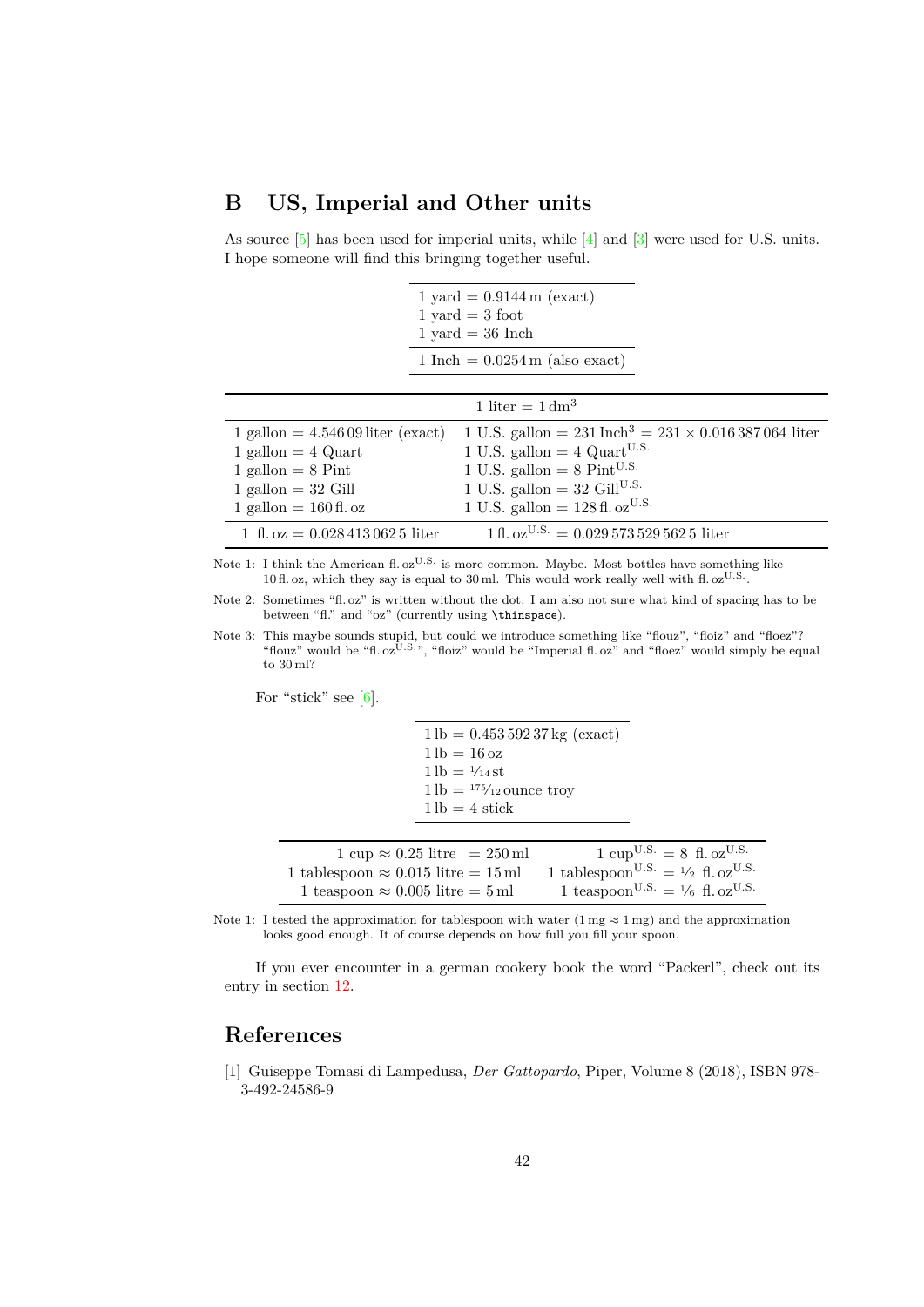- <span id="page-42-9"></span><span id="page-42-4"></span>[2] Sir Arthur Conan Doyle, *Sherlock Holmes The Complete Novels and Stories Volume II*, Bantam Books
- <span id="page-42-7"></span>[3] *Guide for the Use of the International System of Units (SI)*, NIST Special Publication 811, 2008 Edition, Ambler Thompson and Barry N. Taylor
- <span id="page-42-6"></span>[4] *The International System of Units (SI) – Conversion Factors for General Use*, NIST Special Publication 1038, May 2006, Kenneth Butcher, Linda Crown and Elizabeth J. Gentry
- <span id="page-42-5"></span>[5] *Weights and Measures Act 1985*, [https://www.legislation.gov.uk/ukpga/1985/](https://www.legislation.gov.uk/ukpga/1985/72) [72](https://www.legislation.gov.uk/ukpga/1985/72)
- <span id="page-42-8"></span>[6] [https://cooking.stackexchange.com/questions/784/](https://cooking.stackexchange.com/questions/784/translating-cooking-terms-between-us-uk-au-ca-nz) [translating-cooking-terms-between-us-uk-au-ca-nz](https://cooking.stackexchange.com/questions/784/translating-cooking-terms-between-us-uk-au-ca-nz)
- <span id="page-42-1"></span>[7] Dictionnaire de l'Académie française. [https://www.dictionnaire-academie.fr/](https://www.dictionnaire-academie.fr/article/A9P2979) [article/A9P2979](https://www.dictionnaire-academie.fr/article/A9P2979) [Last checked: 2022-05-29]
- <span id="page-42-2"></span>[8] <https://www.antidote.info/fr/blogue/enquetes/15-gramme-ou-15-grammes> [Last checked: 2022-05-29]
- <span id="page-42-3"></span>[9] <https://french.stackexchange.com/q/1975> [Last checked: 2022-05-29]

# <span id="page-42-0"></span>**Change History**

| 2016/06/11                                       |   |
|--------------------------------------------------|---|
| General: Added the package option to             |   |
| $load 'fmtcount'. \dots \dots \dots \dots \dots$ | 1 |
| 2016/08/31                                       |   |
| General: Fixed calculation: degree               |   |
|                                                  | 1 |
| Initial version $\ldots \ldots \ldots \ldots$    | 1 |
| 2016/09/03                                       |   |
| General: Added units 'ssp', 'csp', 'dsp'         | 1 |
| British English: 'pinch' is written in           |   |
|                                                  | 1 |
| English unit: litre (and only litre)             |   |
| uses the curly $\ell$ now                        | 1 |
| Separated Messerspitze and pinch                 | 1 |
| 2016/09/05                                       |   |
| General: New message:                            |   |
| 'obsolete-command'                               | 1 |
| Replaced $\cut{rac}$ by $\cu{num}$               | 1 |
| 2016/09/09                                       |   |
| General: \@@_calculate_input_and_-               |   |
| store_in:nN optimiert durch neue                 |   |
| property-key: single. $\dots \dots \dots$        | 1 |
| Add 'single' to property list of                 |   |
| single keys. $\dots \dots \dots \dots \dots$     | 1 |

| Changed name from                                |   |
|--------------------------------------------------|---|
| \@@_cunum_parse_range (and                       |   |
| derivatives) to                                  |   |
| \@@_cutext_parse_range.                          | 1 |
| Changed name from \@@_parse_-                    |   |
| fraction_in_input:www to                         |   |
| \@@_parse_mixed_fraction_in_-                    |   |
| $input:WW \dots \dots \dots \dots \dots \dots$   | 1 |
| Corrected mistake:                               |   |
| 'ELektronenvolt' (note uppercase                 |   |
| L) to 'Elektronenvolt' in german                 | 1 |
| Delete 'single' from property lists of           |   |
| single keys cause it is not as safe as           |   |
| I thought. $\dots \dots \dots \dots \dots \dots$ | 1 |
| In \@@_cutext_default:nnn it is                  |   |
| only checked once if a range is                  |   |
| inside.                                          | 1 |
| 2016/09/16                                       |   |
| General: Only use \phantom if the                |   |
| argument (for \phantom) is not                   |   |
| $empty. \ldots \ldots \ldots \ldots$             | 1 |
| 2016/09/26                                       |   |
| General: \cuaddsinglekeys now tests              |   |
| if the unit exists (it didn't before).           | 1 |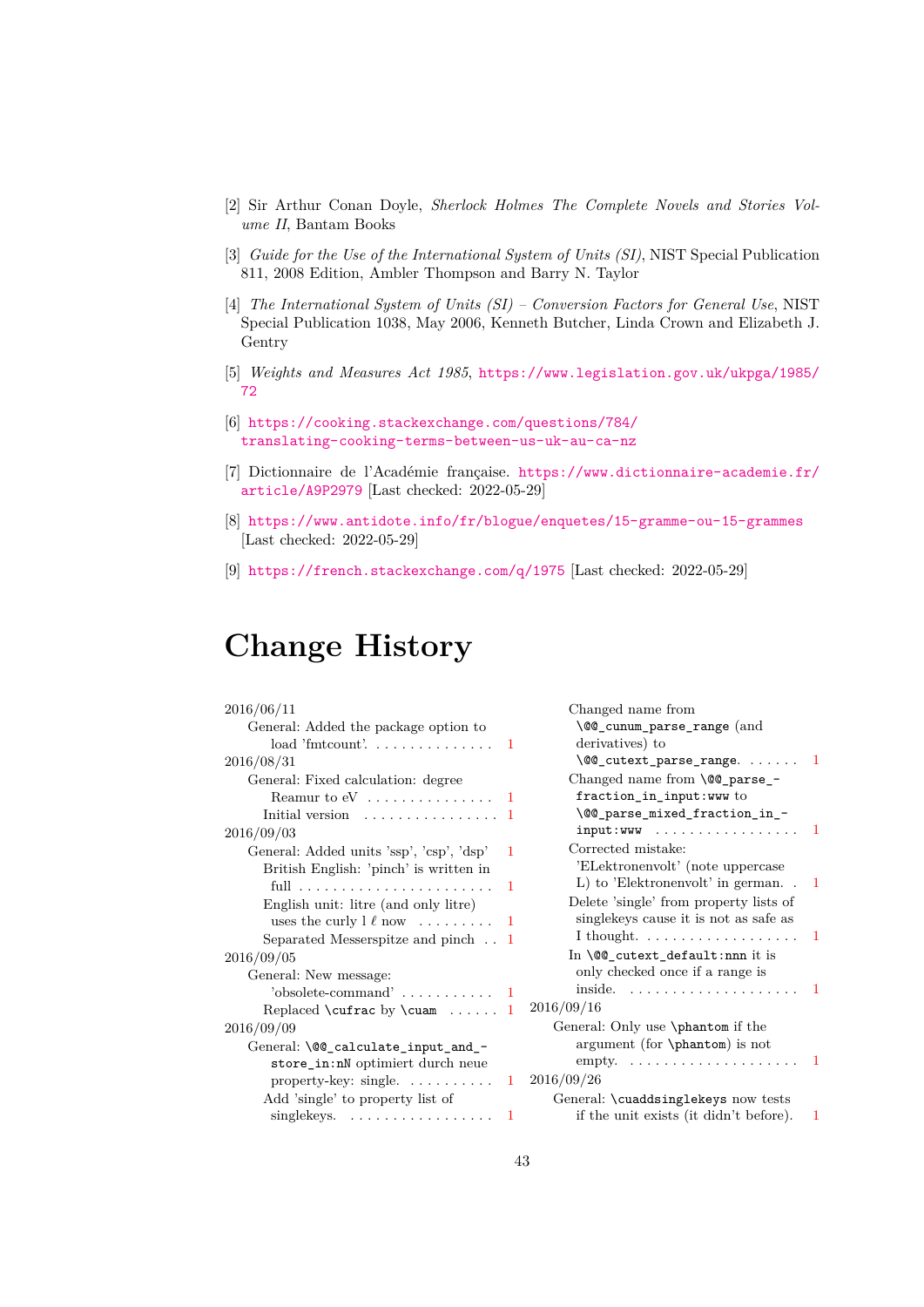<span id="page-43-0"></span>

| New option (and needed macros):                             |   | 2017/03/10           |
|-------------------------------------------------------------|---|----------------------|
| add-temperature-to-check.                                   | 1 | General              |
| New option: 'round-half'. $\dots \dots$                     | 1 | $\leq$               |
| Recalculated all electron volt values                       |   | $_{\rm inst}$        |
| for conversion (as 'kg' was wrong                           |   | Remo                 |
| before). Let's hope they are                                |   | fron                 |
| correct this time.                                          | 1 | wra                  |
| Replaced \prop_clear_new:c by                               |   | Remo                 |
| \prop_clear: c.                                             | 1 | $_{\rm trar}$        |
| 2016/10/19                                                  |   | into                 |
| General: 'convert-to-eV' now also as                        |   | 2017/10/23           |
| optional argument available.<br>$\sim$ $\sim$ $\sim$ $\sim$ | 1 | General              |
| Option 'load-time-option' now spells                        |   | Adde                 |
| 'available' correct.                                        | 1 | New                  |
| Update of documentation.                                    | 1 | New                  |
| Use \keys_set:nn only if second                             |   | New                  |
| argument is not empty. $\dots \dots$                        | 1 | New                  |
| 2016/10/28                                                  |   | set                  |
| General: \cutext (and \Cutext) and                          |   | $\cdots$             |
| \cuam now parse their input like                            |   | New                  |
| \cunum. This is needed as they                              |   | Now.                 |
| also need to be changed. $\dots \dots$                      | 1 |                      |
| Start implementation of "Change                             |   | can                  |
| recipe from $n$ to $m$ persons.".                           | 1 | acti                 |
| 2016/10/29                                                  |   | Repla                |
| General: Tiding code: Now every                             |   | Rewo                 |
| command is separated into a                                 |   | 2018/04/20           |
| "calc" function, a "print numeric                           |   | General              |
| value" and a "print unit" (if there)                        |   | Allov                |
| function. At least, that's the plan.                        | 1 | nega                 |
| 2016/10/30                                                  |   | Chan                 |
| General: Fractions should now deal                          |   | Cook                 |
| correctly with minus signs.<br>$\sim$ 100 $\sim$ 100 $\sim$ | 1 | $\frac{1}{\sqrt{2}}$ |
| 2016/11/07                                                  |   | Fix a                |
| General: Finished writing $v1.10. \ldots$ .                 | 1 | Intro                |
| 2016/11/13                                                  |   | volu                 |
| General: \cutext, \Cutext and \cuam                         |   | New                  |
| check their input, allows                                   |   | New                  |
| conversion of units.                                        | 1 | New                  |
| Change amounts for specific number                          |   | New                  |
| of persons. $\dots \dots \dots \dots \dots$                 |   | era                  |
| New commands: \culabel and                                  |   | New                  |
| \curef.<br>.                                                | 1 | exp                  |
| New commands:                                               |   | New                  |
| \declarecookingunit and                                     |   | add                  |
| \providecookingunit.                                        | 1 | New                  |
| New options: cuam-version and                               |   | $_{\rm{bett}}$       |
| cutext-version                                              | 1 | $_{\mathrm{frac}}$   |
| New options: cutext-to-cunum,                               |   | Optio                |
| cutext-change-unit and                                      |   | 2018/06/05           |
| cutext-space.                                               | 1 | General              |
| New options: recalculate-amount                             |   | defa                 |
| and set-number-of-persons,                                  |   | $\rm Add$            |
| $label, get-label, ref. \ldots \ldots$                      | T | (not                 |
|                                                             |   |                      |

| 4017/00/10                                    |              |
|-----------------------------------------------|--------------|
| General: \curef is now defined by             |              |
| \NewExpandableDocumentCommand                 |              |
| instead of the Declare variant.               | 1            |
| Removed \translate and others                 |              |
| from code and replaced them with              |              |
| $wrapper-macros. \ldots \ldots \ldots \ldots$ | 1            |
|                                               |              |
| Removed things like 'cu-unit' from            |              |
| translate input and placed them               |              |
| into separate $t$ l's. $\ldots \ldots \ldots$ | 1            |
| 2017/10/23                                    |              |
| General: Added "phrases".                     | 1            |
| Added unit "stick" (of butter).               | 1            |
| New option: amount-unit-space.                | 1            |
| New option: phrase-space.                     | 1            |
|                                               |              |
| New option: print-numerals.                   | 1            |
| New option:                                   |              |
| set-cutext-translation-message.               |              |
|                                               | 1            |
| New option: use-phrases.                      | 1            |
| Now checks for ranges if both values          |              |
| can be printed as numerals (if                |              |
| activated) (bug fix). $\dots \dots$           | 1            |
| Replaced translator by translations. .        | 1            |
| Reworked quite a lot of code.<br>.            | $\mathbf{1}$ |
|                                               |              |
| 2018/04/20                                    |              |
| General: Add "Division-by-zero" error.        | 1            |
| Allow round precision to be                   |              |
| negative.                                     | 1            |
| Change large portions of code. $\dots$        | $\mathbf{1}$ |
| Cooking Units-keys are not allowed            |              |
| to contain either "," or "/". $\dots$ .       | 1            |
| Fix argument specifiers.                      | 1            |
| Introduce key-groups (weight,                 |              |
|                                               |              |
| volume, etc.). $\dots \dots \dots \dots$      | 1            |
| New feature: $Hooks$                          | 1            |
| New Option: $42. \ldots \ldots \ldots \ldots$ | 1            |
| New option: add-unit-to-group                 | 1            |
| New option:                                   |              |
| erase-all-options-for                         | 1            |
| New options: expand-both,                     |              |
| expand-amount, expand-unit.                   | 1            |
| New options: $set-option-for \&$              |              |
| add-option-for.                               | 1            |
| New parsing algorithm. Hopefully              |              |
| better error recovery (if signs for           |              |
|                                               |              |
| fractions are in wrong order e.g.).           | 1            |
| Option: add-natural-unit.                     | 1            |
| 2018/06/05                                    |              |
| General: set-unknown-message: Fix             |              |
| default value.                                | 1            |
| Add "range-sign" for translations             |              |
| $(not usable yet). \ldots \ldots \ldots$      | 1            |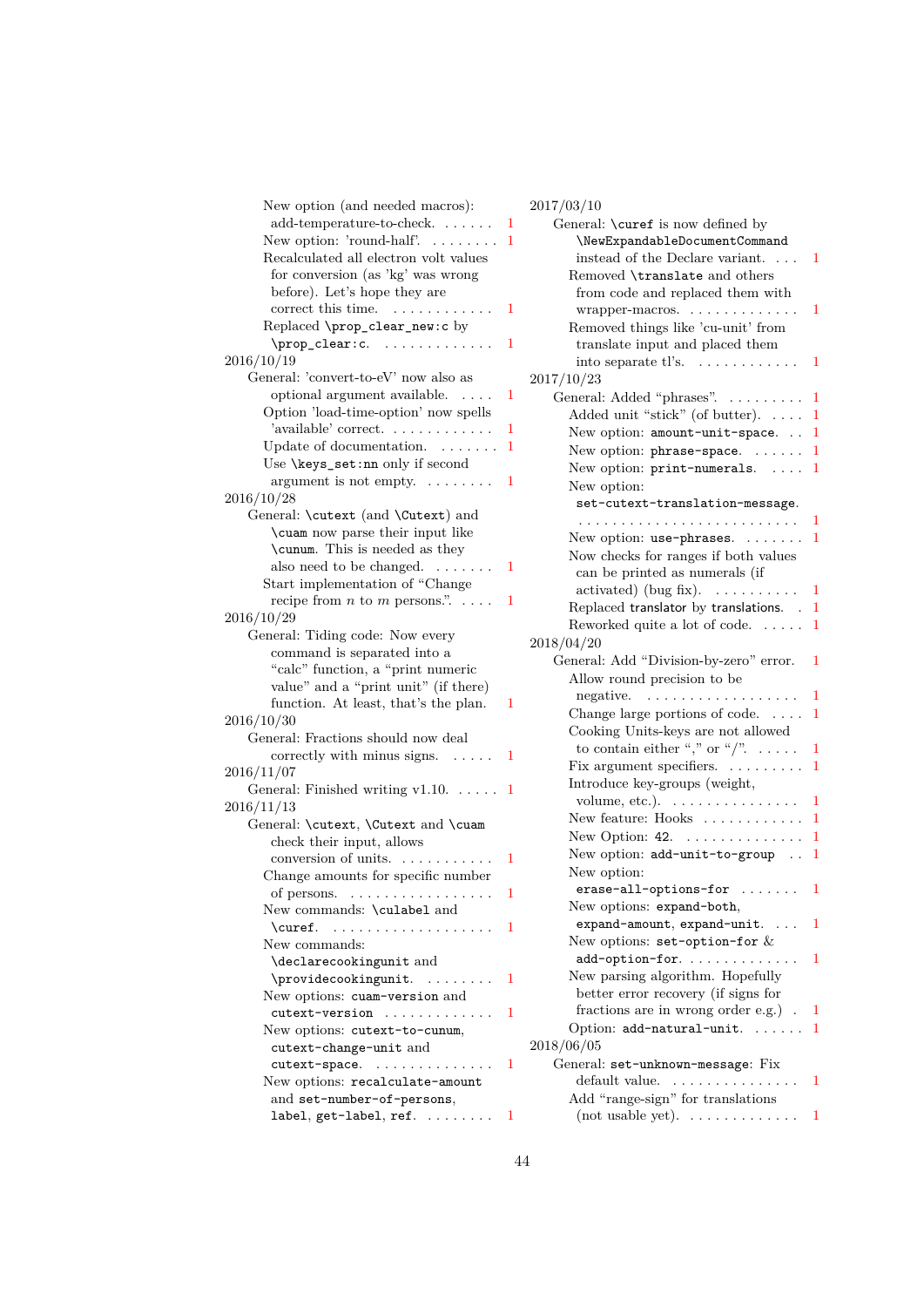<span id="page-44-1"></span>

| Bugfix (phrases): Use the phrase<br>from the first amount to check the | 2021/03/21<br>General: Adding keys to unit                    |
|------------------------------------------------------------------------|---------------------------------------------------------------|
| second (and don't parse through                                        |                                                               |
| the second amount). $\dots \dots \dots$<br>-1                          | Much better error handling. $\dots \dots 1$                   |
| Bugfix (unit-change):                                                  | New commands to define keys:                                  |
| convert-to-eV can be again used                                        | \cudefinekeychain and                                         |
| as a local argument. $\ldots \ldots \ldots$<br>1                       | \cuaddtokeychain<br>$\mathbf{1}$                              |
| true) will print the second word                                       | New joke options:                                             |
| small. $\ldots \ldots \ldots \ldots \ldots \ldots$<br>1                | nothing-special, going-bonkers,                               |
| Change (amount-not-known):                                             | fully-bonkers and xD-lol.<br>$\mathbf{1}$                     |
| Change message a bit. $\dots \dots$<br>1                               | New options: definition/symbol,                               |
| Convert clist to seq if possible.<br>$\mathbf{1}$                      | definition/gender,                                            |
| Fix some more argument specifiers. . 1                                 | definition/set-option,                                        |
| Improve error-recovery by a                                            | definition/add-to-group. $\ldots$ 1                           |
| $\mathrm{lot}$   hdpindex<br>-1                                        | Overall reworking of internal code. . 1                       |
| Remove unnecessary variants. $\dots$ 1                                 | Remove exhaustive expansion from                              |
| Renaming of some internal                                              | translations. Shouldn't really                                |
| commands.<br>-1<br>Rework parsing code (again). As                     | change anything. $\dots \dots \dots \dots$<br>$\overline{1}$  |
| this is basically an improved                                          | Using commands as unit-keys now                               |
| version of the old parsing                                             | works. $\ldots$ ,<br>1                                        |
| algorithm, there is no huge version                                    | 2022/03/26                                                    |
| $\mathbf{1}$                                                           | General: Bugfix: Fixing property list                         |
| This version introduces mayor                                          | retrival error (storing property lists                        |
| internal changes. For users not                                        | via translations did not work too                             |
| many things change.<br>1                                               | well). $\dots \dots \dots \dots \dots \dots \dots \dots$<br>1 |
| 2018/09/24                                                             | Bugfix: Remove \peek_meaning_-                                |
| General: Changes prefix from                                           | ignore_spaces:NTF.<br>-1                                      |
| cooking_units to cookingunits<br>$\mathbf{1}$                          | 2022/06/06                                                    |
| Improved french (not in general,                                       | General: Add two public commands                              |
| only for this package) $\dots \dots$<br>$\mathbf{1}$                   | \cookingunits_print_-                                         |
| New language symbols:                                                  | fraction:nnn and                                              |
| $cutext-range-sign$<br>-1                                              | \cookingunits_print_range:nn. .<br>$\mathbf{1}$               |
| New section in documentation. $\dots$ 1                                | Correction of french language.                                |
| Remove exhaustive expansion from                                       | Thanks to Alexis Jeandeau $\dots$<br>$\blacksquare$           |
| internals (shouldn't change                                            | Implement a way to define the                                 |
| anything for users). $\dots \dots \dots$<br>$\mathbf{1}$               | plural-finding algorithm. $\ldots \ldots$<br>$\mathbf{1}$     |

# <span id="page-44-0"></span>**Index**

The italic numbers denote the pages where the corresponding entry is described, numbers underlined point to the definition, all others indicate the places where it is used.

| <b>Symbols</b>                  | $\setminus$ @@_cutext_default:nnn  43             |
|---------------------------------|---------------------------------------------------|
|                                 | $\sqrt{00}$ cutext parse range $43$               |
|                                 | $\setminus$ @@_parse_fraction_in_input:www . $43$ |
| <b>QQ</b> commands:             | \@@_parse_mixed_fraction_in_-                     |
|                                 | input:www $43$                                    |
| \@@_calculate_input_and_store_- |                                                   |
|                                 | <b>Numbers</b>                                    |
|                                 |                                                   |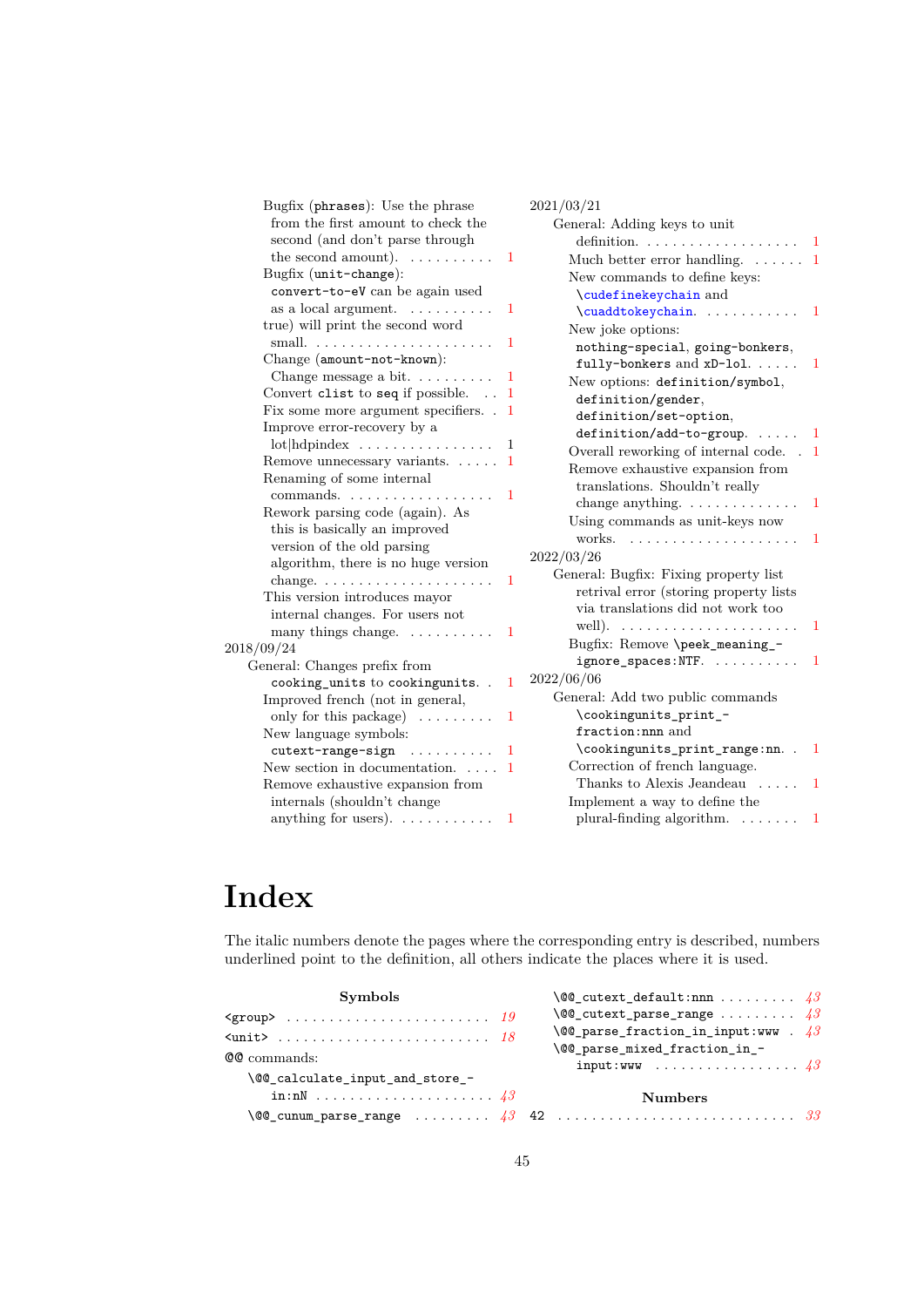| $\mathbf{A}$                                                                 |  |
|------------------------------------------------------------------------------|--|
| add-natural-unit $33$                                                        |  |
| add-option-for $20$                                                          |  |
| add-option-for- <unit-key> <math>\ldots \ldots \ldots \ 20</math></unit-key> |  |
| add-special-sign $22$                                                        |  |
| add-temperature-to-check $\ldots \ldots \ldots \ 32$                         |  |
| add-to-group $\dots \dots \dots \dots \dots \dots \dots$                     |  |
| add-unit-to-group $20$                                                       |  |
| amount-unit-space $\ldots \ldots \ldots \ldots \ldots \; 29$                 |  |
|                                                                              |  |

## $\overline{\phantom{a}}$

| C                                           |                 |
|---------------------------------------------|-----------------|
| check-temperature                           | 32              |
| $\text{command} \dots \dots \dots$          | 27              |
| $commands=add-hook \dots \dots \dots \dots$ | 21              |
| convert-fraction                            | 27              |
| convert-to-eV                               | 32              |
| cookingunits commands:                      |                 |
| \cookingunits_print_fraction:nnn            |                 |
|                                             |                 |
| \cookingunits_print_range:nn $34, 45$       |                 |
| $\cuaddkeys$ 13                             |                 |
| \cuaddoptionfor                             | 17              |
| \cuaddsinglekeys $12, 43$                   |                 |
| \cuaddtokeychain                            | 12              |
| \cuaddtokeys                                | 13              |
| \cuaddtounitgroup                           | 19              |
| \cuam $43$                                  | 44              |
|                                             | 21              |
| cuam-version                                | 21              |
| \cuclearoptionfor                           | 17              |
| \cudeclareunitgroup                         | 19              |
| \cudefinekeychain                           | 10              |
| cudefinekeys                                | 13              |
| \cudefinename                               | 14              |
| \cudefinephrase                             | 16              |
| \cudefinesinglekey                          | 10              |
| \cudefinesymbol                             | 15              |
|                                             | $\overline{43}$ |
| \culabel                                    | 44              |
| $\{\text{cumum}\dots\ldots\}$               | 44              |
| cunum-add-hook                              | 21              |
| cunum-range-sign                            | $24\,$          |
|                                             | 44              |
| curef-add-forbidden-unit                    | 31              |
| curef-clear-forbidden-units                 | 31              |
| curef-remove-forbidden-unit                 | 31              |
| \cusetoptionfor                             | 17              |

\cusetup . . . . . . . . . . . . . . . . . . . . . . . *[17](#page-16-2)* \Cutext . . . . . . . . . . . . . . . . . . . . . . . . *[44](#page-43-0)* \cutext . . . . . . . . . . . . . . . . . . . . . . . . *[44](#page-43-0)* Cutext-add-hook . . . . . . . . . . . . . . . . . *[21](#page-20-1)* cutext-add-hook . . . . . . . . . . . . . . . . . *[21](#page-20-1)* cutext-change-unit . . . . . . . . . . . . . . . *[21](#page-20-1)* cutext-range-sign . . . . . . . . . . . . *[14](#page-13-1)*, *[24](#page-23-0)*

| cutext-space                                                       |   |   |   |  |                                        |  |  | 28             |
|--------------------------------------------------------------------|---|---|---|--|----------------------------------------|--|--|----------------|
| cutext-to-cunum                                                    |   |   |   |  |                                        |  |  | 20             |
| cutext-version<br>.                                                |   |   | . |  |                                        |  |  | 21             |
|                                                                    |   |   |   |  |                                        |  |  |                |
|                                                                    | D |   |   |  |                                        |  |  |                |
| decimal-mark $14$                                                  |   |   |   |  |                                        |  |  |                |
| $\lambda$ declarecookingderivatives  9                             |   |   |   |  |                                        |  |  |                |
| $\lambda$ declarecookingunit  8, 44                                |   |   |   |  |                                        |  |  |                |
|                                                                    |   |   |   |  |                                        |  |  |                |
|                                                                    | E |   |   |  |                                        |  |  |                |
| erase-all-options                                                  |   |   |   |  |                                        |  |  | 20             |
| erase-all-options-for                                              |   |   |   |  |                                        |  |  | 20             |
| eval-fraction                                                      |   |   |   |  |                                        |  |  |                |
|                                                                    |   |   |   |  |                                        |  |  | 26             |
| $expand = amount \dots \dots \dots \dots \dots \dots \dots$        |   |   |   |  |                                        |  |  | 22             |
|                                                                    |   |   |   |  |                                        |  |  | 22             |
| $expand-unit \dots \dots \dots \dots \dots \dots \dots \dots$      |   |   |   |  |                                        |  |  | 22             |
|                                                                    |   |   |   |  |                                        |  |  |                |
|                                                                    | F |   |   |  |                                        |  |  |                |
| $fraction$ -command                                                |   |   |   |  |                                        |  |  | 27             |
| fraction-inline                                                    |   |   |   |  |                                        |  |  | 27             |
| fully-bonkers                                                      |   |   |   |  |                                        |  |  | 33             |
|                                                                    |   |   |   |  |                                        |  |  |                |
|                                                                    | G |   |   |  |                                        |  |  |                |
|                                                                    |   |   |   |  |                                        |  |  |                |
| get-label $\ldots \ldots \ldots \ldots \ldots \ldots \ldots \, 30$ |   |   |   |  |                                        |  |  |                |
| going-bonkers                                                      |   |   |   |  |                                        |  |  | 33             |
|                                                                    |   |   |   |  |                                        |  |  |                |
|                                                                    | K |   |   |  |                                        |  |  |                |
| keys commands:                                                     |   |   |   |  |                                        |  |  |                |
| $\text{keys_set:nn} \dots \dots \dots \dots \ 44$                  |   |   |   |  |                                        |  |  |                |
|                                                                    |   |   |   |  |                                        |  |  |                |
|                                                                    | L |   |   |  |                                        |  |  |                |
| label                                                              |   |   |   |  |                                        |  |  |                |
|                                                                    |   |   |   |  |                                        |  |  |                |
|                                                                    | м |   |   |  |                                        |  |  |                |
| mixed-fraction-space $28$                                          |   |   |   |  |                                        |  |  |                |
|                                                                    | N |   |   |  |                                        |  |  |                |
|                                                                    |   |   |   |  |                                        |  |  |                |
|                                                                    |   |   |   |  |                                        |  |  |                |
|                                                                    |   |   |   |  |                                        |  |  |                |
| $\text{NewExpandableDocumentCommand} \dots 44$                     |   |   |   |  |                                        |  |  |                |
| nothing-special                                                    |   |   |   |  |                                        |  |  | 33             |
| \Numberstringnum                                                   |   |   |   |  |                                        |  |  | 18             |
| $\{\text{numberstringnum} \dots \dots \dots \dots \dots$           |   |   |   |  |                                        |  |  | 18             |
| Numeral-function                                                   | . |   |   |  | $\alpha$ , and $\alpha$ , and $\alpha$ |  |  | 24             |
| numeral-function                                                   |   | . |   |  |                                        |  |  | 24             |
|                                                                    |   |   |   |  |                                        |  |  |                |
|                                                                    | O |   |   |  |                                        |  |  |                |
| one(f)                                                             | . |   |   |  |                                        |  |  | 14             |
| one(m)                                                             |   |   |   |  |                                        |  |  | 14             |
| one(n)                                                             |   |   |   |  |                                        |  |  | $1\frac{1}{2}$ |
|                                                                    |   |   |   |  |                                        |  |  |                |
|                                                                    | P |   |   |  |                                        |  |  |                |
| parse-number                                                       |   |   |   |  |                                        |  |  | 24             |
| peek commands:                                                     |   |   |   |  |                                        |  |  |                |
| \peek_meaning_ignore_spaces:NTF .                                  |   |   |   |  |                                        |  |  | 45             |
| $\phi \ldots \ldots \ldots$                                        |   |   |   |  |                                        |  |  | $\sqrt{43}$    |
|                                                                    |   |   |   |  |                                        |  |  | 29             |
|                                                                    |   |   |   |  |                                        |  |  |                |